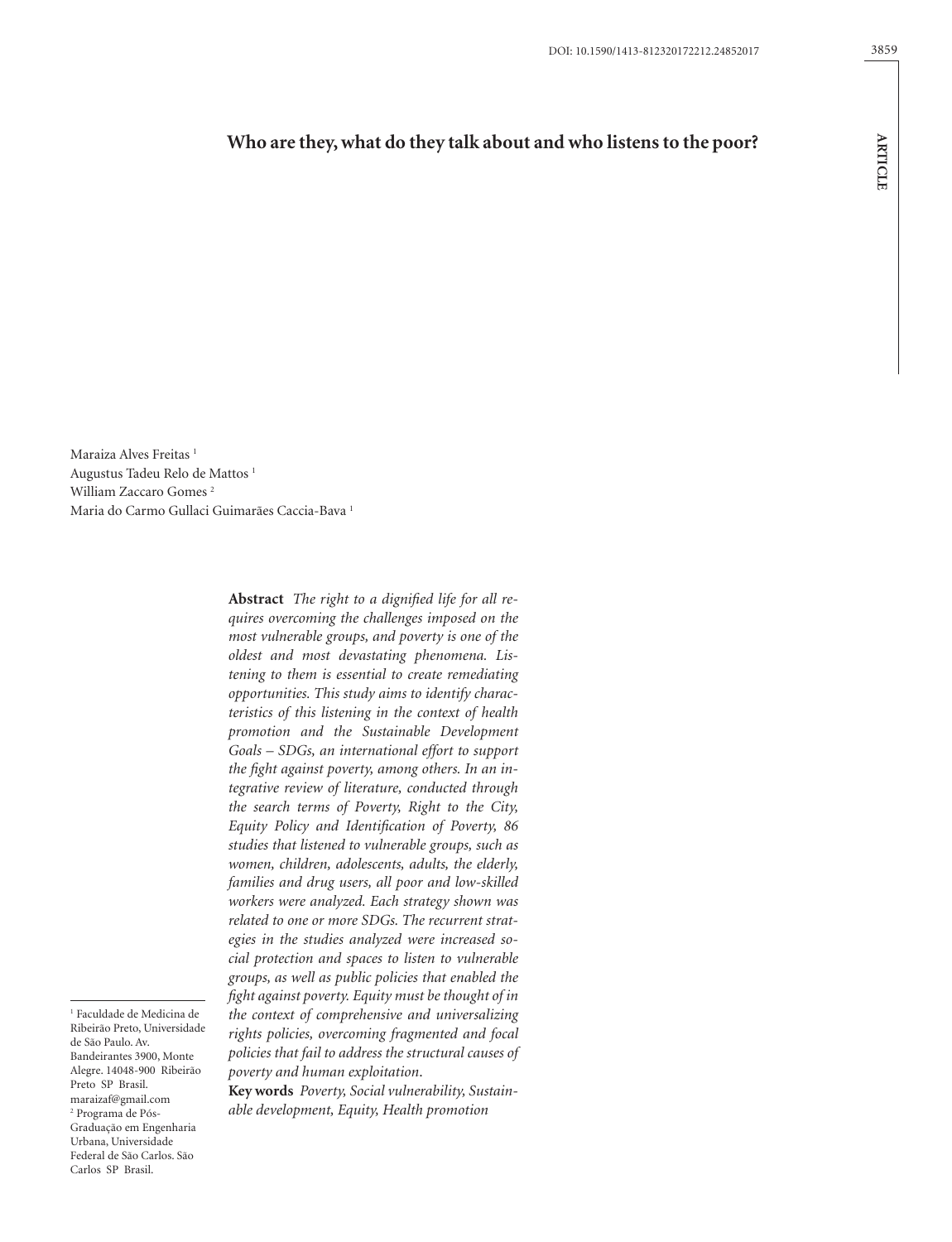# **Introduction**

According to the World Health Organization - WHO<sup>1</sup>, a long and healthy life for all requires solid investments in the future of societies, providing the freedom to experience lives that previous generations have not imagined. Designing and sustaining life dignity as the right of all and not as the privilege of the few requires overcoming challenges that threaten existence and impose themselves on the most vulnerable groups on the planet.

Eradicating poverty in all its forms and realms is now the greatest global challenge, a condition for sustainable development. "Releasing the human race from the tyranny of poverty and misery and healing and protecting our planet" urgently requires realizing radical and comprehensive actions that will lead the world towards sustainability, resilience and inclusion<sup>2</sup>.

The poverty found in humanity admits diverse interpretations, emphasizing either economic aspects associated with the incapacity to work or to inequity and injustice<sup>3</sup>. The neoliberal policies of international institutions stem from this economistic understanding as a paradoxical alternative to the exclusion deriving from a shrinking State and the centralization of power in the mercantilist logic4 . In the ethical-philosophical perspective based on wage labor, it is pointed out that poverty derives from an unfair distribution of society's riches, which is a form of vulnerability, since people lose dignity and the intrinsic value of human existence and, without any possibility of escaping from exploitation, can lose their lives.

The monetarist interpretation establishes income shortage as an indicator of poverty, a view that persists in the lack of other realms that are an alternative to monetary indicators<sup>5</sup>.

Soares<sup>6</sup> affirms that poverty as a lack of resources can be classified as (a) absolute poverty – used from the capacity of consumption in relation to income, with the UN parameter<sup>7</sup> of US\$ 2.00 per day; (b) relative poverty, based on the average consumption of a local society, where the poor are below this standard; (c) administrative poverty, a parameter for access to government programs, such as the *Bolsa Família* (Family Grant) Program; (d) subjective poverty, coming from people themselves from their context and history<sup>6,8</sup>.

Giffin<sup>9</sup> criticizes the argument that reducing poverty in peripheral countries relies on birth control because, while international programs in

1990 prevented 412 million births, changes in the pattern of sexual distribution of labor did not allow women to overcome it.

In most societies, the current capitalist process of production and consumption of goods and services threatens life. Sustainability involves an articulation between health, environment and economy that requires a more solidary economic and social organization, a transformative agenda and mechanisms of governance capable of implementing this agenda at the local level<sup>10</sup>.

WHO1 is concerned about growing international inequalities, disparities in opportunities, wealth and power; unemployment, especially among young people; ethnic, political and religious conflicts; extremism and terrorism and with the depletion of natural resources, environmental degradation, desertification and land degradation, freshwater shortage, loss of biodiversity, climate change and its impacts on countries and peoples. It concludes on the risk to the survival of many societies and the biological systems of the planet.

In this global context, UN member states waive their flags out to end hunger and misery, which is one of the 17 Sustainable Development Goals (SDGs) of the 2030 Agenda.

This work addresses the topic of poverty and seeks to identify the expression of people and social groups that live in this situation and to give visibility to this phenomenon. It asks what groups these are, what do they talk about, who speaks for them, what are their experiences, how they are expressed, where and how they occur, who listens to these groups and how. The objectives of this study are:

I – General: To identify strategies adopted to allow the vocalization of different vulnerable groups in the context of health promotion and sustainable development.

II - Specific:

- To identify the main databases that address the issue of poverty, as well as the international distribution of this production over time;

- To point out the identified vulnerable groups;

- To describe what the specific topics studied by the different authors deal with;

- To identify how vocalization occurs in these groups: direct or indirect listening of the subjects;

- To recognize who speaks for the vulnerable; - To identify the methodological tools used to

facilitate expressions;

- To identify which strategies addressing poverty are proposed and to which SDGs they align.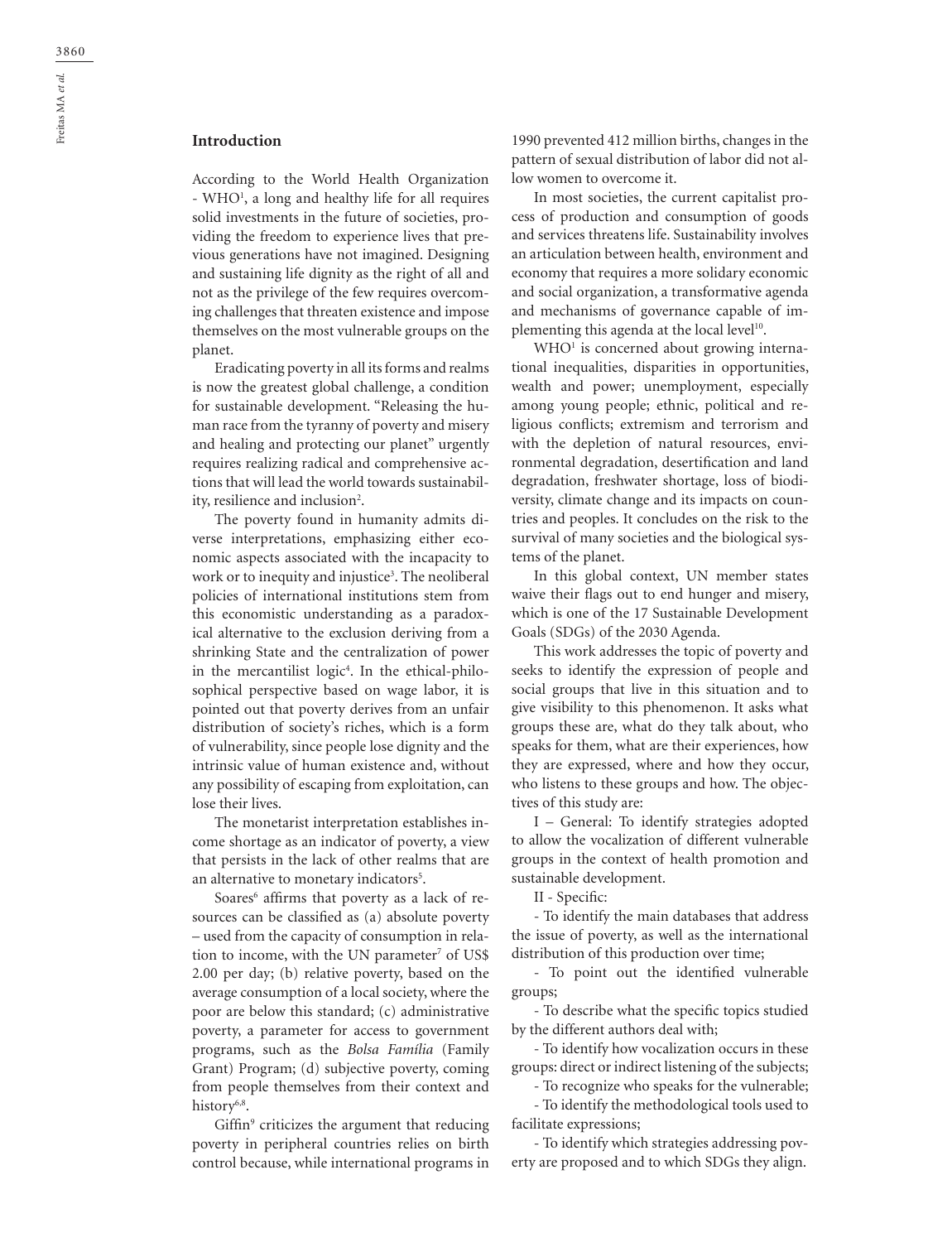### **Material and methodology:**

This is a literature review, carried out in successive stages, as established by integrative review scholars<sup>11,12</sup>, with the theme of different forms of listening to the voice of the vulnerable, from the perspective of the SDGs established by the UN, in order to contribute to human development and fight against poverty.

The sample was selected by searching the Virtual Health Library Brazil (BVS), with papers indexed by LILACS (Latin American and Caribbean Literature in Health Sciences), MEDLINE (Medical Literature Analysis and Retrieval System Online), VetIndex *Express*, *SciVerse Scopus* and the *Index Psicologia* database.

Papers published between 1985 and 2016 were included, a period defined as one year after the Ottawa Conference, an international milestone for Health Promotion; papers in Portuguese, English and Spanish and those with online public access. Books, theses, dissertations or monographs and online papers with paid access were excluded.

Search was carried out in January 2017, with terms "Poverty", "Right to the City", "Equity Policy" and "Identification of Poverty", combined with the Boolean expressions "*or*" and "*and*".

- The combination "Poverty" *and "*Right to the City" resulted in 31 studies and, after filtering, eight studies were obtained and established Group 1.

- The search sentence "Poverty" *and* "Equity Policy" resulted in 74 papers, of which 25 were selected, establishing Group 2.

- The sentence "Identification of Poverty" resulted in 134 studies, of which 53 were included, establishing Group 3.

It is noteworthy that prior to full-text paper reading, the variables to be collected for all groups were defined as follows: society and location analyzed, the paper's theme, the vulnerable group addressed, the type of listening used (whether direct or indirect) to give visibility to the vulnerable group, instruments used in the study (interviews, questionnaires and documentary analysis), recommended strategies for overcoming poverty and vulnerability of that group, as well as the final considerations. A spreadsheet with Microsoft Excel features was created to organize data.

## **Results**

The 86 papers from the searches make up the Search Table (ST), Chart 1.

#### **Profile of selected studies**

The main database of articles were Lilacs, with 64 articles, followed by Medline with 18. PubMed, SciVerse Scopus, VetIndex *Express* and Index Psicologia returned 1 paper each. For the three groups, papers were found starting in 1996, with increasing quantity as of 2005, as shown in Table 1.

The Portuguese language predominated in 61% of the total works.

The journals that published the eight articles on "Poverty and the Right to the City" (G1) were *Revista Gerencia y Politicas de Salud* (ST1); *American Journal of Public Health* (ST2); *Milbank Quarterly* (ST3); *Revista de Nutrição* (ST4); *Asia-Pacific Journal of Public Health* (ST5); *Family Practice* (ST6); *Estudos e Pesquisas em Psicologia* (ST7); *Psicologia, Ciência e Profissão* (ST8), totaling eight magazines.

The publications that addressed "Poverty and Equity Policies" (G2) included 25 papers and 11 journals were *Cadernos de Saúde Pública* (ST84; ST9); *Ciência Rural* (ST10; ST11); *Ciência e Saúde Coletiva* (ST85; ST12; ST13; ST14; ST15; ST16 E ST17); *Physis* (ST86); *Revista Brasileira de Promoção de Saúde* (ST18); *Revista Brasileira de Estudos de População* (ST19); *Revista Colombiana de Bioética* (ST20); *Revista de Saúde de Pública* (ST21); *Revista Latinoamericana de Enfermagem* (ST11;ST22;ST23); *Saúde e Sociedade*(ST24; ST25; ST26; ST27; ST28); *Revista Panamericana de Salud Pública* (ST 29).

The publications related to the "Identification of Poverty" included 53 papers in 39 different journals: *Cadernos de Saúde Pública* (ST30 to ST36); *Revista de Saúde Pública* (ST37 to ST41); with two publications are: *Ciência e Saúde Coletiva* (ST42 and 43); *Journal of Urban Health* (ST44 and 45); *São Paulo Medical Journal* (ST 46 and 47); *Saúde e Sociedade* (ST48 and 49); *Revista Baiana de Saúde Pública* (ST50 and ST51). The following journals had one paper published on the subject: *Ciencia y Enfermeria XX* (ST52); *Einstein SP* (ST53); *Estudos de Psicologia* (Campinas) (ST54); *Global Health Action* (ST55); *Globalization and Health* (ST56); *International Journal of Drug Policy* (ST57); *International Journal of Social Psychiatry* (ST58); *Journal of Development Studies* (ST59); *Journal of Health Psychology* (ST 60);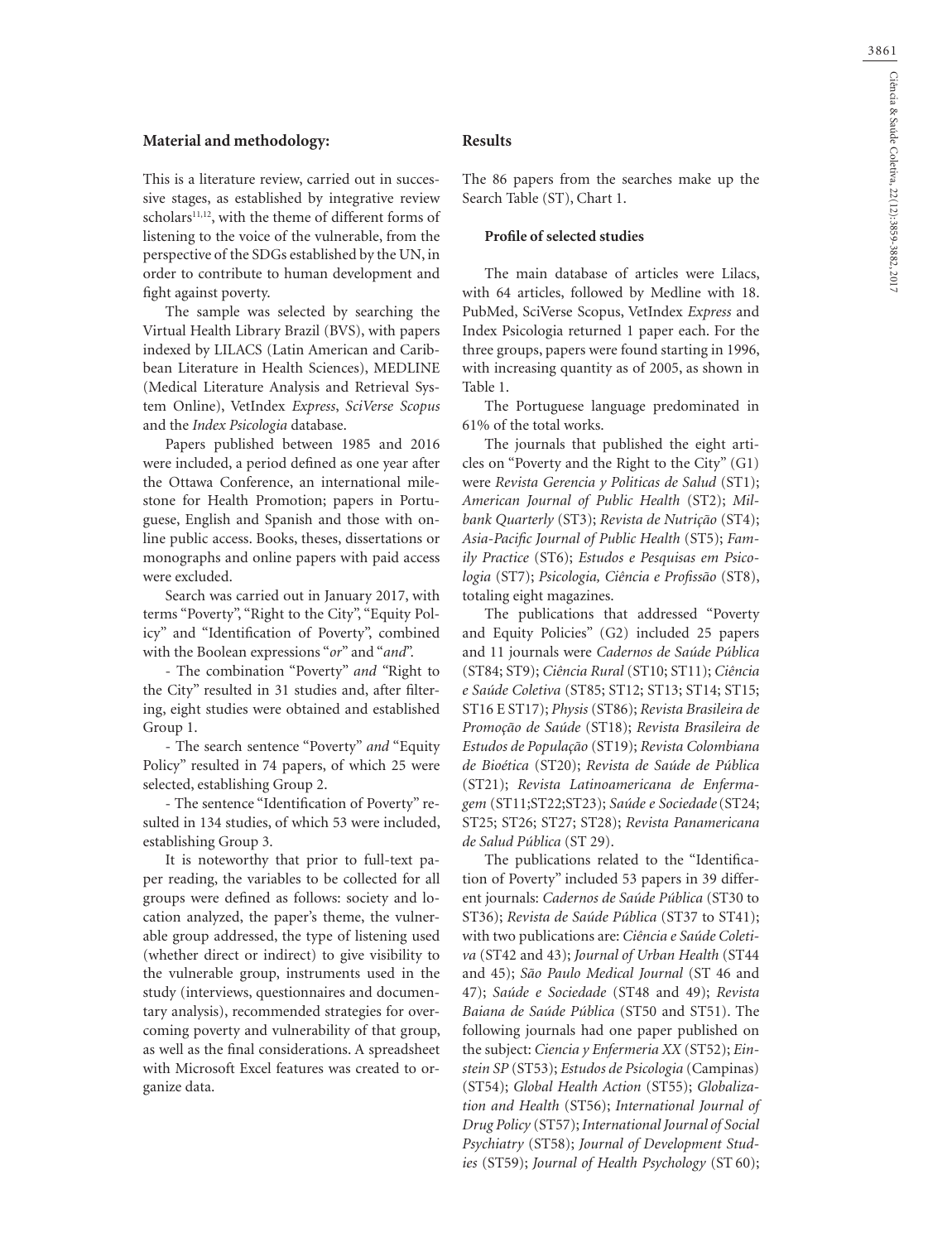# **Chart 1**. Search table (ST) constructed from the papers selected for integrative review. Ribeirão Preto, 2017. ST1. López E, Esperanza M. Las organizaciones de usuarios: incidiendo em La construcción Del derecho a la

- salud. Rev. gerenc. políticas salud [Periódico en Internet]. 2009 [Access on 2017 May 09]; 8(17): [alrededor 25 p.]. Available from: http://www.javeriana.edu.co/biblos/revistas/saludpdf-revista-17/estudios-3.pdf ST2. Maantay J. Zoning, equity, and public health. Am J Public Health [serial on the Internet]. 2001 Jul [cited 2017 May 09]; 91(7): [about 8 p.]. Available from: http://www.ncbi.nlm.nih.gov/pmc/articles/ PMC1446712/?tool=pubmed
- ST3. Howell EM, Hughes D. A tale of two counties: expanding health insurance coverage for children in California. Milbank Q [serial on the Internet]. 2006 [cited 2017 May 09]; 84(3): [about 33 p.]. Available from: http://www.ncbi.nlm.nih.gov/pmc/ articles/PMC2690249/?tool=pubmed
- ST4. Santos LMP, Carneiro FF, Santos W, Nogueira TQ, Hoefel MGL. A precária subsistência nos lixões: um relato sobre insegurança alimentar e fome entre catadores de materiais recicláveis. Rev. Nutr [periodic na Internet]. 2013 May-June [Access on January 26, 2017]; 26(3): [cerca de 11 p.]. Available from: http://www.scielo.br/ scielo.php?script=sci\_arttext&pid=S1415-52732013000300007
- ST5. Kesuma ZM, Chongsuvivatwong V. Utilization of the Local Government Health Insurance Scheme (JKA) for Maternal Health Services Among Women Living in Underdeveloped Areas of Aceh Province, Indonesia. Asia Pac J Public Health [serial on the Internet]. 2015 Apr [cited 2017 Jan 26]; 27(3): [about 11 p.]. Available from: http://dx.doi.org/10.1177/1010539514524818
- ST6. Pineros-Leano M, Tabb KM, Sears H, Meline B, Huang H. Clinic staff attitudes towards the use of mHealth technology to conduct perinatal depression screenings: a qualitative study. Fam Pract [serial on the Internet]. 2015 Apr [cited 2017 Jan 26]; 32(2): [about 4 p.]. Available from: https://academic.oup.com/fampra/articlelookup/doi/10.1093/fampra/cmu083
- ST7. Maiolino ALG, Silva AM, Souza DC, Cabral LH, Victor TAS. O uso do solo urbano: histéricas desigualdades, novas leis e algumas percepções de moradores da favela da Rocinha. Estud. pesqui. Psicol [periódico na Internet ]. 2007 Dez [Access on May 10, 2017]; 7(2). Available from: http://pepsic.bvsalud.org/ scielo.php? script= sci\_ arttext&pid =S1808-42812007000200009
- ST8. Alves CF, Siqueira AC. Os direitos da criança e do adolescente na percepção de adolescentes dos contextos urbano e rural. Psicol. ciênc. prof [periódico na Internet]. 2013; [Access on May 10, 2017]; 33(2): [cerca de 13 p.]. Available from: http://www.scielo.br/scielo. php?script=sci\_ arttext&pid=S141498932013000200015&lng=en&nrm=iso&tlng=pt
- ST9. O'Donnell O. Access to health care in developing countries: breaking down demand side barriers. Cad. Saúde Pública [serial on the Internet]. 2007 Dec [cited 2017 May 08]; 23(12): [about 14 p.]. Available from: http:// http://dx.doi.org/10.1590/S0102-311X2007001200003
- ST10. Lima KKS, Lopes PFM. The socio-environmental quality of rural settlements in Rio Grande do Norte State, North eastern Brazil. Ciencia Rural [serial on the Internet]. 2012 [cited 2017 May 08]; 42(12): [about 10 p.]. Available from: http://go.galegroup.com/ps/anonymous?p=AONE&sw=w&issn=01038478&v= 2.1&it=r&id =GALE%7CA441769747&sid =googleScholar&linkaccess=fulltext&authCount=1&isAnonymousEntry=true
- ST11. Ribeiro CRO, Zoboli ELCP. Poverty, bioethics and research. Rev. Latino-Am. Enfermagem [serial on the Internet]. 2007 Oct [cited 2017 May 09]; 15(spe): [about 6 p.]. Available from: http://www.scielo. br/scielo.php?script=sci\_arttext&pid= S010411692007000700020&lng=en.http://dx.doi.org/10.1590/ S010411692007000700020
- ST12. Coimbra J, Alvares CE, Santos RV. Saúde, minorias e desigualdade: algumas teias de inter-relaçöes, com ênfase nos povos indígenas no Brasil. Ciênc. saúde coletiva [periódico na Internet]. 2000 [Access on January 26, 2017]; 5(1): [cerca de 7 p.]. Available from: http://dx.doi.org/10.1590/S1413-81232000000100011
- ST13. Cohn A. Estado e sociedade e as reconfigurações do direito à saúde. Ciênc.saúde coletiva [periódico na Internet]. 2003 [cited 2017 May 09]; 8(1): [cerca de 9 p.]. Available from: http://dx.doi.org/10.1590/S1413- 81232003000100002.
- ST14. Magalhães R, Burlandy L, Senna M, Schottz V, Scalercio G. A implementação do programa Bolsa Família: as experiências de São Francisco de Itabapoana e Duque de Caxias. Ciênc.saúde coletiva [periódico na Internet]. 2007 Dec [Access on May 08, 2017]; 12(6): [cerca de 11 p.]. Available from: http://dx.doi.org/10.1590/ S1413-81232007000600013
- ST15. Ferreira VA, Silva AE, Rodrigues CAA, Nunes NLA, Vigato TC, Magalhãe R. Desigualdade, pobreza e obesidade. Ciência & Saúde Coletiva [periódico na Internet]. 2010 [Access on May 08, 2017]; 15(Supl.1): [cerca de 10 p.]. Available from: https://www.researchgate.net/profile/Rosana\_Magalhaes2/ publication/51444389\_Inequality\_poverty\_and\_obesity/links/55d50f8308ae43dd17de4ed0.pdf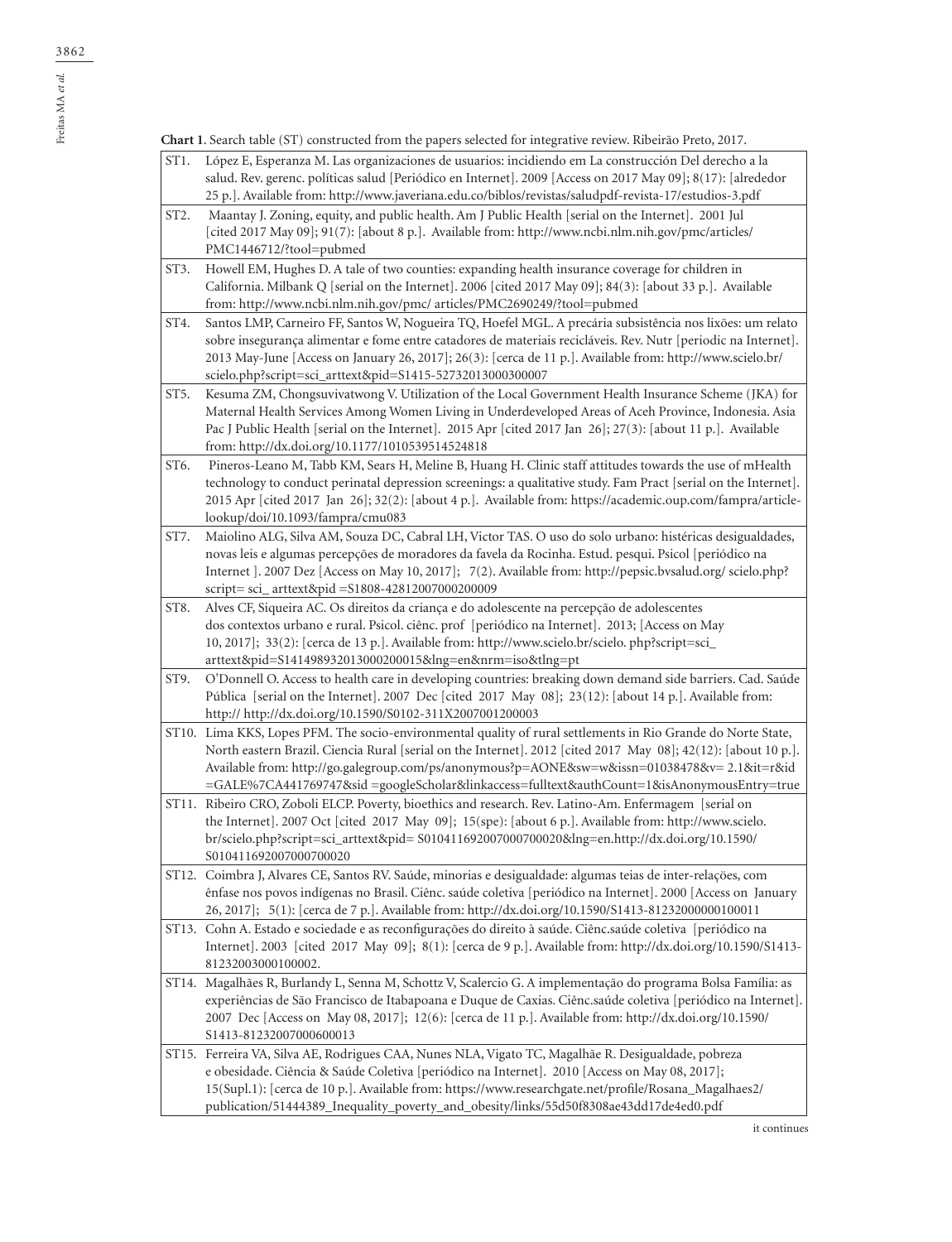|       | ST16. Drachler ML, Lobato MAO, Lermen JI, Fagundes S, Ferla AA, Drachler C, Wietzke et al. Desenvolvimento e<br>validação de um índice de vulnerabilidade social aplicado a políticas públicas do SUS. Ciênc. saúde coletiva<br>[periódico na Internet]. 2014 Set [Access on May 08, 2017]; 19(9): [cerca de 9 p.]. Available from: http://<br>dx.doi.org/10.1590/1413-81232014199.12012013 |
|-------|---------------------------------------------------------------------------------------------------------------------------------------------------------------------------------------------------------------------------------------------------------------------------------------------------------------------------------------------------------------------------------------------|
|       | ST17. Bühler HF, Ignotti E, Neves SMAS, Hacon SS. Análise espacial de indicadores integrados determinantes da                                                                                                                                                                                                                                                                               |
|       | mortalidade por diarreia aguda em crianças menores de 1 ano em regiões geográficas. Ciênc. saúde coletiva<br>[periódico na Internet]. 2014 Out [Access on May 08, 2017]; 19(10): [cerca de 9 p.]. Available from:<br>http://dx.doi.org/10.1590/1413-812320141910.09282014                                                                                                                   |
|       | ST18. Munguba MCS, Vieira ACVC, Porto CMV. Da invisibilidade à participação social: promoção da saúde em<br>pessoas com deficiência. Rev. bras. promoç. saúde [periódico na Internet]. 2015 [Access on May 08, 2017];<br>28(4):[4]:[4]: [cerca de 5 p.]. Available from: http://periodicos.unifor.br/RBPS/article/view/4410                                                                 |
|       | ST19. Jones GW. Population and development beyond the first demographic transition: a focus on the experience<br>of east and southeast Asian countries. Revista Brasileira de Estudos de População [serial on the Internet].<br>2011 Dec [cited 2017 May 08]; 28(2): [about 14 p.]. Available from: http://dx.doi.org/10.1590/s0102-<br>30982011000200002                                   |
|       | ST20. Correa L, Javier F. Justicia y bioética ante las desigualdades em salud em Latino América. Rev. colomb.<br>Bioét [Periódico en Internet]. 2010 Jun [Access on May 09, 2017]; 5(1). Available from: http://www.<br>bioeticaunbosque.edu.co/publicaciones/ Revista/Revista 10/ART5.pdf                                                                                                  |
|       | ST21. Craveiro I, Ferrinho P. Representações de mulheres em idade fértil e profissionais de saúde sobre utilização                                                                                                                                                                                                                                                                          |
|       | de cuidados de saúde reprodutiva. Rev. salud pública [periódico na Internet]. 2011 Abr [Access on May 09,<br>2017]; 13(2): [cerca de 13 p.]. Available from: http://dx.doi.org/10.1590/S0124-00642011000200006.                                                                                                                                                                             |
| ST22. | Oblitas FYM, Loncharich N, Salazar ME, David HM L, Silva I, Velásquez D. Nursing's role in tuberculosis<br>control: a discussion from the perspective of equity. Rev. Latino-Am. Enfermagem [serial on the Internet].<br>2010 Feb [cited 2017 May 08]; 18(1): [about 8 p.]. Available from: http://dx.doi.org/10.1590/S0104-11692<br>01000 010 0020.                                        |
|       | ST23. França VH, Modena CM, Confalonieri UEC. Visão multiprofissional sobre as principais barreiras na                                                                                                                                                                                                                                                                                      |
|       | cobertura e no acesso universal à saúde em territórios de extrema pobreza: contribuições da enfermagem.<br>Rev. Latino-Am. Enfermagem [periódico na Internet]. 2016 [Access on May 08, 2017]; 24:(2). Available from:<br>http://www.scielo.br/scielo.php?script=sci_arttext&pid= S010411692016000100319&lng=pt                                                                              |
|       | ST24. Gouveia N. Saúde e meio ambiente nas cidades: os desafios da saúde ambiental. Saúde Soc [periódico na<br>Internet]. 1999 Jan-Fev [Access on May 09, 2017]; 8(1): [cerca de 12 p.]. Available from: http://www.scielo.<br>br/scielo.php?script=sci_arttext&pid =S0104-12901999000100005&lng=pt&nrm=iso&tlng=pt                                                                         |
|       | ST25. Bydlowski CR, Westphal MF, Pereira IM, Teixeira BP. Promoção da saúde: porque sim e porque ainda não!<br>Saude soc. [periódico na Internet]. 2004 Abr [Access on May 26, 2017]; 13(1): [cerca de 10 p.]. Available<br>from: http://www.scielo.br/scielo. php?script=sci_arttext&pid=S0104-12902004000100003&lng=pt.                                                                   |
|       | ST26. Varanda W, Adorno RC Ferreira. Descartáveis urbanos: discutindo a complexidade da população de<br>rua e o desafio para políticas de saúde. Saúde Soc [periódico na Internet]. 2004 Jan-Abr [Access on<br>May 26, 2017]; 13(1): [cerca de 13 p.]. Available from: http://www.scielo.br/scielo.php?script=sci_<br>arttext&pid=S0104-129020040001000 07&lng=pt&nrm=iso&tlng=pt V 2       |
| ST27. | Stotz EM, Araujo JWG. Promoção da saúde e cultura política: a reconstrução do consenso. Saúde soc<br>[periódico na Internet]. 2004 Mai-Ago [Access on May 16, 2017]; 13(2): [cerca de 14 p.]. Available from:<br>http://www.scielo.br/scielo.php?Script=sci_arttext&pid=S0104-12902004000200002&lng=pt&nrm=iso&tln<br>$g=pt$                                                                |
|       | ST28. Roque DM, Ferreira MAM. O que realmente importa em programas de transferência condicionada de renda?<br>Abordagens em diferentes países. Saude soc [periódico na Internet]. 2015 Dez [Access on May 09, 2017];<br>24(4): [cerca de 14 p.]. Available from:. http://dx.doi.org/10.1590/S0104-12902015138971                                                                            |
|       | ST29. Bueno RE, Moysés ST, Bueno PAR, Moysés SJ. Determinantes sociais e saúde bucal de adultos nas<br>capitais do Brasil. Rev Panam Salud Publica [periódico na Internet]. 2014 Jul [Access on May<br>08, 2017]; 36(1): [cerca de 6 p.]. Available from: http://www.scielosp.org/scielo.php?script=sci_<br>arttext&pid=S10204989201400060000&lng=en                                        |
| ST30. | Roso A. Ideologia e relações de gênero: um estudo de recepção das propagandas de prevenção da AIDS. Cad.<br>Saúde Pública [periódico na Internet]. 2000 Jun [Access on May 08, 2017]; 16(2): [cerca de 12 p.]. Available<br>from: http://www.scielo.br/ scielo.php?script=sci_arttext&pid=S0102311X2000000200009&lng=em                                                                     |
|       | ST31. Bustamante V. Participação paterna no cuidado de crianças pequenas: um estudo etnográfico com famílias de<br>camadas populares. Cad. Saúde Pública [periódico na Internet]. 2005 Dez [Access on May 08, 2017]; 21(6):<br>[cerca de 9 p.]. Available from: http://dx.doi.org/10.1590/S0102-311X2005000600036                                                                           |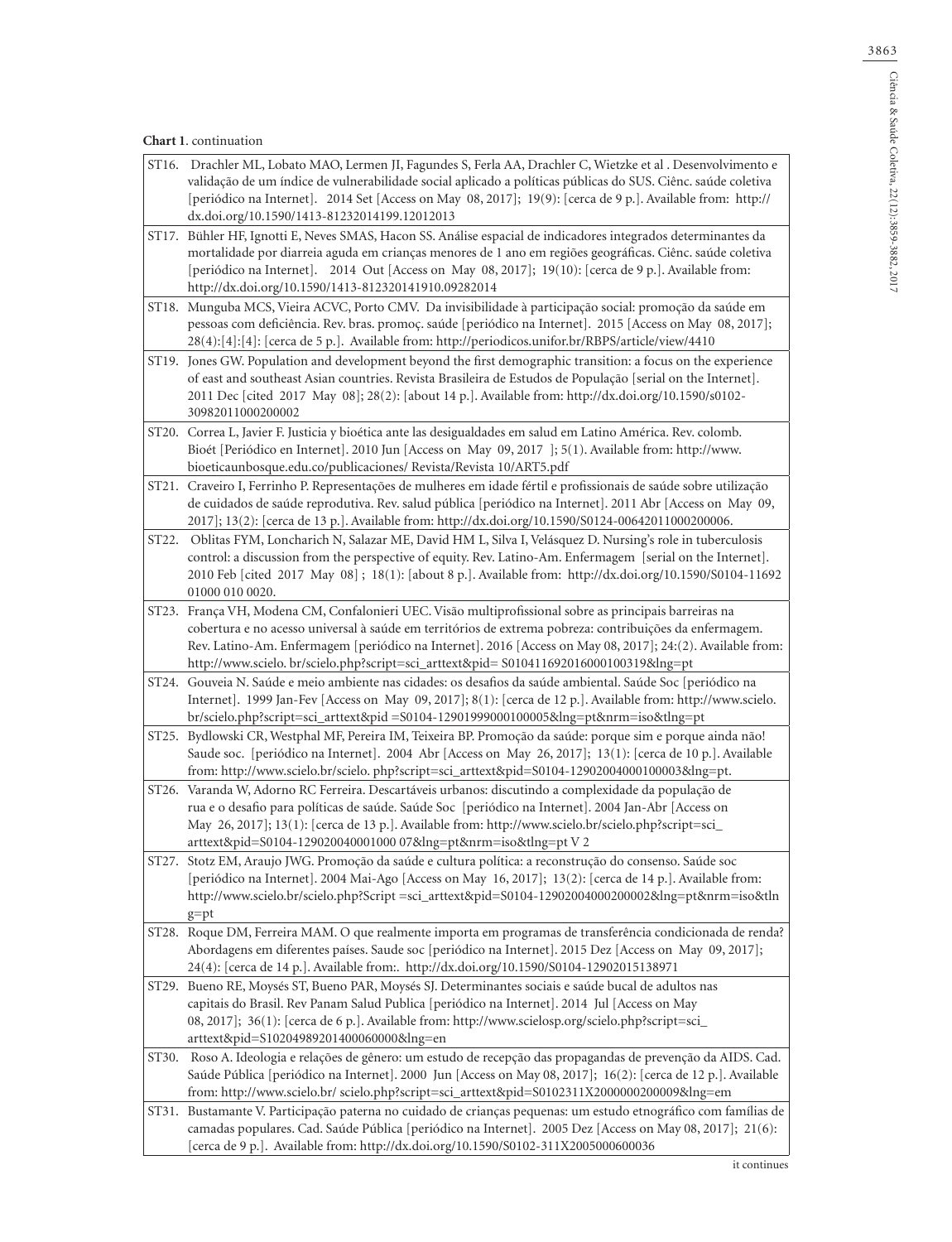|       | ST32. Gerhardt TE. Itinerários terapêuticos em situações de pobreza: diversidade e pluralidade. Cad. Saúde Pública    |
|-------|-----------------------------------------------------------------------------------------------------------------------|
|       | [periódico na Internet]. 2006 Nov [Access on May 08, 2017]; 22(11): [cerca de 14 p.]. Available from: http://         |
|       | www.scielo.br/scielo.php?script=sci_arttext&pid=S0102-311X2006001100019&lng=en                                        |
|       | ST33. O'Donnell O. Access to health care in developing countries: breaking down demand side barriers. Cad. Saúde      |
|       | Pública [serial on Internet]. 2007 Dec [cited 2017 May 08]; 23(12): [about 14 p.]. Available from: http://            |
|       | www.scielosp.org/scielo.php?script=sci_arttext&pid=S0102-311X2007001200003&lng=en.                                    |
|       |                                                                                                                       |
|       | ST34. Alves JGB, Siqueira FV, Figueiroa JN, Facchini LA, Silveira DS, Piccini RX et al . Prevalência de adultos e     |
|       | idosos insuficientemente ativos moradores em áreas de unidades básicas de saúde com e sem Programa                    |
|       | Saúde da Família em Pernambuco, Brasil. Cad. Saúde Pública [periodic na Internet]. 2010 Mar [Access on                |
|       | May 08, 2017]; 26(3): [cerca de 13 p.]. Available from: http://dx.doi.org/10.1590/S0102-311X 2010000300012            |
|       | ST35. Cesar JA, Diziekaniak AC, Ribeiro PRP, Gonçalves TS, Neumann NA. Maternal knowledge on child                    |
|       | survival in the poorest areas of North and Northeast Brazil. Cad. Saúde Pública [serial on the Internet].             |
|       | 2010 Aug [cited 2017 May 08]; 26(8): [about 8 p.]. Available from: http://dx.doi.org/10.1590/S0102-                   |
|       | 311X2010000800007                                                                                                     |
|       | ST36. Souza LDM, Maragalhoni TC, Quincoses M T, Jansen K, Cruzeiro ALS, Ores L et al . Bem-estar psicológico          |
|       | de jovens de 18 a 24 anos: fatores associados. Cad. Saúde Pública [periodico na Internet]. 2012 Jun                   |
|       | [Access on May 08, 2017]; 28(6): [cerca de 7 p.]. Available from: http://dx.doi.org/10.1590/S0102-                    |
|       | 311X2012000600015                                                                                                     |
| ST37. | Issler RMS, Giugliani ERJ, Kreutz GT, Meneses CF, Justo EB, KreutzVM. et al. Poverty levels and children's            |
|       | health status: study of risk factors in an urban population of low socioeconomic level. Rev. Saúde Pública            |
|       | [serial on the Internet]. 1996 Dez [cited 2017 May 08]; 30(6): [about 5 p.]. Available from: http://dx.doi.           |
|       | org/10.1590/S0034-89101996000600003.                                                                                  |
|       | ST38. Santos DB, Barreto M L, Coelho H LL. Utilização de medicamentos e fatores associados entre crianças             |
|       | residentes em áreas pobres. Rev. Saúde Pública [periódico na Internet]. 2009 Out [Access on May 08, 2017];            |
|       | 43(5): [cerca de 10 p.]. Available from: http://dx.doi.org/10.1590/S0034-89102009000500005                            |
|       | ST39. Flauzino RF, Souza-Santos R, Barcelllos C, Gracie R, Magalhães MAFM, Oliveira RM. Heterogeneidade               |
|       | espacial da dengue em estudos locais, Niterói, RJ. Rev. Saúde Pública [periódico na Internet]. 2009 Dez               |
|       | [Access on May 08, 2017]; 43(6): [cerca de 8 p.]. Available from: http://dx.doi.org/10.1590/S0034-                    |
|       | 89102009005000064                                                                                                     |
|       | ST40. Santana VS, Itaparica MS. Social contextual factors contributing to child and adolescent labor: an ecological   |
|       | analysis. Rev. Saúde Pública [serial on the Internet]. 2011 Aug [cited 2017 May 08]; 45(4): [about 9 p.].             |
|       | Available from: http://dx.doi.org/10.1590/S0034-89102011005000032                                                     |
|       | ST41. Alves MCGP, Morais MLS, Escuder MML, Goldbaum M, Barros MBA, Galvão CCL et al . Sorteio de                      |
|       | domicílios em favelas em inquéritos por amostragem. Rev. Saúde Pública [periódico na Internet]. 2011                  |
|       | Dez [Access on May 08, 2017]; 45(6): [cerca de 10 p.]. Available from: http://dx.doi.org/10.1590/S0034-               |
|       | 89102011000600012.                                                                                                    |
|       | ST42. Gerhardt TE. Situações de vida, pobreza e saúde: estratégias alimentares e práticas sociais no meio urbano.     |
|       | Ciênc.saúde coletiva [ periodic na Internet]. 2003 [Access on May 08, 2017]; 8(3): [cerca de 13 p.]. Available        |
|       | from: http://www.scielo.br/scielo.php?script=sci_arttext&pid=S14138123200300030006&lng=en                             |
|       | ST43. Peter E. The ethics in qualitative health research: special considerations. Ciênc.saúde coletiva [serial on the |
|       | Internet]. 2015 Sep [cited 2017 May 08]; 20(9): [about 5 p.]. Available from: http://www.scielosp.org/                |
|       | scielo.php?script=sci_ar ttext&pid= S1413-81232015000902625&lng=en                                                    |
| ST44. | Khawaja M, Mowafi M. Cultural Capital and Self-Rated Health in Low Income Women: Evidence from                        |
|       | the Urban Health Study, Beirut, Lebanon. Journal of Urban Health : Bulletin of the New York Academy of                |
|       | Medicine [serial on the Internet]. 2006 [cited 2017 May 08]; 83(3): [about 14 p.]. Available from: https://           |
|       | www.ncbi.nlm.nih.gov/pmc/articles/PMC1473222/?tool=pubmed                                                             |
|       | ST45. Burdette AM, Hill TD, Hale L. Household disrepair and the mental health of low-income urban women. J            |
|       | Urban Health [serial on the Internet]. 2011 [cited 2017 May 08]; 88: [about 142 p.]. Available from: http://          |
|       | dx.doi.org/10.1007/s11524-010-9529-2                                                                                  |
|       | ST46. Ventura RN, Puccini RF, Silva NN Silva EMK, Oliveira EM. The expression of vulnerability through                |
|       | infant mortality in the municipality of Embu. Sao Paulo Med. J. [serial on the Internet]. 2008 Sep                    |
|       | [cited 2017 May 08]; 126(5): [about 6 p.]. Available from: http://www.scielo.br/scielo.php?script=sci_                |
|       | arttext&pid=S1516-3180 20 08000500004&lng=en.                                                                         |
|       | Paiva GS, Lima ACVMS, Lima MC, Eickmann SH. The effect of poverty on developmental screening scores                   |
| ST47. | among infants. Sao Paulo Med. J. [serial on the Internet]. 2010 [cited 2017 May 08]; 128(5): [about 7 p.].            |
|       | Available from: http://www.scielo.br/scielo.php?script=sci_arttext&pid=S151631802010000500007&lng=en.                 |
|       |                                                                                                                       |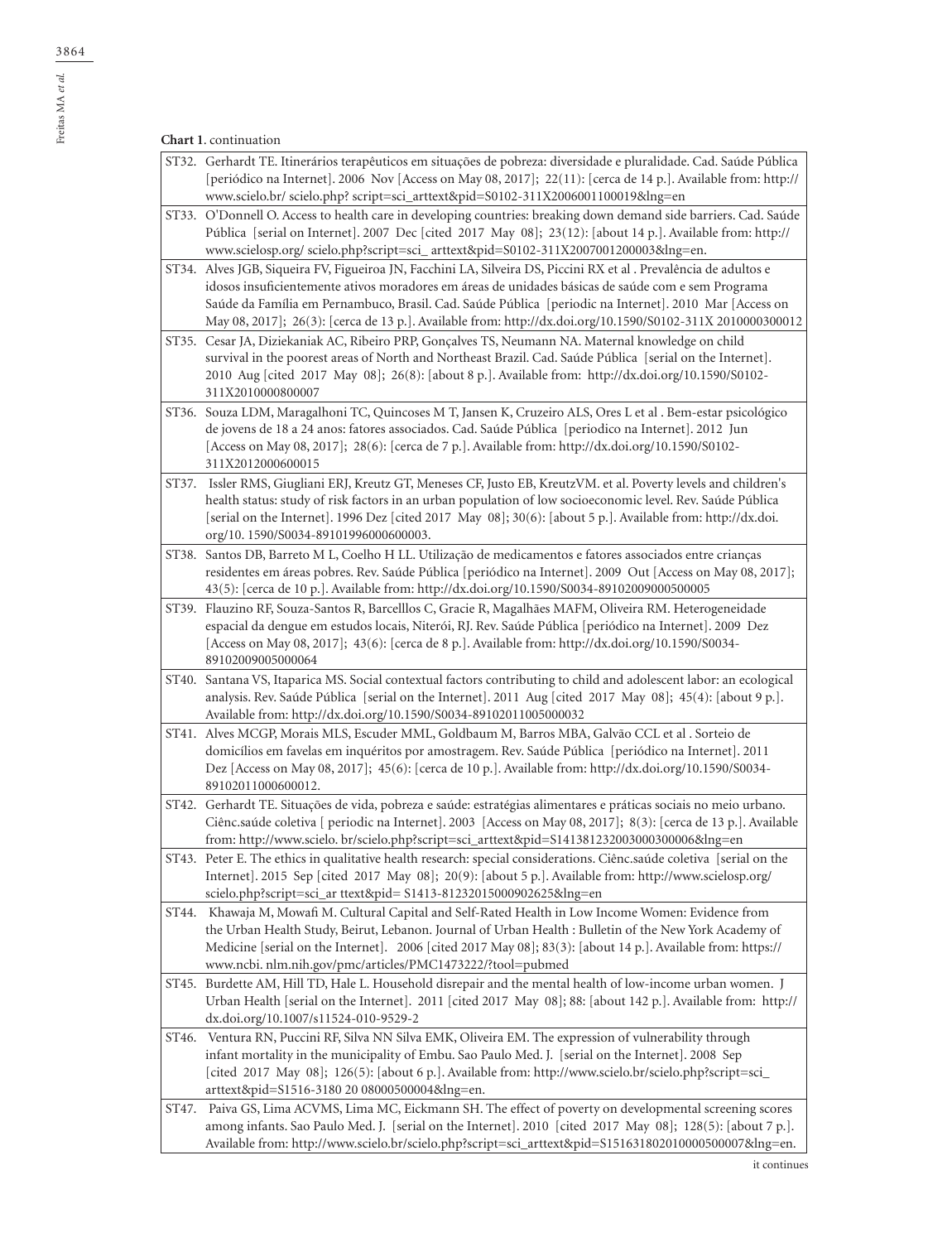|       | ST48. Zioni F. Exclusão social: noção ou conceito?.Saude soc. [periodic na Internet]. 2006 Dez [Access on May 08,<br>2017]; 15(3): [cerca de 14 p.]. Available from: http://www.scielo.br/scielo.php? script=sci_arttext&pid=S<br>010412902006000 300003&lng=en.                                                                                                  |
|-------|-------------------------------------------------------------------------------------------------------------------------------------------------------------------------------------------------------------------------------------------------------------------------------------------------------------------------------------------------------------------|
|       | ST49. Vidal SV, Motta LCS, Siqueira-Batista R. Agentes comunitários de saúde: aspectos bioéticos e legais do                                                                                                                                                                                                                                                      |
|       | trabalho vivo. Saude soc. [periódico na Internet]. 2015 Mar [Access on May 08, 2017]; 24(1): [cerca de 11 p.].                                                                                                                                                                                                                                                    |
|       | Available from: http://www .scielo.br/scielo.php?script=sci_arttext&pid=S010412902015000100129&lng=en.                                                                                                                                                                                                                                                            |
|       | ST50. Bonfim C, Medeiros Z, Junior DP, Vilela MBR, Ferreira DKS. Using a composite index of social deprivation                                                                                                                                                                                                                                                    |
|       | in public health surveill an ceplanning. Rev. baiana saúde pública [serial on the Internet]. 2010 Jan-Mar<br>[cited 2017 May 08]; 34(1). Available from: http:// files.bvs.br/upload/S/0100-0233/2010/v34n1/a1416.pdf                                                                                                                                             |
|       | ST51. Lopes RH, Garcia MCC, Queiroz AAR, Costa TD, Menezes RMP, Cirino ID. Fatores associados ao abandono<br>do tratamento da tuberculose pulmonar: uma revisão integrativa. Rev. baiana saúde pública [periódico na<br>Internet]. 2013 Jul-Set [Access on May 09, 2017]; 37(3). Available from: http://rbsp.sesab.ba.gov.br/index.<br>php/rbsp /article/view/455 |
|       | ST52. Sperli GMSN, Sperli GSM L, Figueiredo VSH, Scatena VTC, Ruffino-Netto A, Chiaravalloti Neto F et al                                                                                                                                                                                                                                                         |
|       | . Tuberculose e análise espacial: revisão da literatura. Cienc. enferm. [periódico na Internet]. 2014 Ago<br>[Access on May 08, 2017]; 20(2): [cerca de 12 p.]. Available from: http://www.scielo.cl/scielo.php?script=sci_<br>arttext&pid=S0717-95532014000200012&lng=es.                                                                                        |
|       | ST53. Waksman RD, Carrera RM, Santos E, Abramovici S, Schvartsman C. Morbidity due trauma in children<br>of the community of Paraisopolis, São Paulo, Brazil. Einstein [serial on the Internet]. 2014 Mar<br>[cited 2017 May 08]; 12(1): [about 5 p.]. Available from: http://www.scielo.br/scielo.php?script=sci_<br>arttext&pid=S1679-450820 14000100002&lng=en |
|       | ST54. Azôr AMGC, Courinha V, Vectore C. Abrigar/desabrigar: conhecendo o papel das famílias nesse processo.<br>Estudos de Psicologia [periódico na Internet]. 2008 [Access on May 08, 2017]; 25(1): [cerca de 12 p.].<br>Available from: http://www.scielo.br/scielo.php?script=sci_arttext&pid=S0103-166X2008000100008                                           |
|       | ST55. Gibbs A, Sikweyiya S, Jewkes R. Men value their dignity': securing respect and identity construction in urban<br>informal settlements in South Africa. Global Health Action [serial on the Internet]. 2014 [cited 2017 May<br>08]; 7(1). Available from: http://dx.doi.org/10.3402/gha.v7.23676                                                             |
|       | ST56. Zembe YZ et al. "Money talks, bullshit walks" interrogating notions of consumption and survival sex                                                                                                                                                                                                                                                         |
|       | among young women engaging in transactional sex in post-apartheid South Africa: a qualitative enquiry.<br>Globalization And Health [serial on the Internet]. 2013 [cited 2017 May 08]; 9(1): [about 16 p.]. Available<br>from: http://dx.doi.org/10.1186/1744-8603-9-28.                                                                                          |
| ST57. | Sudirman N, Rosenthal D, Timothy NM. The social context of controlled drug use amongst young people                                                                                                                                                                                                                                                               |
|       | in a slum area in Makassar, Indonesia. International Journal of Drug Policy [serial on the Internet]. 2011<br>[cited 2017 May 08]; 22(6): [about 7 p.]. Available from: http://dx.doi.org/10.1016/j.drugpo.2011.10.006                                                                                                                                            |
|       | ST58. Birke A, Charlotte H, Atalay A, Samuel P, Rob W. Migration and Mental Health: a Study of Low-Income                                                                                                                                                                                                                                                         |
|       | Ethiopian Women Working in Middle Eastern Countries. International Journal of Social Psychiatry [serial<br>on the Internet]. 2009 Nov [cited 2017 May 08]; 55(6): [about 11 p.]. Available from: http://journals.<br>sagepub.com/doi/abs/10.1177/00207640 08096704?url_ver =Z39.882003𝔯_id=ori:rid:crossref.org𝔯_<br>dat=cr_pub%3dpubmed                          |
|       | ST59. Mosse D. A Relational Approach to Durable Poverty, Inequality and Power. The Journal Of Development<br>Studies [serial on the Internet]. 2010 [cited 2017 May 08]; 46(7). Available from: http://www.tandfonline.<br>com/doi/abs/10.1080/00220388.2010.487095                                                                                               |
|       | ST60. Stephens C, Flick U, Murray M, Crummett A. 'I Don't Think They Knew We Could Do These Sorts of                                                                                                                                                                                                                                                              |
|       | Things'. Journal of Health Psychology [serial on the Internet]. 2010 Jul [cited 2017 May 08]; 15(5): [about 8<br>p.]. Available from:10.1177/1359105310368069                                                                                                                                                                                                     |
|       | ST61. Guerreiro TBF, Cavalcante LIC, Costa EF, Valente MDR. Psychomotor development screening of children                                                                                                                                                                                                                                                         |
|       | from kindergarten units of Belém, Pará, Brazil. Journal of Human Growth and Development [serial on<br>the Internet]. 2016 [cited 2017 May 08]; 26(2): [about 8 p.]. Available from: https://dx.doi.org/10.7322/<br>jhgd.119262                                                                                                                                    |
|       | ST62. Freedman DA, Bell BA, Collins, LV. The Veggie Project: a case study of a multi-component farmers' market                                                                                                                                                                                                                                                    |
|       | intervention. J Primary Prevent [serial on the Internet]. 2011 [cited 2017 May 08]; 32: 213. Available from:                                                                                                                                                                                                                                                      |
|       | http://dx.doi.org/10.1007/s10935-011-0245-9                                                                                                                                                                                                                                                                                                                       |
|       | ST63. Williams JL, Aiyer SM, Durkee MI et al. The protective role of ethnic identity for urban adolescent males<br>facing multiple stressors. J Youth Adolescence [serial on the Internet]. 2014 [cited 2017 May 08]; 43: 1728.<br>Available from: http://dx.doi.org/10.1007/s10964-013-0071-x                                                                    |
|       |                                                                                                                                                                                                                                                                                                                                                                   |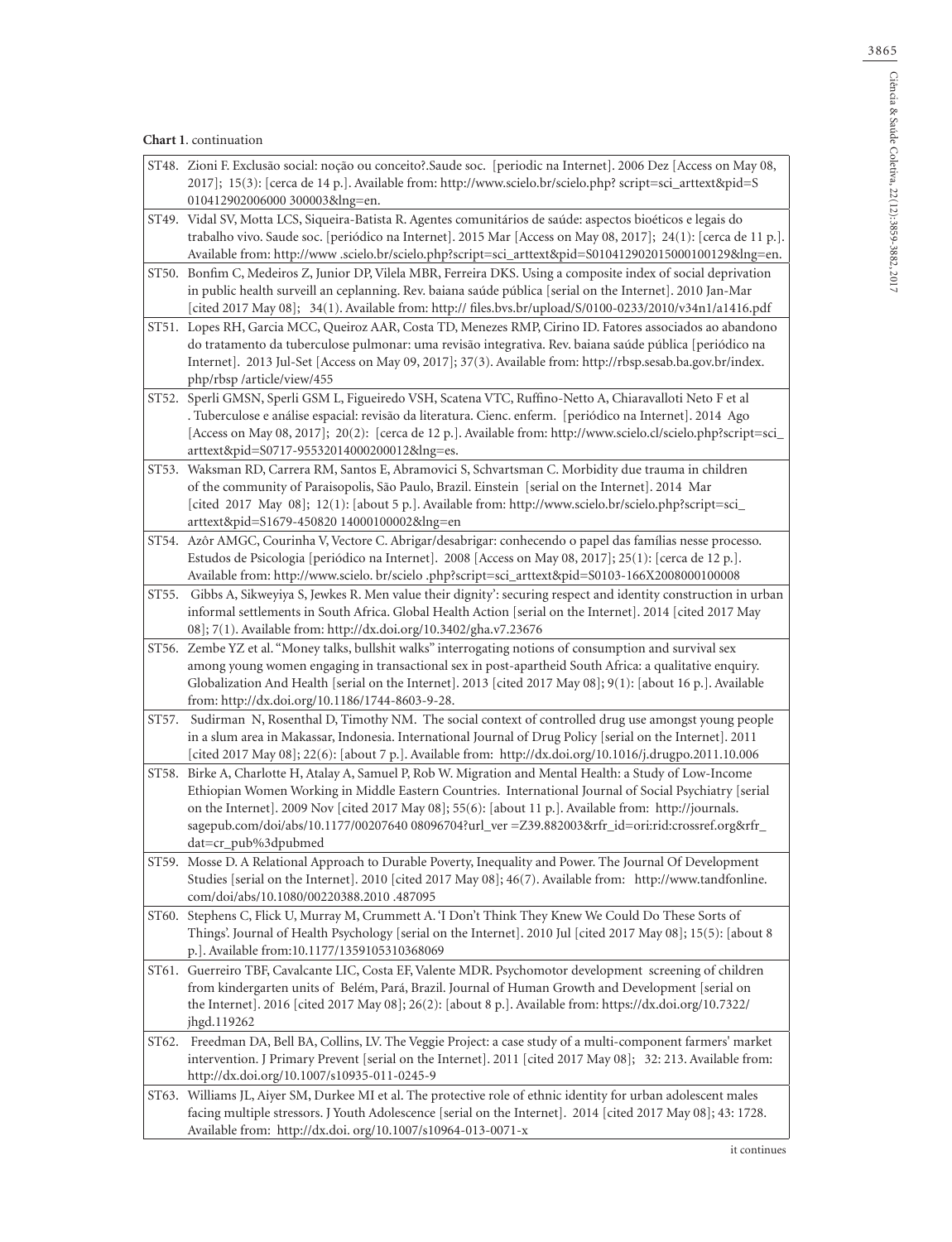|       | ST64. Vendramini SHF, Gazetta CE, Chiaravalotti Netto F, Cury MR, Meirelles EB, Kuyumjian FG et al.                                                                                                                              |
|-------|----------------------------------------------------------------------------------------------------------------------------------------------------------------------------------------------------------------------------------|
|       | Tuberculose em município de porte médio do Sudeste do Brasil: indicadores de morbidade e mortalidade,<br>de 1985 a 2003. J. bras.pneumol. [periódico na Internet]. 2005 Jun [Access on May 08, 2017]; 31(3): [cerca              |
|       | de 6 p.]. Available from: http://www.scielo.br/scielo.php?script=sci_arttext&pid=S1806371320050003000                                                                                                                            |
|       | 10&lng=en.                                                                                                                                                                                                                       |
|       | ST65. Neira MG. Valuingidentities: the popular corporal culture as a content for Physical Education curriculum.                                                                                                                  |
|       | Motriz rev. educ. fís. [serial on the Internet]. 2007 [cited 2017 May 08]; 13(3): [about 6 p.]. Available from:                                                                                                                  |
|       | http://pesquisa.bvsalud.org/brasil/resource/pt/lil-482276                                                                                                                                                                        |
|       | ST66. Pizzolato JE, Brown EL, Kanny MA. Purpose plus: Supporting youth purpose, control, and academic                                                                                                                            |
|       | achievement. New Directions for Youth Development [serial on the Internet]. 2011 [cited 2017 May 08]; 132:                                                                                                                       |
|       | [about 13 p.]. Available from: http://dx.doi.org/10.1002/yd.429                                                                                                                                                                  |
|       | ST67. Collins D et al. Crossing borders, crossing cultures: Barriers to communication about cancer prevention and<br>treatment along the U.S./Mexico border. Patient Education and Counseling [serial on the Internet]. 2008 Jun |
|       | [cited 2017 May 08]; 71(3): [about 6 p.]. Available from: http://pesquisa.bvsalud.org/brasil/resource/pt/                                                                                                                        |
|       | mdl-18436416                                                                                                                                                                                                                     |
|       | ST68. Traverso-Yépez MA, Pinheiro VS. Adolescência, saúde e contexto social: esclarecendo práticas. Psicologia &                                                                                                                 |
|       | Sociedade [periódico na Internet]. 2002 [Access on May 09, 2017]; 14(2): [cerca de 13 p.]. Available from:                                                                                                                       |
|       | https://dx.doi.org/10.1590 /S010271822002000200007                                                                                                                                                                               |
|       | ST69. Melo MCB, Lorenzato FRB, Cabral Filho JE, Melo ZM, Cardoso SO. A família e o processo de adoecer de                                                                                                                        |
|       | câncer bucal. Psicologia em Estudo [periódico na Internet]. 2005 [Access on May 09, 2017]; 10(3): [cerca de                                                                                                                      |
|       | 6 p.]. Available from: http://www. scielo.br/scielo.php?script=sci_arttext&pid=S1413-73722005000300009                                                                                                                           |
|       | ST70. Vieira RCS, Ferreira HS. Prevalência de anemia em crianças brasileiras, segundo diferentes                                                                                                                                 |
|       | cenários epidemiológicos. Rev. Nutr. [periódico na Internet]. 2010 Jun [Access on May 08,<br>2017]; 23(3): [cerca de 11 p.]. Available from: http://www.scielo.br/scielo.php?script=sci_                                         |
|       | arttext&pid=S141552732010000300011&lng=en.                                                                                                                                                                                       |
|       | ST71. Alves HPF, Alves CD, Pereira MN, Monteiro AMV.). Dinâmicas de urbanização na hiperperiferia da                                                                                                                             |
|       | metrópole de São Paulo: análise dos processos de expansão urbana e das situações de vulnerabilidade                                                                                                                              |
|       | socioambiental em escala intraurbana. Revista Brasileira de Estudos de População [periódico na Internet].                                                                                                                        |
|       | 2010 [Access on May 08, 2017]; 27(1): [cerca de 18 p.]. Available from: https://dx.doi.org/10.1590/S0102-                                                                                                                        |
|       | 30982010000100009                                                                                                                                                                                                                |
|       | ST72. Barbosa WLR, Pinto LN. Documentação e valorização da fitoterapia tradicional Kayapó nas aldeias                                                                                                                            |
|       | A'Ukre e Pykanu - sudeste do Pará. Rev. bras. farmacogn. [periodico na Internet]. 2003 [Access on May<br>08, 2017]; 13(Suppl 1): [cerca de 2 p.]. Available from: http://www.scielo.br/scielo.php?script=sci_                    |
|       | arttext&pid=S0102695X 2003000300                                                                                                                                                                                                 |
|       | ST73. Tanaka OY, Espírito Santo ACG. Avaliação da qualidade da atenção básica utilizando a doença respiratória da                                                                                                                |
|       | infância como traçador, em um distrito sanitário do município de São Paulo. Rev. Bras. Saude Mater. Infant.                                                                                                                      |
|       | [periodic na Internet]. 2008 Set [Access on May 08, 2017]; 8(3): [cerca de 7 p.]. Available from: http://www.                                                                                                                    |
|       | scielo.br/scielo.php?script=sci_arttext&pid=S15193 8292008000300012&lng=en.                                                                                                                                                      |
|       | ST74. Flauzino RF, Souza-Santos R, Oliveira RM. Dengue, geoprocessamento e indicadores socioeconômicos e                                                                                                                         |
|       | ambientais: um estudo de revisão. Rev Panam Salud Publica [periódico na Internet]. 2009 Mai [Access                                                                                                                              |
|       | on May 09, 2017]; 25(5): [cerca de 5 p.]. Available from: http://www.scielosp.org/scielo.php?script=sci_<br>arttext&pid = S 102 049892009000500012&lng=en.                                                                       |
|       | ST75. Martin VB, Angelo M. Significado do conceito saúde na perspectiva de famílias em situação de                                                                                                                               |
|       | risco pessoal e social. Rev. Latino-Am. Enfermagem [periódico na Internet]. 1998 Dez [Access on                                                                                                                                  |
|       | May 08, 2017]; 6(5): [cerca de 6 p.]. Available from: http://www.scielo.br/scielo.php?script=sci_                                                                                                                                |
|       | arttext&pid=S010411691998000500006&lng=pt.                                                                                                                                                                                       |
|       | ST76. Moura EBB. Meninos e meninas na rua: impasse e dissonância na construção da identidade da criança e                                                                                                                        |
|       | do adolescente na República Velha. Revista Brasileira de História [periódico na Internet]. 1999 [Access                                                                                                                          |
|       | on May 08, 2017]; 19(37): [cerca de 17 p.]. Available from: http://www.scielo.br/scielo.php? script=sci_                                                                                                                         |
|       | arttext&nrm=iso&lng= pt&tlng=pt&pid=S0102-01881999000100005                                                                                                                                                                      |
| ST77. | Malaquias CA, Emílio SA. A lógica da exclusão alimentada pelos programas de inclusão. Rev. SPAGESP                                                                                                                               |
|       | [periódico na Internet]. 2007 Dez [Access on May 08, 2017]; 8(2). Available from: http://pepsic.bvsalud.<br>org/scielo.php?script=sci_arttext&pid= S16 77-29702007000200007&lng=pt                                               |
|       | ST78. Lima J, Oswaldo A, Kaiser J, Catisti R. High occurrence of giardiasis in children living on a 'landless farm                                                                                                               |
|       | workers' settlement in Araras, São Paulo, Brazil. Rev. Inst. Med. [serial on the Internet]. 2013 June [cited                                                                                                                     |
|       | 2017 May 08]; 55(3): [about 3 p.]. Available from: http://www.scielo.br/scielo.php?script=sci_arttext&                                                                                                                           |
|       | pid=S0036466520 13000300185&lng=en.                                                                                                                                                                                              |

Freitas MA *et al.*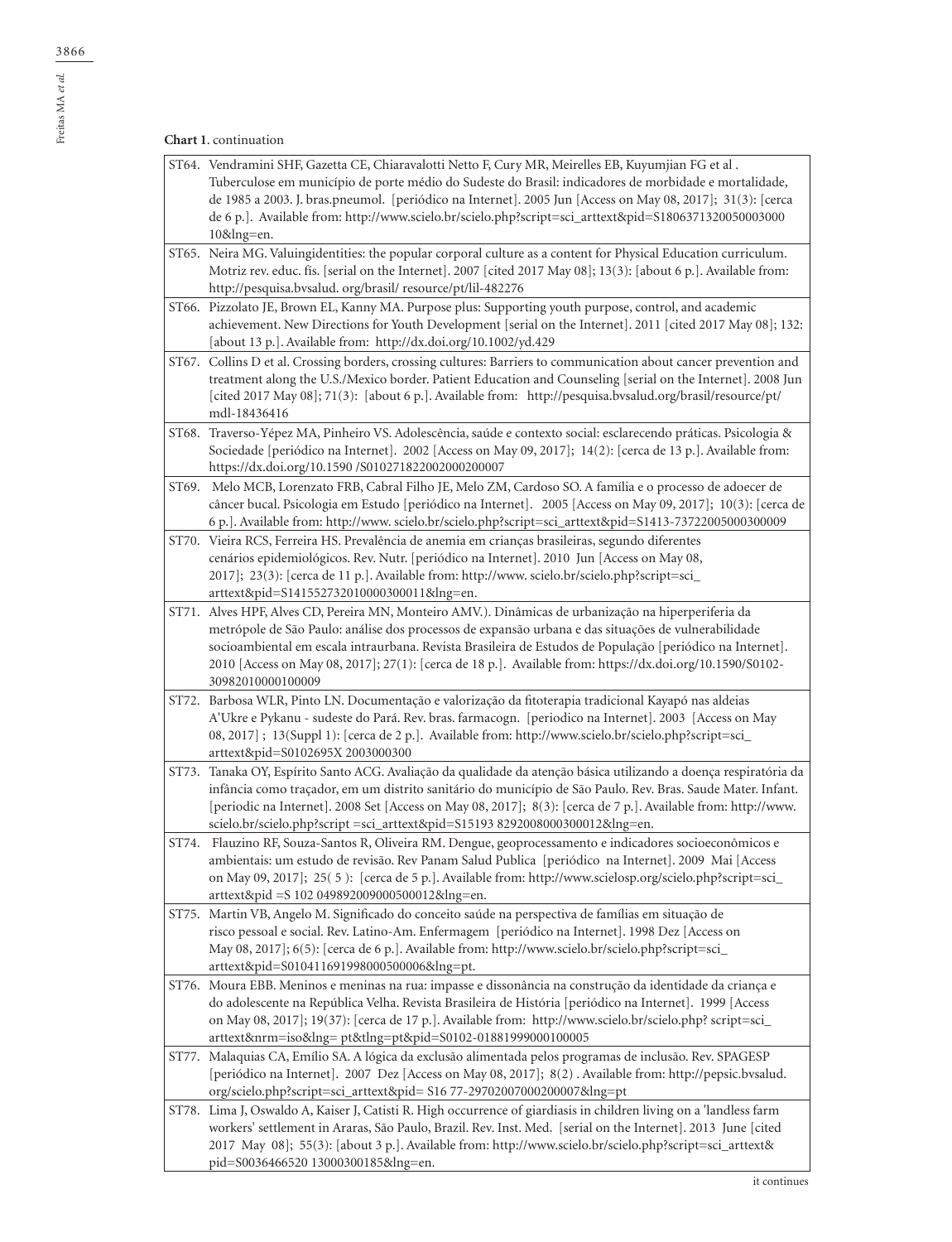|       | ST79. Cruz LB, Rodrigues FO, Maksud M, Zambrano M, Raimundo F, Dornelles CTL. Estado nutricional e fatores     |
|-------|----------------------------------------------------------------------------------------------------------------|
|       | de risco para desnutrição no atendimento nutricional pediátrico da admissão hospitalar. Rev. HCPA & Fac.       |
|       | Med. [periódico na Internet]. 2009 [Access on May 08, 2017]; 29(3): [cerca de 17 p.]. Available from: http://  |
|       | seer.ufrgs.br/hcpa/article/viewFile/8576/6926                                                                  |
|       | ST80. Ferreira MP, Dini NP, Fereira SP. Espaços e dimensões da pobreza nos municípios do Estado de São Paulo:  |
|       | Índice Paulista de Vulnerabilidade Social ¬ IPVS. São Paulo perspect [periódico na Internet]. 2006 Jan-Mar     |
|       | [Access on May 08, 2017]; 20(1): [cerca de 12 p.]. Available from: http://produtos.seade.gov.br/produtos/      |
|       | spp/v20n01/v20n01_01.pdf                                                                                       |
|       | ST81. Moura Jr FJ, Cidade EC, Ximenes VM, Sarriera JC. Concepções de pobreza: um convite à discussão           |
|       | psicossocial. Temas em Psicologia [periódico na Internet]. 2014 [Access on May 08, 2017]; 22(2): [cerca de     |
|       | 11 p.]. Available from: https://dx.doi.org/10.9 788 /TP2014.2-06                                               |
|       | ST82. Grillo LP, Klitzke CA, Campos IC, Mezadri T. Riscos nutricionais de escolares pertencentes a famílias    |
|       | de baixa renda do litoral catarinense. Texto contexto - enferm. [periódico na Internet]. 2005 [Access          |
|       | on May 08, 2017]; 14(spl): [cerca de 6 p.]. Available from: http://www.scielo.br/scielo.php?script=sci_        |
|       | arttext&pid=S01040707200 5000500002&lng=pt.                                                                    |
|       | ST83. Hamid S, Johansson E, Rubenson B. Security lies in obedience - Voices of young women of a slum in        |
|       | Pakistan. BMC Public Health [serial on the Internet]. 2010 [cited 2017 May 09]; 10:164. Available from:        |
|       | https://www.ncbi.nlm .nih.gov/pmc/articles /PMC2850887/?tool=pubmed                                            |
|       | ST84. Giffin K. Pobreza, desigualdade e equidade em saúde: considerações a partir de uma perspectiva de gênero |
|       | transversal. Cad Saúde Pública [periódico na Internet]. 2002 [Access on January 26, 2017]; 18(supl): [cerca de |
|       | 9 p.]. Available from: http://www.scielo. br/pdf/csp/ v18s0/13797.pdf - 9                                      |
| ST85. | Gallo E, Setti AFF, Magalhães DP, Machado JMH, Buss DF, Franco NFA et al. Saúde e economia verde: desafios     |
|       | para o desenvolvimento sustentável e erradicação da pobreza. Ciênc. saúde coletiva [periódico na Internet].    |
|       | 2012 Jun [Access on May 09, 2017]; 17(6): [cerca de 11 p.]. Available from: http://dx.doi.org/10.1590/S1413-   |
|       | 812 32012000600010 -10                                                                                         |
|       | ST86. Magalhães KA, Cotta RMM, Gomes KO, Franceschinni SCC, Batista RS, Soares JB. Entre o conformismo e o     |
|       | sonho: percepções de mulheres em situação de vulnerabilidade social à luz das concepções de Amartya Sen.       |
|       | Physis [periódico na Internet]. 2011 Dec [Access on May 09, 2017]; 21(4): [cerca de 21p.]. Available from:     |
|       | http://dx.doi.org/10.1590/S0103-73312011000400017                                                              |

Source: own elaboration.

| Group | Year of publication      |                          |                                    |                 |    |    |  |  |  |  |                |                             |      |                 |     |    | Total |                |                          |      |
|-------|--------------------------|--------------------------|------------------------------------|-----------------|----|----|--|--|--|--|----------------|-----------------------------|------|-----------------|-----|----|-------|----------------|--------------------------|------|
|       |                          | 96 98                    | - 99                               | 00              | 01 | 02 |  |  |  |  | 03 04 05 06 07 | - 08                        | - 09 | - 10            | -11 | 12 |       | 13 14 15 16    |                          |      |
|       | $\overline{\phantom{0}}$ | $\overline{\phantom{a}}$ | $\sim$ $\sim$                      |                 |    |    |  |  |  |  |                | $-1$ . $-1$ . $-1$ 1 . $-1$ |      | $- - - - 3 - 1$ |     |    |       |                |                          | $-8$ |
|       |                          |                          | $-1$ 1 - 1 1 3 - - 3 - 3 3 3 - 3 3 |                 |    |    |  |  |  |  |                |                             |      |                 |     |    |       |                | $\overline{\phantom{a}}$ | 25   |
|       |                          | $1 \quad 1$              | $\blacksquare$                     | $1 - 1 2 - 4 4$ |    |    |  |  |  |  |                | 2 4 5                       |      | 9 6 1 5 3       |     |    |       | $\overline{2}$ | $\blacksquare$           | -53  |
| Total | 1 1 2 2 1 2 3 3          |                          |                                    |                 |    |    |  |  |  |  |                | 4 5 7 4 6 12 9 4 8 6 6      |      |                 |     |    |       |                |                          | - 86 |

**Table 1**. Number of papers selected, by search groups and year of publication. Ribeirão Preto, January 2017.

Source: own elaboration.

*Journal of Human Growth and Development* (ST 61); *Journal of Primary Prevention* (ST62); *Journal of Youth and Adolescence* (ST63); *Jornal Brasileiro de Pneumologia* (ST64); *Matrizes-Revista USP* (ST65); *New Directions for Youth Development* (ST66); *Patient, Educations and Counseling* (ST67); *Psicologia e Sociedade* (ST68); *Psicologia*  *em Estudo* (ST69); *Revista de Nutrição* (ST70); *Revista Brasileira de Estudos de População* (ST71); *Revista Brasileira de Farmacognosia* (ST72); *Revista Brasileira de Saúde Materno Infantil* (ST73); *Revista Panamericana de Salud Publica* (ST74); *Revista Brasileira de Enfermagem* (ST75); *Revista Brasileira de História* (ST76); *Revista da Socie-*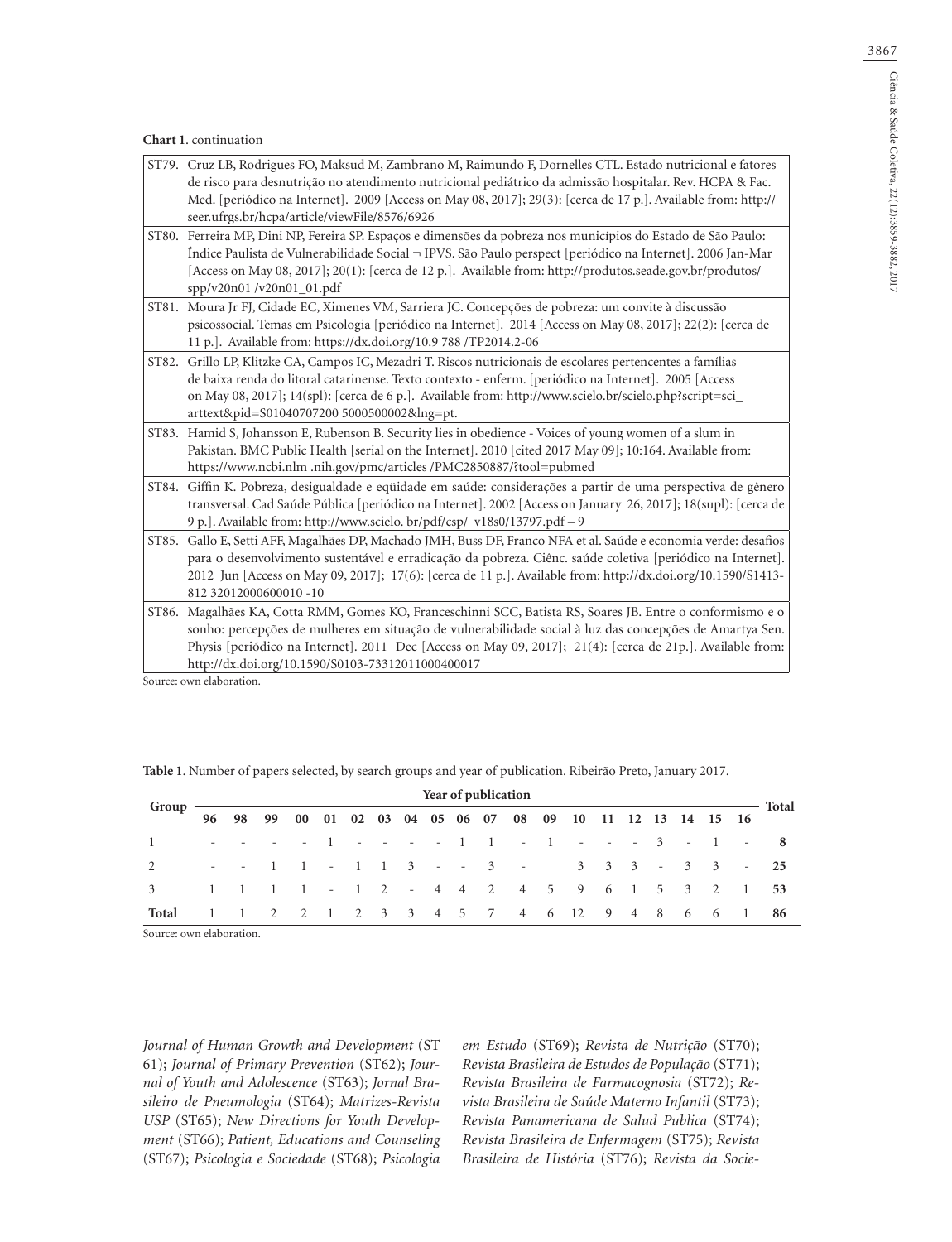*dade de Psicoterapias Analíticas Grupais do Estado de São Paulo* (ST77); *Revista do Instituto de Medicina Tropical de São Paulo* (ST 78); *Revista Hospital de Clínicas de Porto Alegre* (ST 79); *São Paulo em Perspectiva* (ST80); *Temas em Psicologia* (ST81); *Texto & Contexto Enfermagem* (ST82) ; *Biomed Central Public Health* (ST83).

## **Publications' country of origin**

The Brazilian production stands out with 72.4% of the papers, followed by North America (USA), with 15.4% of the papers. The United Kingdom (3.4%), Sweden and Colombia (2.3%) and Indonesia, Greece, Chile and Switzerland had the lowest frequencies (1.1% each).

## **Societies or locations analyzed by papers, according to each group**

*G1*: In Brazil: Brasília (ST4), Rio Grande do Sul (ST8) and Rio de Janeiro - Favela da Rocinha (ST7).

In the Americas: Medellin-Colombia (ST1); and USA: New York (ST2), two California counties (ST3) and Champaign County, in Illinois (ST6).

In Southeast Asia: Province of Aceh, Indonesia (ST5).

For the *G2*, dealing with Poverty and Equity Policies, studies that have reanalyzed Brazilian regions were one study involving all 27 Brazilian capitals (ST29); six works covering the whole country (ST84, ST12, ST13, ST17, ST24, ST25, ST27); one on Rio Grande do Sul (ST16); two on Rio Grande do Norte, one of them being, specifically, in rural settlements (ST10); one in the State of Ceará (ST18); one in São Paulo capital (ST26); one study involving two municipalities of Rio de Janeiro (ST14). With focus on the State of Minas Gerais, one study was developed on each of the following locations: Paula Cândido (ST86); Municipality of the metropolitan region of Belo Horizonte (ST23) and Diamantina (ST15).

There were two studies focusing on all of Latin America (ST20 and ST22), and with the frequency of one study, the following were analyzed: Developing Countries (ST9); a set of 27 countries (ST28); Portugal (ST21); East and Southeast Asia (ST19), the whole world (ST85).

In the *G3*, studies geared to the identification of poverty focused: Brazil: Brazil – whole country (ST49 and ST50); São Paulo (SP) (ST41; ST53; ST71; ST73; ST75; ST76; ST77); Porto Alegre (RS) (ST30; ST37; ST79); Salvador (BA) (ST31; ST38; ST40), Paranaguá (PR) (ST32; ST42); State of Pernambuco (ST34; ST69); State of São Paulo (ST80); Natal (RN) (ST68); Pelotas (RS) (ST36); Niterói (RJ) (ST39); Recife (PE) (ST47); Uberaba (MG) (ST54); Jaboatão dos Guararapes (PE) (ST50); Osasco (SP) (ST65); Belém (PA) (ST61); North and Northeast of Brazil (ST35); State of Pará (ST72); Camboriú (SC) (ST82); Araras (SP) (ST78); São José do Rio Preto (SP) (ST64); Embu (SP) (ST46).

Africa: South Africa (ST55; ST56); Ethiopia (ST58).

Latin America (ST63, ST74).

USA: Nashville (ST62); Boston, Chicago and San Antonio (ST45); Miltown - Pennsylvania (ST66); Texas (ST67).

Asia: Pakistan (ST83); India (ST59); Indonesia (ST57).

Middle East: Beirut-Lebanon (ST44).

Global approach (ST33, ST48, ST51, ST52, ST81).

No set location (ST43; ST60).

## **The papers evidenced the following themes according to the research groups**

*G1*: Socio-environmental vulnerability (ST4), Depression in low-income women (ST6); Rights of children and adolescents (ST8); Health insurance coverage for low-income children (ST3); Right to land use (ST7); Right to health (ST1); Equity, health and land use (ST2); Mother health and use of services (ST5).

*G2*: Social Determinants of Health and Oral Health (ST29); Agrarian reform and socio-environmental quality (ST10); Social protection; Income transfer, public policies (ST14, ST28); Health, economy, sustainable development and poverty (ST85); Equality, equity, health promotion, political culture, empowerment, popular education (ST27); Fertility and equity (ST19); Human development, poverty and social inequality (ST86); Gender equity (ST84); Poverty and barriers to access to health (ST23); Tuberculosis and iniquities (ST22); homeless population and vulnerability (ST26); Social vulnerability, health conditions and health financing (ST16); Equity, access (ST9); Reproductive health, social perception, equity, gender and health (ST21); Ethnic minorities and social exclusion (ST12); Intersectoriality (ST25); Urbanization, poverty and pollution (ST24); Obesity and poverty (ST15); Relations between state, society, civility and social participation in health policies (ST13); Poverty and ethics (ST11); Justice, bioethics and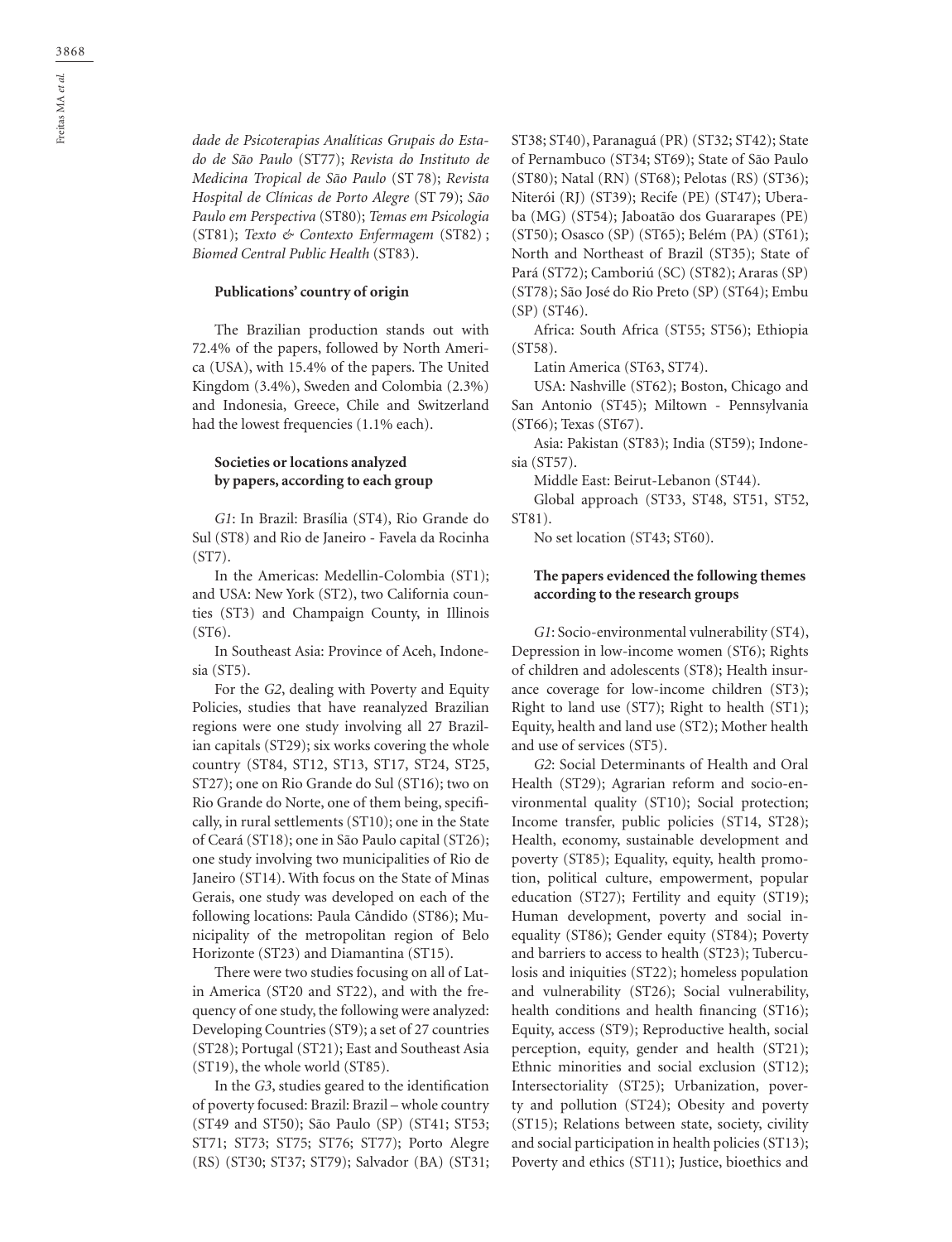3869

inequity (ST20); Mortality due to diarrhea and social determinants (ST17); Health promotion and people with disabilities (ST18).

*G3*: child health, accidents and socioeconomic factors (ST35, ST37, ST38, ST46, ST47, ST53, ST61, ST79); Adolescence, health, family structure and social vulnerability (ST68, ST54, ST66); Community health workers and bioethics (ST49); Prevalence of anemia in different settings (ST70); Favelas and cluster surveys (ST41); Health assessment (ST73); Well-being, youth and urban environment (ST36; ST76); Search for health care and poverty (ST32; ST34); Cancer, family and poverty (ST69; ST67); Young women and sexual life (ST56; ST83); Concept of health-diseases (ST75); Low-income families and ethnographic analysis (ST31); Gender, media and AIDS (ST30, ST55); Indigenous populations and vulnerability (ST72); Poverty, food and social practices (ST42, ST62, ST82); Tuberculosis and socioeconomic conditions (ST51, ST52, ST64); Poverty, exclusion and social vulnerability (ST48, ST59, ST63, ST77, ST80); Women, culture and poverty (ST44); Health promotion and education (ST65); Access to health (ST33); Socio-environmental indicators (ST39, ST50, ST74, ST62); Poverty, migration and mental health (ST45, ST58, ST81); Urban space and socio-environmental vulnerability (ST71); Elderly, vulnerability and social representations (ST60); Protective factors and drug use (ST57); Landless workers and parasitoses (ST78); Ethics in qualitative research (ST43).

Studies focused more on population groups, women and on poor families, as detailed in Chart 2.

### **Type of listening**

Authors considered two types of listening. Direct listening refers to the vocalizations made by members of the groups themselves to researchers, both through quantitative and qualitative or qualitative-quantitative studies. On the other hand, indirect listening was considered as such when the visibility given to vulnerable groups was based on literature data, through review work or by free theoretical essays on the subject. The result of this classification showed the predominance of direct vocalization of vulnerable groups for the works of identification of poverty included in the third group (G3), while indirect listening prevailed for Groups 1 and 2, with the following frequency:

Thirty-nine papers were found in direct listening, of which three for Group 1 (ST4; ST7; ST8); six for Group 2 (ST86; ST14; ST15; ST21; ST23; ST26) and thirty for Group 3 (ST30 to ST32; ST34 to ST36; ST38; ST 40; ST44; ST47; ST53; ST55 to ST58; ST60; ST61; ST63; ST65 to ST69; ST72; ST 75; ST77 to ST79; ST82; ST83).

Forty-one papers were identified in indirect listening, of which five from Group 1 (ST1; ST2; ST3; ST5; ST6); 19 from Group 2 (ST11; ST84; ST85; ST9 to ST13; ST16 to ST20; ST22; ST24; ST25; ST27; ST28; ST29) and 17 from Group 3

| Vulnerable groups                                  | Paper ( $N^{\circ}$ ST)                                | Frequency      |
|----------------------------------------------------|--------------------------------------------------------|----------------|
| 1. Poor women                                      | 5, 6, 15, 19, 21, 30, 44, 45, 56, 58, 69, 83, 84, 86   | 14             |
| 2. Poor children and adolescents                   | 3, 8, 17, 35, 38, 46, 47, 53, 61, 62, 65, 66, 68, 70,  | 19             |
|                                                    | 73, 76, 78, 79, 82                                     |                |
| 3. Poor teenagers                                  | 36, 55, 63, 77.                                        | $\overline{4}$ |
| 4. Poor populations (homeless, peripheral,         | 1, 2, 4, 7, 9, 10, 11, 12, 16, 18, 20, 22, 23, 24, 25, | 33             |
| rural, settled, excluded due to religious beliefs, | 28, 32, 33, 39, 41, 43, 48, 50, 51, 59, 64, 67, 71,    |                |
| indigenous, migrants, favela dwellers)             | 72, 74, 80, 85, 93                                     |                |
| 5. Poor adults and elderly                         | 26, 29, 34, 59                                         | $\overline{4}$ |
| 6. Poor families                                   | 14, 31, 37, 42, 54, 75                                 | 6              |
| 7. Poor drug users                                 | 57                                                     | 1              |
| 8. Low-skilled workers                             | 40, 49                                                 | 2              |
| 9. Did not mention a specific population           | 13, 27, 52                                             | 3              |
| Total                                              |                                                        | 86             |

**Chart 2**. Number of articles published, by identified vulnerable groups.Ribeirão Preto, 2017.

Source: own elaboration.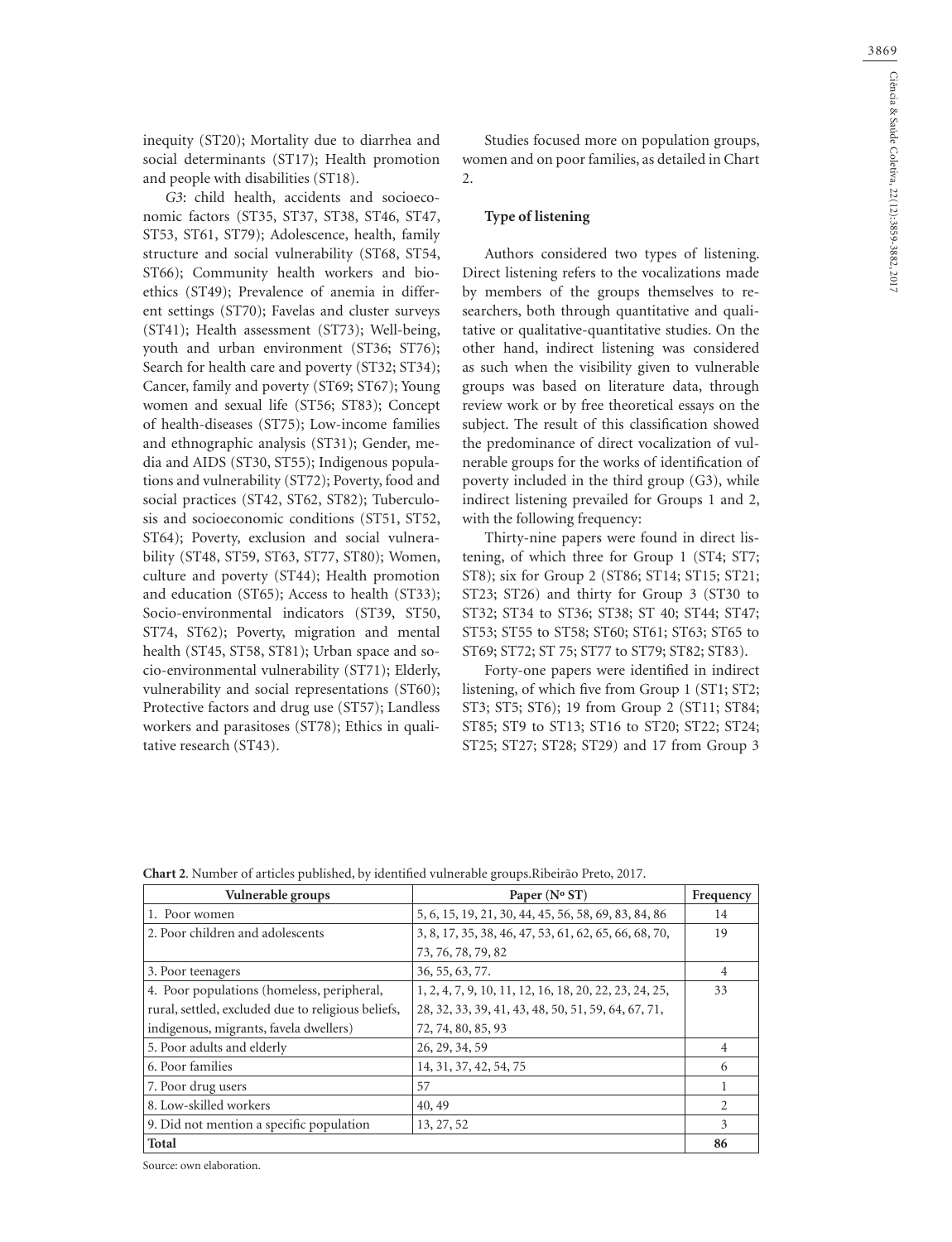Freitas MA *et al.*

#### **Instruments used**

In the three search groups, studies used documentary analysis, semi-structured and structured interviews, participant observation, focus groups and questionnaires. G2 also used selection of indicators, literature review and theoretical essays.

Understanding that the strategies for overcoming poverty shown in the 87 studies analyzed would be in line with the SDGs, these were identified and it was possible to relate them by search groups to one or more SDGs. Chart 3 shows the strategies proposed in the works of Group 1 and 2 and the respective relationships with the SDGs.

The proposed strategies for fighting against poverty and listening to vulnerable identified in G3 are listed in Chart 4.

#### **Discussion**

The complex poverty phenomenon requires that multiple aspects underlying the production of life, such as access to land, health services, water, decent work, inclusive education, overcoming social inequities, gender, ethnic minorities and religious groups be considered.

It is imperative that these social groups that experience processes of exclusion vocalize their life experiences, express their needs and mobilize segments of society through strategies to face and overcome their vulnerable and degrading conditions.

Authors' concerns are revealed in the several dozens of papers surveyed. They are from different regions of Brazil and the world and address general and unique themes that bring us back to the realities of diverse populations carrying the common mark of poverty.

One of the concerns identified is environment. It was recognized that these urban settings became unhealthy through pollution, violence and poverty, affecting mainly the poorest. At a time when, in the world, discussions turn to the right to the city, the critical look at exploration and environmental depletion and its sustainability is justified by the challenge of transforming it to fulfill the historical function of embracing the various social groups that have a right to it, overcoming social exclusion and promoting equity.

Ethnic and racial minorities face situations of poverty, exclusion, marginalization, discrimination and vulnerability, ratified by their current morbimortality coefficients that are among the highest, with hunger and malnutrition and systematic occupational risks and social violence. There will be no equity without confronting and overcoming these conditions.

Regarding gender, the feminization of poverty and the economic model stand out in the logic of exclusion. While there was a hard fought battle for the right not to give birth, the analysis of highly differentiated concrete conditions for motherhood among social groups was relegated in the background<sup>9</sup>. Thus, the fallacy of arguments that reduced poverty in peripheral countries was linked to birth control, against the millions of births avoided without the reduction of poverty falls apart<sup>9</sup>.

There is also a critical view on the so-called urban disposable, the "human waste" to be removed as common urban waste, rescuing the complexity of the existence of a homeless population and the challenges to health policies and other social policies.

Also inevitable is the recognition of a growing poverty and the accelerated concentration of income in the hands of the few. According to ECLAC13, the number of poor has increased by 50%, from 136 million in 1980 to 200 million in 1990. The proportion of the poor in the population also increased from  $40.5\%$  to  $48\%$ <sup>14</sup>. The concentration has reached levels of the end of the 19th century, since the wealth of 1% of the world's population surpassed that of the remaining 99%, and that only 62 individuals concentrate as much income as 3.6 billion people. In 2010, there were 388, which confirms the increasing financial concentration $15$ .

While the World Bank recommends health systems equity policies, developments of the macroeconomic policy with external debt financing and public indebtedness compromise resources for health, reducing broad and universal policies to targeted programs and extension projects of coverage<sup>16</sup>.

Thus, agreeing with scholars in this area, there is an understanding that equity must be thought within the policies governed by the principle of universality. Taken in isolation, it can impose the "replacement of solidarity and equal opportunities values with radical utilitarian individualism values"17apud18. Thus, even the implementation of the *Bolsa Família* (Family Grant) Program has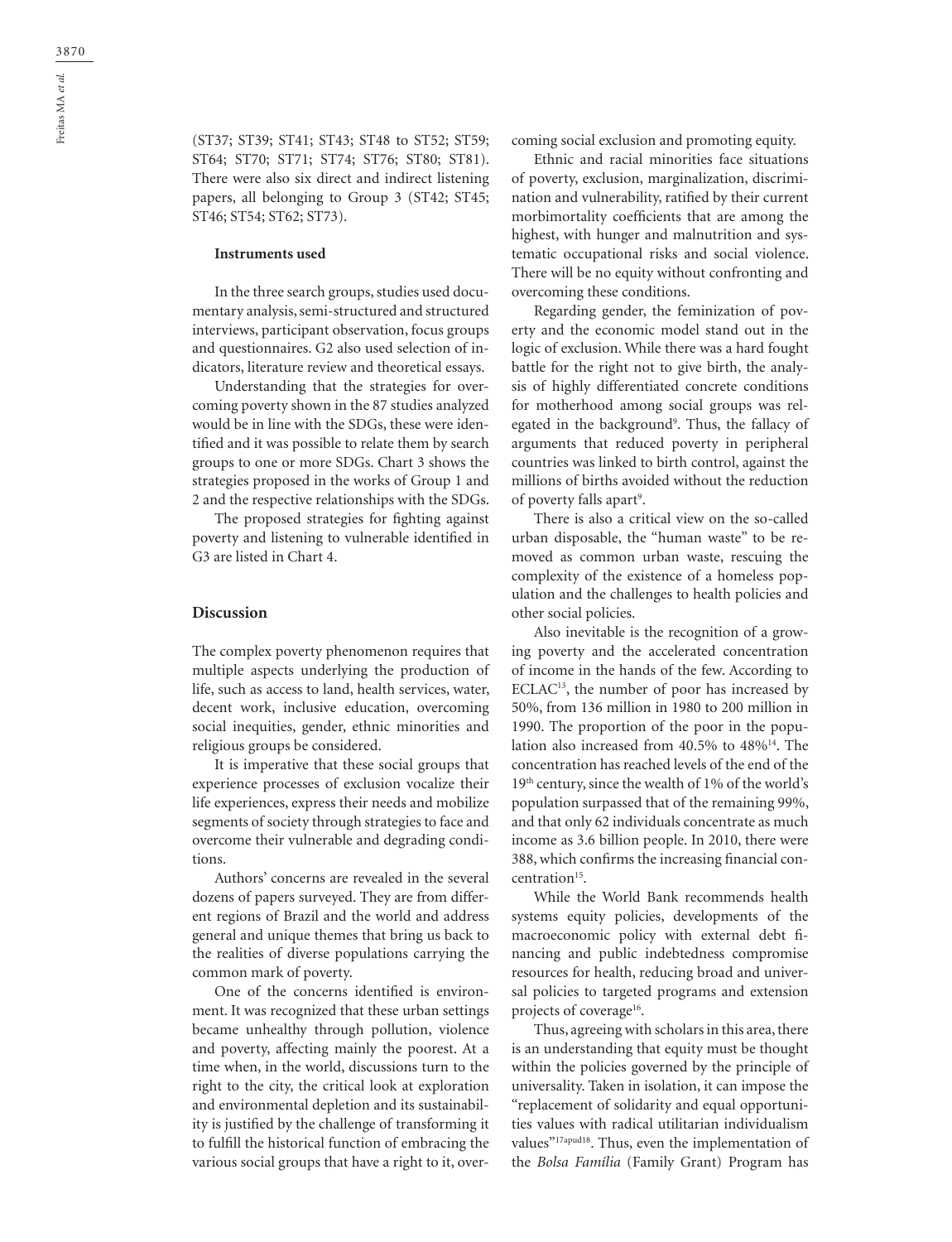3871

| Strategies proposed by the studies<br>$\overline{2}$<br>8<br>3<br>$\overline{\mathbf{4}}$<br>5<br>9<br>11<br>12<br>13<br>14<br>15<br>1<br>6<br>7<br>10<br>16<br>17<br>$\overline{\mathbf{x}}$<br>$\bar{X}$<br>$\bar{X}$<br>X<br>X<br>ST1. Increase people's mobilization capacity.<br>X<br>X<br>X<br>ST2. Proper management of industrial practices.<br>X<br>X<br>X<br>X<br>X<br>X<br>X<br>Χ<br>ST3. Promote better living conditions in cities, face<br>X<br>Χ<br>Χ<br>Χ<br>Χ<br>social exclusion overcome inequities.<br>ST4. Develop public actions that alleviate the of socio-<br>X<br>Χ<br>Χ<br>X<br>Χ<br>Χ<br>X<br>environmental vulnerability conditions.<br>ST5. Improve coverage of assistive practices at<br>childbirth, health transportation and low prenatal<br>Χ<br>X<br>coverage, women's empowerment.<br>ST6. Careful use of technologies.<br>X<br>ST7. Decrease power asymmetry.<br>X<br>Χ<br>Χ<br>ST8. Know the singularities of the urban and<br>rural context, show new ways to educate beyond<br>Χ<br>X<br>Χ<br>punishment and develop future projects.<br>ST9. Since the poor make less use of effective<br>interventions, facilitating access to these segments is<br>X<br>Χ<br>Χ<br>suggested.<br>ST10. Define public policies aimed at agrarian reform<br>in the Brazilian northeastern region and improve<br>Χ<br>Χ<br>Х<br>food security with a greater number of crops for<br>subsistence.<br>ST11. To value autonomy and respect the subjects<br>in the context of health services, considering that all<br>X<br>Χ<br>Χ<br>Χ<br>people carry a type of value intrinsic to the human<br>condition.<br>ST12. To deepen knowledge about the multiple<br>interfaces of the effects of the ethnic-racial dimension<br>X<br>X<br>Χ<br>Χ<br>on health, with a view to promoting equity.<br>ST13. Redefine criteria for the explanation of social<br>differences, which includes aspects other than work<br>X<br>Χ<br>Χ<br>Χ<br>Χ<br>Χ<br>and income.<br>ST14. Confronting the poverty of large population<br>groups is complex and requires multiple institutional<br>arrangements. It suggests strengthening the autonomy<br>of families and analyze specific individuals and<br>Χ<br>Χ<br>Χ<br>Χ<br>Χ<br>specific circumstances (individuals, groups and<br>organizations), stakeholders, interests linked to the<br>program, citizens and relevant social interested parties.<br>ST15. It proposes actions to prevent and combat<br>obesity, such as public policies for social insertion,<br>gender equality, promotion of healthy lifestyles,<br>adequate spaces for physical activities and increased<br>Χ<br>Χ<br>Χ<br>Χ<br>access to healthy foods, as well as enhancing the<br>inclusion of symbolic, cultural and material aspects<br>of life.<br>ST16. To encourage the use of the Social Vulnerability<br>Index - IVS 5 - created for the state of Rio Grande do<br>X<br>Χ<br>Χ<br>Sul, which allowed allocating greater health financing<br>resources to municipalities with worse results.<br>ST17. Public policies must act to reduce social<br>inequality, essential in combating inequity,<br>Χ<br>Χ<br>Χ | Chart 3. Strategies proposed by authors and SDGs related to the studies of Groups 1 and 2. Ribeirão Preto, 2017.<br>Sustainable Development Goals - SDGs |  |  |  |  |  |  |  |  |  |  |  |  |  |  |  |  |
|---------------------------------------------------------------------------------------------------------------------------------------------------------------------------------------------------------------------------------------------------------------------------------------------------------------------------------------------------------------------------------------------------------------------------------------------------------------------------------------------------------------------------------------------------------------------------------------------------------------------------------------------------------------------------------------------------------------------------------------------------------------------------------------------------------------------------------------------------------------------------------------------------------------------------------------------------------------------------------------------------------------------------------------------------------------------------------------------------------------------------------------------------------------------------------------------------------------------------------------------------------------------------------------------------------------------------------------------------------------------------------------------------------------------------------------------------------------------------------------------------------------------------------------------------------------------------------------------------------------------------------------------------------------------------------------------------------------------------------------------------------------------------------------------------------------------------------------------------------------------------------------------------------------------------------------------------------------------------------------------------------------------------------------------------------------------------------------------------------------------------------------------------------------------------------------------------------------------------------------------------------------------------------------------------------------------------------------------------------------------------------------------------------------------------------------------------------------------------------------------------------------------------------------------------------------------------------------------------------------------------------------------------------------------------------------------------------------------------------------------------------------------------------------------------------------------------------------------------------------------------------------------------------------------------------------------------------------------------------------------------------------------------------------------------------------------------------------------------------------------------------------------------|----------------------------------------------------------------------------------------------------------------------------------------------------------|--|--|--|--|--|--|--|--|--|--|--|--|--|--|--|--|
|                                                                                                                                                                                                                                                                                                                                                                                                                                                                                                                                                                                                                                                                                                                                                                                                                                                                                                                                                                                                                                                                                                                                                                                                                                                                                                                                                                                                                                                                                                                                                                                                                                                                                                                                                                                                                                                                                                                                                                                                                                                                                                                                                                                                                                                                                                                                                                                                                                                                                                                                                                                                                                                                                                                                                                                                                                                                                                                                                                                                                                                                                                                                                   |                                                                                                                                                          |  |  |  |  |  |  |  |  |  |  |  |  |  |  |  |  |
|                                                                                                                                                                                                                                                                                                                                                                                                                                                                                                                                                                                                                                                                                                                                                                                                                                                                                                                                                                                                                                                                                                                                                                                                                                                                                                                                                                                                                                                                                                                                                                                                                                                                                                                                                                                                                                                                                                                                                                                                                                                                                                                                                                                                                                                                                                                                                                                                                                                                                                                                                                                                                                                                                                                                                                                                                                                                                                                                                                                                                                                                                                                                                   |                                                                                                                                                          |  |  |  |  |  |  |  |  |  |  |  |  |  |  |  |  |
|                                                                                                                                                                                                                                                                                                                                                                                                                                                                                                                                                                                                                                                                                                                                                                                                                                                                                                                                                                                                                                                                                                                                                                                                                                                                                                                                                                                                                                                                                                                                                                                                                                                                                                                                                                                                                                                                                                                                                                                                                                                                                                                                                                                                                                                                                                                                                                                                                                                                                                                                                                                                                                                                                                                                                                                                                                                                                                                                                                                                                                                                                                                                                   |                                                                                                                                                          |  |  |  |  |  |  |  |  |  |  |  |  |  |  |  |  |
|                                                                                                                                                                                                                                                                                                                                                                                                                                                                                                                                                                                                                                                                                                                                                                                                                                                                                                                                                                                                                                                                                                                                                                                                                                                                                                                                                                                                                                                                                                                                                                                                                                                                                                                                                                                                                                                                                                                                                                                                                                                                                                                                                                                                                                                                                                                                                                                                                                                                                                                                                                                                                                                                                                                                                                                                                                                                                                                                                                                                                                                                                                                                                   |                                                                                                                                                          |  |  |  |  |  |  |  |  |  |  |  |  |  |  |  |  |
|                                                                                                                                                                                                                                                                                                                                                                                                                                                                                                                                                                                                                                                                                                                                                                                                                                                                                                                                                                                                                                                                                                                                                                                                                                                                                                                                                                                                                                                                                                                                                                                                                                                                                                                                                                                                                                                                                                                                                                                                                                                                                                                                                                                                                                                                                                                                                                                                                                                                                                                                                                                                                                                                                                                                                                                                                                                                                                                                                                                                                                                                                                                                                   |                                                                                                                                                          |  |  |  |  |  |  |  |  |  |  |  |  |  |  |  |  |
|                                                                                                                                                                                                                                                                                                                                                                                                                                                                                                                                                                                                                                                                                                                                                                                                                                                                                                                                                                                                                                                                                                                                                                                                                                                                                                                                                                                                                                                                                                                                                                                                                                                                                                                                                                                                                                                                                                                                                                                                                                                                                                                                                                                                                                                                                                                                                                                                                                                                                                                                                                                                                                                                                                                                                                                                                                                                                                                                                                                                                                                                                                                                                   |                                                                                                                                                          |  |  |  |  |  |  |  |  |  |  |  |  |  |  |  |  |
|                                                                                                                                                                                                                                                                                                                                                                                                                                                                                                                                                                                                                                                                                                                                                                                                                                                                                                                                                                                                                                                                                                                                                                                                                                                                                                                                                                                                                                                                                                                                                                                                                                                                                                                                                                                                                                                                                                                                                                                                                                                                                                                                                                                                                                                                                                                                                                                                                                                                                                                                                                                                                                                                                                                                                                                                                                                                                                                                                                                                                                                                                                                                                   |                                                                                                                                                          |  |  |  |  |  |  |  |  |  |  |  |  |  |  |  |  |
|                                                                                                                                                                                                                                                                                                                                                                                                                                                                                                                                                                                                                                                                                                                                                                                                                                                                                                                                                                                                                                                                                                                                                                                                                                                                                                                                                                                                                                                                                                                                                                                                                                                                                                                                                                                                                                                                                                                                                                                                                                                                                                                                                                                                                                                                                                                                                                                                                                                                                                                                                                                                                                                                                                                                                                                                                                                                                                                                                                                                                                                                                                                                                   |                                                                                                                                                          |  |  |  |  |  |  |  |  |  |  |  |  |  |  |  |  |
|                                                                                                                                                                                                                                                                                                                                                                                                                                                                                                                                                                                                                                                                                                                                                                                                                                                                                                                                                                                                                                                                                                                                                                                                                                                                                                                                                                                                                                                                                                                                                                                                                                                                                                                                                                                                                                                                                                                                                                                                                                                                                                                                                                                                                                                                                                                                                                                                                                                                                                                                                                                                                                                                                                                                                                                                                                                                                                                                                                                                                                                                                                                                                   |                                                                                                                                                          |  |  |  |  |  |  |  |  |  |  |  |  |  |  |  |  |
|                                                                                                                                                                                                                                                                                                                                                                                                                                                                                                                                                                                                                                                                                                                                                                                                                                                                                                                                                                                                                                                                                                                                                                                                                                                                                                                                                                                                                                                                                                                                                                                                                                                                                                                                                                                                                                                                                                                                                                                                                                                                                                                                                                                                                                                                                                                                                                                                                                                                                                                                                                                                                                                                                                                                                                                                                                                                                                                                                                                                                                                                                                                                                   |                                                                                                                                                          |  |  |  |  |  |  |  |  |  |  |  |  |  |  |  |  |
|                                                                                                                                                                                                                                                                                                                                                                                                                                                                                                                                                                                                                                                                                                                                                                                                                                                                                                                                                                                                                                                                                                                                                                                                                                                                                                                                                                                                                                                                                                                                                                                                                                                                                                                                                                                                                                                                                                                                                                                                                                                                                                                                                                                                                                                                                                                                                                                                                                                                                                                                                                                                                                                                                                                                                                                                                                                                                                                                                                                                                                                                                                                                                   |                                                                                                                                                          |  |  |  |  |  |  |  |  |  |  |  |  |  |  |  |  |
|                                                                                                                                                                                                                                                                                                                                                                                                                                                                                                                                                                                                                                                                                                                                                                                                                                                                                                                                                                                                                                                                                                                                                                                                                                                                                                                                                                                                                                                                                                                                                                                                                                                                                                                                                                                                                                                                                                                                                                                                                                                                                                                                                                                                                                                                                                                                                                                                                                                                                                                                                                                                                                                                                                                                                                                                                                                                                                                                                                                                                                                                                                                                                   |                                                                                                                                                          |  |  |  |  |  |  |  |  |  |  |  |  |  |  |  |  |
|                                                                                                                                                                                                                                                                                                                                                                                                                                                                                                                                                                                                                                                                                                                                                                                                                                                                                                                                                                                                                                                                                                                                                                                                                                                                                                                                                                                                                                                                                                                                                                                                                                                                                                                                                                                                                                                                                                                                                                                                                                                                                                                                                                                                                                                                                                                                                                                                                                                                                                                                                                                                                                                                                                                                                                                                                                                                                                                                                                                                                                                                                                                                                   |                                                                                                                                                          |  |  |  |  |  |  |  |  |  |  |  |  |  |  |  |  |
|                                                                                                                                                                                                                                                                                                                                                                                                                                                                                                                                                                                                                                                                                                                                                                                                                                                                                                                                                                                                                                                                                                                                                                                                                                                                                                                                                                                                                                                                                                                                                                                                                                                                                                                                                                                                                                                                                                                                                                                                                                                                                                                                                                                                                                                                                                                                                                                                                                                                                                                                                                                                                                                                                                                                                                                                                                                                                                                                                                                                                                                                                                                                                   |                                                                                                                                                          |  |  |  |  |  |  |  |  |  |  |  |  |  |  |  |  |
|                                                                                                                                                                                                                                                                                                                                                                                                                                                                                                                                                                                                                                                                                                                                                                                                                                                                                                                                                                                                                                                                                                                                                                                                                                                                                                                                                                                                                                                                                                                                                                                                                                                                                                                                                                                                                                                                                                                                                                                                                                                                                                                                                                                                                                                                                                                                                                                                                                                                                                                                                                                                                                                                                                                                                                                                                                                                                                                                                                                                                                                                                                                                                   |                                                                                                                                                          |  |  |  |  |  |  |  |  |  |  |  |  |  |  |  |  |
|                                                                                                                                                                                                                                                                                                                                                                                                                                                                                                                                                                                                                                                                                                                                                                                                                                                                                                                                                                                                                                                                                                                                                                                                                                                                                                                                                                                                                                                                                                                                                                                                                                                                                                                                                                                                                                                                                                                                                                                                                                                                                                                                                                                                                                                                                                                                                                                                                                                                                                                                                                                                                                                                                                                                                                                                                                                                                                                                                                                                                                                                                                                                                   |                                                                                                                                                          |  |  |  |  |  |  |  |  |  |  |  |  |  |  |  |  |
|                                                                                                                                                                                                                                                                                                                                                                                                                                                                                                                                                                                                                                                                                                                                                                                                                                                                                                                                                                                                                                                                                                                                                                                                                                                                                                                                                                                                                                                                                                                                                                                                                                                                                                                                                                                                                                                                                                                                                                                                                                                                                                                                                                                                                                                                                                                                                                                                                                                                                                                                                                                                                                                                                                                                                                                                                                                                                                                                                                                                                                                                                                                                                   |                                                                                                                                                          |  |  |  |  |  |  |  |  |  |  |  |  |  |  |  |  |
|                                                                                                                                                                                                                                                                                                                                                                                                                                                                                                                                                                                                                                                                                                                                                                                                                                                                                                                                                                                                                                                                                                                                                                                                                                                                                                                                                                                                                                                                                                                                                                                                                                                                                                                                                                                                                                                                                                                                                                                                                                                                                                                                                                                                                                                                                                                                                                                                                                                                                                                                                                                                                                                                                                                                                                                                                                                                                                                                                                                                                                                                                                                                                   |                                                                                                                                                          |  |  |  |  |  |  |  |  |  |  |  |  |  |  |  |  |
|                                                                                                                                                                                                                                                                                                                                                                                                                                                                                                                                                                                                                                                                                                                                                                                                                                                                                                                                                                                                                                                                                                                                                                                                                                                                                                                                                                                                                                                                                                                                                                                                                                                                                                                                                                                                                                                                                                                                                                                                                                                                                                                                                                                                                                                                                                                                                                                                                                                                                                                                                                                                                                                                                                                                                                                                                                                                                                                                                                                                                                                                                                                                                   |                                                                                                                                                          |  |  |  |  |  |  |  |  |  |  |  |  |  |  |  |  |
|                                                                                                                                                                                                                                                                                                                                                                                                                                                                                                                                                                                                                                                                                                                                                                                                                                                                                                                                                                                                                                                                                                                                                                                                                                                                                                                                                                                                                                                                                                                                                                                                                                                                                                                                                                                                                                                                                                                                                                                                                                                                                                                                                                                                                                                                                                                                                                                                                                                                                                                                                                                                                                                                                                                                                                                                                                                                                                                                                                                                                                                                                                                                                   |                                                                                                                                                          |  |  |  |  |  |  |  |  |  |  |  |  |  |  |  |  |
|                                                                                                                                                                                                                                                                                                                                                                                                                                                                                                                                                                                                                                                                                                                                                                                                                                                                                                                                                                                                                                                                                                                                                                                                                                                                                                                                                                                                                                                                                                                                                                                                                                                                                                                                                                                                                                                                                                                                                                                                                                                                                                                                                                                                                                                                                                                                                                                                                                                                                                                                                                                                                                                                                                                                                                                                                                                                                                                                                                                                                                                                                                                                                   |                                                                                                                                                          |  |  |  |  |  |  |  |  |  |  |  |  |  |  |  |  |
|                                                                                                                                                                                                                                                                                                                                                                                                                                                                                                                                                                                                                                                                                                                                                                                                                                                                                                                                                                                                                                                                                                                                                                                                                                                                                                                                                                                                                                                                                                                                                                                                                                                                                                                                                                                                                                                                                                                                                                                                                                                                                                                                                                                                                                                                                                                                                                                                                                                                                                                                                                                                                                                                                                                                                                                                                                                                                                                                                                                                                                                                                                                                                   |                                                                                                                                                          |  |  |  |  |  |  |  |  |  |  |  |  |  |  |  |  |
|                                                                                                                                                                                                                                                                                                                                                                                                                                                                                                                                                                                                                                                                                                                                                                                                                                                                                                                                                                                                                                                                                                                                                                                                                                                                                                                                                                                                                                                                                                                                                                                                                                                                                                                                                                                                                                                                                                                                                                                                                                                                                                                                                                                                                                                                                                                                                                                                                                                                                                                                                                                                                                                                                                                                                                                                                                                                                                                                                                                                                                                                                                                                                   |                                                                                                                                                          |  |  |  |  |  |  |  |  |  |  |  |  |  |  |  |  |
|                                                                                                                                                                                                                                                                                                                                                                                                                                                                                                                                                                                                                                                                                                                                                                                                                                                                                                                                                                                                                                                                                                                                                                                                                                                                                                                                                                                                                                                                                                                                                                                                                                                                                                                                                                                                                                                                                                                                                                                                                                                                                                                                                                                                                                                                                                                                                                                                                                                                                                                                                                                                                                                                                                                                                                                                                                                                                                                                                                                                                                                                                                                                                   |                                                                                                                                                          |  |  |  |  |  |  |  |  |  |  |  |  |  |  |  |  |
|                                                                                                                                                                                                                                                                                                                                                                                                                                                                                                                                                                                                                                                                                                                                                                                                                                                                                                                                                                                                                                                                                                                                                                                                                                                                                                                                                                                                                                                                                                                                                                                                                                                                                                                                                                                                                                                                                                                                                                                                                                                                                                                                                                                                                                                                                                                                                                                                                                                                                                                                                                                                                                                                                                                                                                                                                                                                                                                                                                                                                                                                                                                                                   |                                                                                                                                                          |  |  |  |  |  |  |  |  |  |  |  |  |  |  |  |  |
|                                                                                                                                                                                                                                                                                                                                                                                                                                                                                                                                                                                                                                                                                                                                                                                                                                                                                                                                                                                                                                                                                                                                                                                                                                                                                                                                                                                                                                                                                                                                                                                                                                                                                                                                                                                                                                                                                                                                                                                                                                                                                                                                                                                                                                                                                                                                                                                                                                                                                                                                                                                                                                                                                                                                                                                                                                                                                                                                                                                                                                                                                                                                                   |                                                                                                                                                          |  |  |  |  |  |  |  |  |  |  |  |  |  |  |  |  |
|                                                                                                                                                                                                                                                                                                                                                                                                                                                                                                                                                                                                                                                                                                                                                                                                                                                                                                                                                                                                                                                                                                                                                                                                                                                                                                                                                                                                                                                                                                                                                                                                                                                                                                                                                                                                                                                                                                                                                                                                                                                                                                                                                                                                                                                                                                                                                                                                                                                                                                                                                                                                                                                                                                                                                                                                                                                                                                                                                                                                                                                                                                                                                   |                                                                                                                                                          |  |  |  |  |  |  |  |  |  |  |  |  |  |  |  |  |
|                                                                                                                                                                                                                                                                                                                                                                                                                                                                                                                                                                                                                                                                                                                                                                                                                                                                                                                                                                                                                                                                                                                                                                                                                                                                                                                                                                                                                                                                                                                                                                                                                                                                                                                                                                                                                                                                                                                                                                                                                                                                                                                                                                                                                                                                                                                                                                                                                                                                                                                                                                                                                                                                                                                                                                                                                                                                                                                                                                                                                                                                                                                                                   |                                                                                                                                                          |  |  |  |  |  |  |  |  |  |  |  |  |  |  |  |  |
|                                                                                                                                                                                                                                                                                                                                                                                                                                                                                                                                                                                                                                                                                                                                                                                                                                                                                                                                                                                                                                                                                                                                                                                                                                                                                                                                                                                                                                                                                                                                                                                                                                                                                                                                                                                                                                                                                                                                                                                                                                                                                                                                                                                                                                                                                                                                                                                                                                                                                                                                                                                                                                                                                                                                                                                                                                                                                                                                                                                                                                                                                                                                                   |                                                                                                                                                          |  |  |  |  |  |  |  |  |  |  |  |  |  |  |  |  |
|                                                                                                                                                                                                                                                                                                                                                                                                                                                                                                                                                                                                                                                                                                                                                                                                                                                                                                                                                                                                                                                                                                                                                                                                                                                                                                                                                                                                                                                                                                                                                                                                                                                                                                                                                                                                                                                                                                                                                                                                                                                                                                                                                                                                                                                                                                                                                                                                                                                                                                                                                                                                                                                                                                                                                                                                                                                                                                                                                                                                                                                                                                                                                   |                                                                                                                                                          |  |  |  |  |  |  |  |  |  |  |  |  |  |  |  |  |
|                                                                                                                                                                                                                                                                                                                                                                                                                                                                                                                                                                                                                                                                                                                                                                                                                                                                                                                                                                                                                                                                                                                                                                                                                                                                                                                                                                                                                                                                                                                                                                                                                                                                                                                                                                                                                                                                                                                                                                                                                                                                                                                                                                                                                                                                                                                                                                                                                                                                                                                                                                                                                                                                                                                                                                                                                                                                                                                                                                                                                                                                                                                                                   |                                                                                                                                                          |  |  |  |  |  |  |  |  |  |  |  |  |  |  |  |  |
|                                                                                                                                                                                                                                                                                                                                                                                                                                                                                                                                                                                                                                                                                                                                                                                                                                                                                                                                                                                                                                                                                                                                                                                                                                                                                                                                                                                                                                                                                                                                                                                                                                                                                                                                                                                                                                                                                                                                                                                                                                                                                                                                                                                                                                                                                                                                                                                                                                                                                                                                                                                                                                                                                                                                                                                                                                                                                                                                                                                                                                                                                                                                                   |                                                                                                                                                          |  |  |  |  |  |  |  |  |  |  |  |  |  |  |  |  |
|                                                                                                                                                                                                                                                                                                                                                                                                                                                                                                                                                                                                                                                                                                                                                                                                                                                                                                                                                                                                                                                                                                                                                                                                                                                                                                                                                                                                                                                                                                                                                                                                                                                                                                                                                                                                                                                                                                                                                                                                                                                                                                                                                                                                                                                                                                                                                                                                                                                                                                                                                                                                                                                                                                                                                                                                                                                                                                                                                                                                                                                                                                                                                   |                                                                                                                                                          |  |  |  |  |  |  |  |  |  |  |  |  |  |  |  |  |
|                                                                                                                                                                                                                                                                                                                                                                                                                                                                                                                                                                                                                                                                                                                                                                                                                                                                                                                                                                                                                                                                                                                                                                                                                                                                                                                                                                                                                                                                                                                                                                                                                                                                                                                                                                                                                                                                                                                                                                                                                                                                                                                                                                                                                                                                                                                                                                                                                                                                                                                                                                                                                                                                                                                                                                                                                                                                                                                                                                                                                                                                                                                                                   |                                                                                                                                                          |  |  |  |  |  |  |  |  |  |  |  |  |  |  |  |  |
|                                                                                                                                                                                                                                                                                                                                                                                                                                                                                                                                                                                                                                                                                                                                                                                                                                                                                                                                                                                                                                                                                                                                                                                                                                                                                                                                                                                                                                                                                                                                                                                                                                                                                                                                                                                                                                                                                                                                                                                                                                                                                                                                                                                                                                                                                                                                                                                                                                                                                                                                                                                                                                                                                                                                                                                                                                                                                                                                                                                                                                                                                                                                                   |                                                                                                                                                          |  |  |  |  |  |  |  |  |  |  |  |  |  |  |  |  |
|                                                                                                                                                                                                                                                                                                                                                                                                                                                                                                                                                                                                                                                                                                                                                                                                                                                                                                                                                                                                                                                                                                                                                                                                                                                                                                                                                                                                                                                                                                                                                                                                                                                                                                                                                                                                                                                                                                                                                                                                                                                                                                                                                                                                                                                                                                                                                                                                                                                                                                                                                                                                                                                                                                                                                                                                                                                                                                                                                                                                                                                                                                                                                   |                                                                                                                                                          |  |  |  |  |  |  |  |  |  |  |  |  |  |  |  |  |
|                                                                                                                                                                                                                                                                                                                                                                                                                                                                                                                                                                                                                                                                                                                                                                                                                                                                                                                                                                                                                                                                                                                                                                                                                                                                                                                                                                                                                                                                                                                                                                                                                                                                                                                                                                                                                                                                                                                                                                                                                                                                                                                                                                                                                                                                                                                                                                                                                                                                                                                                                                                                                                                                                                                                                                                                                                                                                                                                                                                                                                                                                                                                                   |                                                                                                                                                          |  |  |  |  |  |  |  |  |  |  |  |  |  |  |  |  |
|                                                                                                                                                                                                                                                                                                                                                                                                                                                                                                                                                                                                                                                                                                                                                                                                                                                                                                                                                                                                                                                                                                                                                                                                                                                                                                                                                                                                                                                                                                                                                                                                                                                                                                                                                                                                                                                                                                                                                                                                                                                                                                                                                                                                                                                                                                                                                                                                                                                                                                                                                                                                                                                                                                                                                                                                                                                                                                                                                                                                                                                                                                                                                   |                                                                                                                                                          |  |  |  |  |  |  |  |  |  |  |  |  |  |  |  |  |
|                                                                                                                                                                                                                                                                                                                                                                                                                                                                                                                                                                                                                                                                                                                                                                                                                                                                                                                                                                                                                                                                                                                                                                                                                                                                                                                                                                                                                                                                                                                                                                                                                                                                                                                                                                                                                                                                                                                                                                                                                                                                                                                                                                                                                                                                                                                                                                                                                                                                                                                                                                                                                                                                                                                                                                                                                                                                                                                                                                                                                                                                                                                                                   |                                                                                                                                                          |  |  |  |  |  |  |  |  |  |  |  |  |  |  |  |  |
|                                                                                                                                                                                                                                                                                                                                                                                                                                                                                                                                                                                                                                                                                                                                                                                                                                                                                                                                                                                                                                                                                                                                                                                                                                                                                                                                                                                                                                                                                                                                                                                                                                                                                                                                                                                                                                                                                                                                                                                                                                                                                                                                                                                                                                                                                                                                                                                                                                                                                                                                                                                                                                                                                                                                                                                                                                                                                                                                                                                                                                                                                                                                                   |                                                                                                                                                          |  |  |  |  |  |  |  |  |  |  |  |  |  |  |  |  |
|                                                                                                                                                                                                                                                                                                                                                                                                                                                                                                                                                                                                                                                                                                                                                                                                                                                                                                                                                                                                                                                                                                                                                                                                                                                                                                                                                                                                                                                                                                                                                                                                                                                                                                                                                                                                                                                                                                                                                                                                                                                                                                                                                                                                                                                                                                                                                                                                                                                                                                                                                                                                                                                                                                                                                                                                                                                                                                                                                                                                                                                                                                                                                   |                                                                                                                                                          |  |  |  |  |  |  |  |  |  |  |  |  |  |  |  |  |
|                                                                                                                                                                                                                                                                                                                                                                                                                                                                                                                                                                                                                                                                                                                                                                                                                                                                                                                                                                                                                                                                                                                                                                                                                                                                                                                                                                                                                                                                                                                                                                                                                                                                                                                                                                                                                                                                                                                                                                                                                                                                                                                                                                                                                                                                                                                                                                                                                                                                                                                                                                                                                                                                                                                                                                                                                                                                                                                                                                                                                                                                                                                                                   |                                                                                                                                                          |  |  |  |  |  |  |  |  |  |  |  |  |  |  |  |  |
|                                                                                                                                                                                                                                                                                                                                                                                                                                                                                                                                                                                                                                                                                                                                                                                                                                                                                                                                                                                                                                                                                                                                                                                                                                                                                                                                                                                                                                                                                                                                                                                                                                                                                                                                                                                                                                                                                                                                                                                                                                                                                                                                                                                                                                                                                                                                                                                                                                                                                                                                                                                                                                                                                                                                                                                                                                                                                                                                                                                                                                                                                                                                                   |                                                                                                                                                          |  |  |  |  |  |  |  |  |  |  |  |  |  |  |  |  |
|                                                                                                                                                                                                                                                                                                                                                                                                                                                                                                                                                                                                                                                                                                                                                                                                                                                                                                                                                                                                                                                                                                                                                                                                                                                                                                                                                                                                                                                                                                                                                                                                                                                                                                                                                                                                                                                                                                                                                                                                                                                                                                                                                                                                                                                                                                                                                                                                                                                                                                                                                                                                                                                                                                                                                                                                                                                                                                                                                                                                                                                                                                                                                   |                                                                                                                                                          |  |  |  |  |  |  |  |  |  |  |  |  |  |  |  |  |
|                                                                                                                                                                                                                                                                                                                                                                                                                                                                                                                                                                                                                                                                                                                                                                                                                                                                                                                                                                                                                                                                                                                                                                                                                                                                                                                                                                                                                                                                                                                                                                                                                                                                                                                                                                                                                                                                                                                                                                                                                                                                                                                                                                                                                                                                                                                                                                                                                                                                                                                                                                                                                                                                                                                                                                                                                                                                                                                                                                                                                                                                                                                                                   |                                                                                                                                                          |  |  |  |  |  |  |  |  |  |  |  |  |  |  |  |  |
|                                                                                                                                                                                                                                                                                                                                                                                                                                                                                                                                                                                                                                                                                                                                                                                                                                                                                                                                                                                                                                                                                                                                                                                                                                                                                                                                                                                                                                                                                                                                                                                                                                                                                                                                                                                                                                                                                                                                                                                                                                                                                                                                                                                                                                                                                                                                                                                                                                                                                                                                                                                                                                                                                                                                                                                                                                                                                                                                                                                                                                                                                                                                                   |                                                                                                                                                          |  |  |  |  |  |  |  |  |  |  |  |  |  |  |  |  |
|                                                                                                                                                                                                                                                                                                                                                                                                                                                                                                                                                                                                                                                                                                                                                                                                                                                                                                                                                                                                                                                                                                                                                                                                                                                                                                                                                                                                                                                                                                                                                                                                                                                                                                                                                                                                                                                                                                                                                                                                                                                                                                                                                                                                                                                                                                                                                                                                                                                                                                                                                                                                                                                                                                                                                                                                                                                                                                                                                                                                                                                                                                                                                   |                                                                                                                                                          |  |  |  |  |  |  |  |  |  |  |  |  |  |  |  |  |
|                                                                                                                                                                                                                                                                                                                                                                                                                                                                                                                                                                                                                                                                                                                                                                                                                                                                                                                                                                                                                                                                                                                                                                                                                                                                                                                                                                                                                                                                                                                                                                                                                                                                                                                                                                                                                                                                                                                                                                                                                                                                                                                                                                                                                                                                                                                                                                                                                                                                                                                                                                                                                                                                                                                                                                                                                                                                                                                                                                                                                                                                                                                                                   |                                                                                                                                                          |  |  |  |  |  |  |  |  |  |  |  |  |  |  |  |  |
|                                                                                                                                                                                                                                                                                                                                                                                                                                                                                                                                                                                                                                                                                                                                                                                                                                                                                                                                                                                                                                                                                                                                                                                                                                                                                                                                                                                                                                                                                                                                                                                                                                                                                                                                                                                                                                                                                                                                                                                                                                                                                                                                                                                                                                                                                                                                                                                                                                                                                                                                                                                                                                                                                                                                                                                                                                                                                                                                                                                                                                                                                                                                                   |                                                                                                                                                          |  |  |  |  |  |  |  |  |  |  |  |  |  |  |  |  |
|                                                                                                                                                                                                                                                                                                                                                                                                                                                                                                                                                                                                                                                                                                                                                                                                                                                                                                                                                                                                                                                                                                                                                                                                                                                                                                                                                                                                                                                                                                                                                                                                                                                                                                                                                                                                                                                                                                                                                                                                                                                                                                                                                                                                                                                                                                                                                                                                                                                                                                                                                                                                                                                                                                                                                                                                                                                                                                                                                                                                                                                                                                                                                   | considering the poorest and children.                                                                                                                    |  |  |  |  |  |  |  |  |  |  |  |  |  |  |  |  |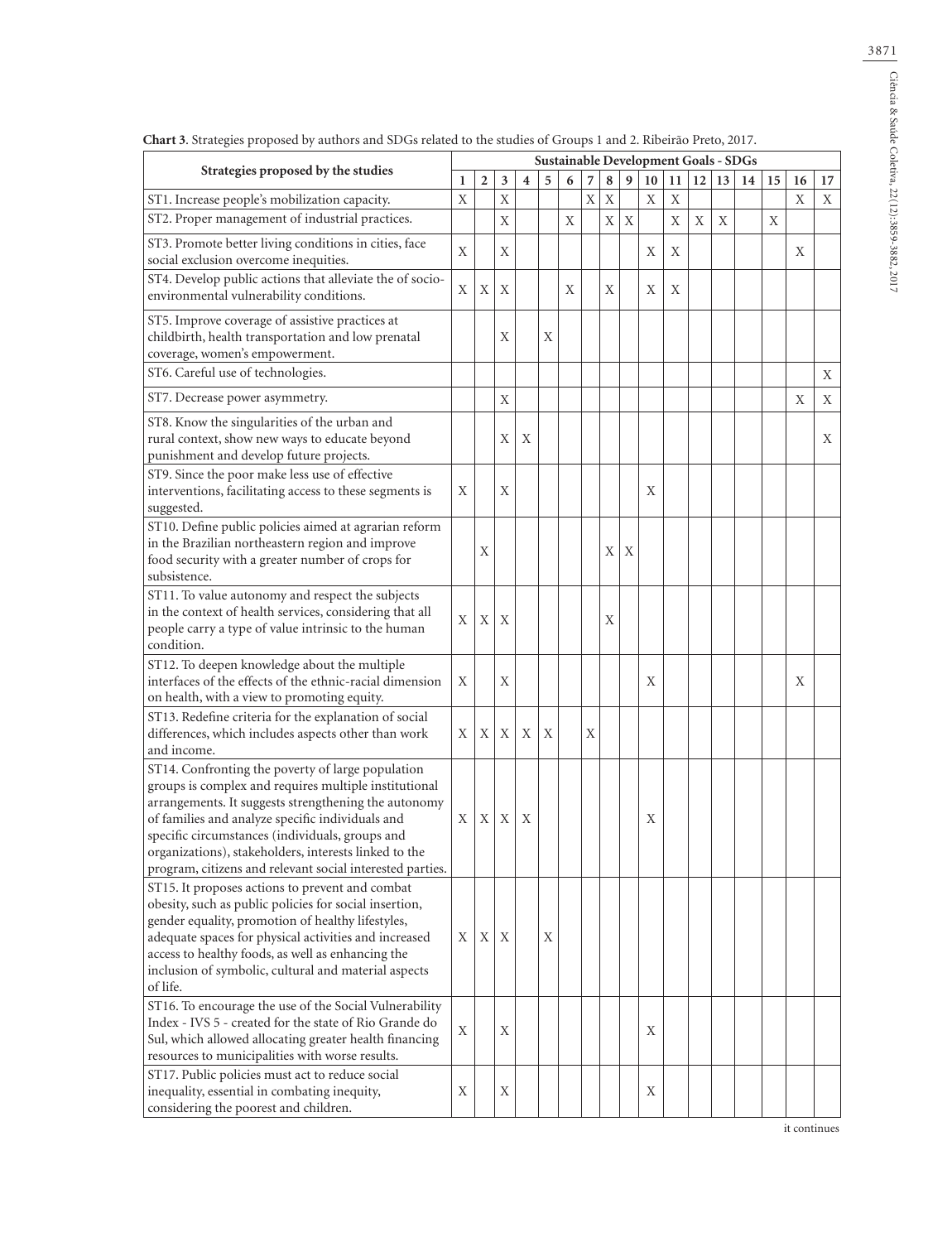|                                                                                                                                                                                                                                                                                                                                                                                                        |   |                |   |   |   |   |   |   |                  |    | Sustainable Development Goals - SDGs |    |    |    |    |    |    |
|--------------------------------------------------------------------------------------------------------------------------------------------------------------------------------------------------------------------------------------------------------------------------------------------------------------------------------------------------------------------------------------------------------|---|----------------|---|---|---|---|---|---|------------------|----|--------------------------------------|----|----|----|----|----|----|
| Strategies proposed by the studies                                                                                                                                                                                                                                                                                                                                                                     | 1 | $\overline{2}$ | 3 | 4 | 5 | 6 | 7 | 8 | $\boldsymbol{9}$ | 10 | 11                                   | 12 | 13 | 14 | 15 | 16 | 17 |
| ST18. Government support through continuing<br>education and training for health and social care<br>professionals to assist people with disabilities.                                                                                                                                                                                                                                                  |   |                | Χ | Χ |   |   |   |   |                  |    |                                      |    |    |    |    |    |    |
| ST19. Define strategies to fight poverty that transcend<br>meeting only basic needs and that expand the<br>conception of poverty beyond the lack of income and<br>means of production.                                                                                                                                                                                                                 | Χ |                | Χ |   | Χ |   |   |   |                  |    |                                      |    |    |    |    |    |    |
| ST20. Increase social protection in health as a policy<br>tool to combat social exclusion, considering life<br>expectancy at birth, mortality for children under five<br>years, health expenditure and provision of health<br>professionals.                                                                                                                                                           |   |                | Χ |   |   |   |   |   |                  |    |                                      |    |    |    |    |    |    |
| ST21. Consider representations of women and<br>professionals about fertility and use of health services<br>to adjust health policies, expectations and perceptions<br>of the needs of vulnerable populations and thus<br>promote health equity.                                                                                                                                                        |   |                | Χ |   | Χ |   |   |   |                  |    |                                      |    |    |    |    |    |    |
| ST22. Nurses should play a leading role in<br>the prevention and control of Tuberculosis,<br>transcending the biological perspective, that is, with a<br>comprehensive, social and cultural focus.                                                                                                                                                                                                     | Χ | Χ              | X |   |   |   |   |   |                  |    |                                      |    |    |    |    |    |    |
| ST23. Ensure that health services have doctors, define<br>public policies for the training of health professionals<br>to work in areas with a shortage of professionals,<br>and define an attractive employment relationship for<br>professionals.                                                                                                                                                     | X |                | Χ |   |   |   |   |   |                  |    |                                      |    |    |    |    |    |    |
| ST24. Promote better quality of life and health in cities<br>and face social exclusion in the perspective of equity.                                                                                                                                                                                                                                                                                   |   |                | Χ |   |   |   |   |   |                  |    |                                      |    |    |    |    |    |    |
| ST25. Analyze the forces that act against the insertion<br>and development of health promotion.                                                                                                                                                                                                                                                                                                        |   |                | Χ |   | Χ |   |   |   |                  |    |                                      |    |    |    |    |    |    |
| ST26. Large contingent does not use and is not related<br>to the established care, seeking alternatives to bathing,<br>food and clothing. They use old iron warehouses, gas<br>stations, chutes, churches, public taps. They are subject<br>to violence, alcohol, drugs and unhealthy conditions.<br>It requires policies to cope with the systematic social<br>exclusion to which they are subjected. | Χ | Χ              | Χ | X |   | Χ |   | Χ |                  | Χ  |                                      |    |    |    |    |    |    |
| ST27. Set public policies that address equity with<br>universality.                                                                                                                                                                                                                                                                                                                                    | Χ |                | X |   |   |   |   | Χ |                  |    |                                      |    |    |    |    |    |    |
| ST28. Define public policies that include and<br>strengthen income transfer programs that can allow<br>the beneficiaries to leave the poverty condition and<br>find employment, besides the opportunity to study<br>and to qualify professionally.                                                                                                                                                     | Χ | Χ              | Χ | Χ |   |   |   |   |                  |    |                                      |    |    |    |    |    |    |
| ST29. Establish equitable policies that prioritize<br>actions for the social determinants of oral health:<br>increasing coverage of basic sanitation and fluoridated<br>water for supply with reduction of poverty and<br>regional inequities.                                                                                                                                                         |   |                | Χ |   |   | Χ |   |   |                  |    |                                      |    |    |    |    |    |    |

Freitas MA *et al.*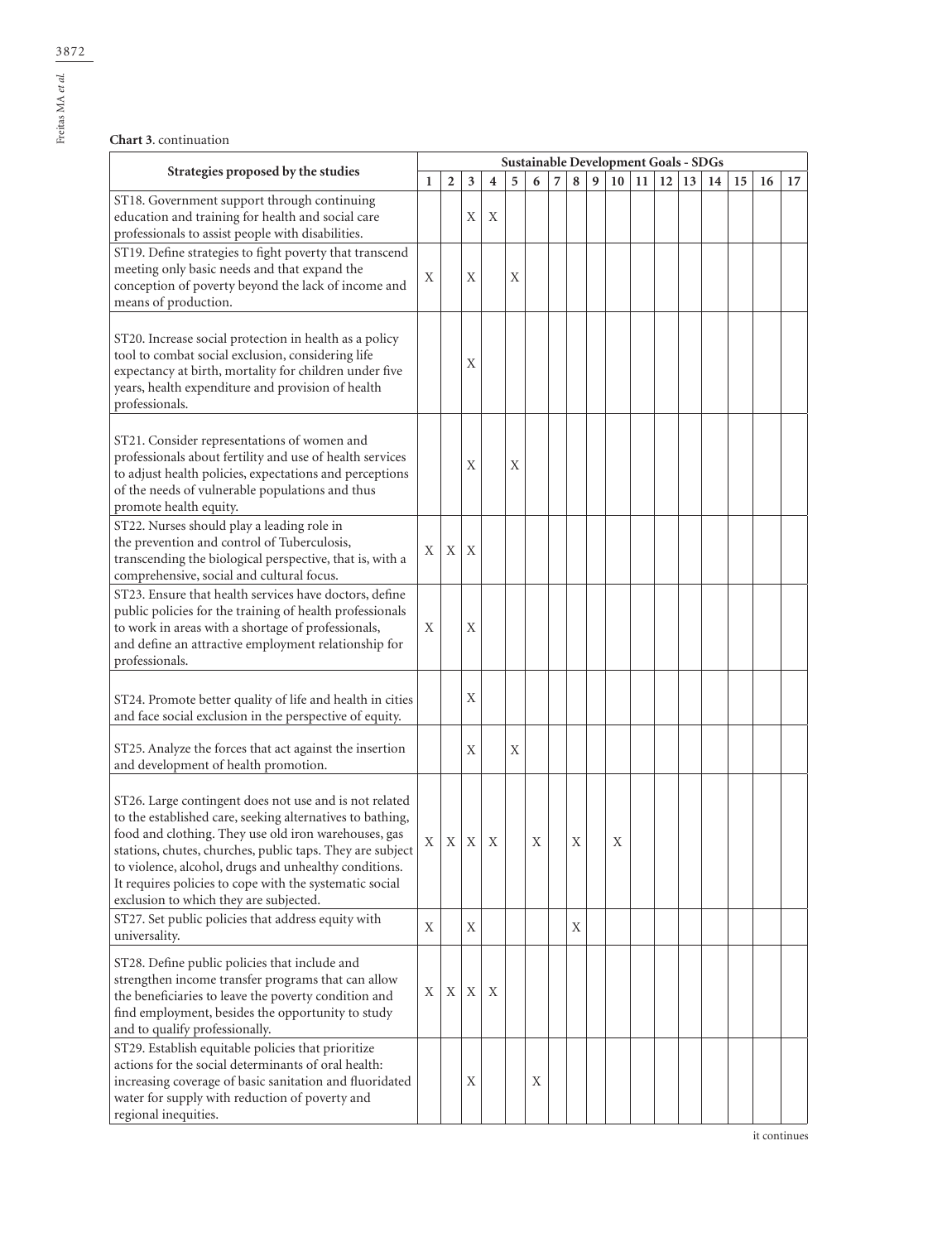|                                                                                                                                                                                                                                                                                                                                                                                                             | Sustainable Development Goals - SDGs |                |   |   |              |              |  |              |   |    |    |    |    |    |    |    |    |
|-------------------------------------------------------------------------------------------------------------------------------------------------------------------------------------------------------------------------------------------------------------------------------------------------------------------------------------------------------------------------------------------------------------|--------------------------------------|----------------|---|---|--------------|--------------|--|--------------|---|----|----|----|----|----|----|----|----|
| Strategies proposed by the studies                                                                                                                                                                                                                                                                                                                                                                          |                                      | $\overline{2}$ | 3 | 4 | 5            | 6            |  |              | 9 | 10 | 11 | 12 | 13 | 14 | 15 | 16 | 17 |
| ST84. Develop policies to eradicate poverty that<br>exceed birth control-related proposals.                                                                                                                                                                                                                                                                                                                 | X                                    |                | X |   | X            |              |  |              |   |    |    |    |    |    |    |    |    |
| ST85. Recommending the green economy as opposed<br>to the brown economy, which has increased the<br>impact that the human being produces in the use<br>of planet's resources, giving emphasis to the social<br>determinants of health. Construction of an agenda to<br>intervene in SDH with implementation of SDGs and<br>governance mechanisms that can implement them,<br>especially at the local level. | X                                    | X              | X |   |              | X            |  | $\mathbf{X}$ | X |    |    | X  |    |    |    |    |    |
| ST86. Broaden listening to social groups facing<br>inequities, considering the meanings that people<br>attribute to their experiences and how they<br>understand the world in which they live.                                                                                                                                                                                                              | $\mathbf{X}$                         | X              | X | X | $\mathbf{X}$ | $\mathbf{X}$ |  | X            |   | X  |    |    |    |    |    | X  |    |

Source: own elaboration.

questioned the potency of its conditionalities to actually strengthen families' autonomy<sup>19</sup>.

The theme of differentiated access to health services, which can be defined by their availability, accessibility, economic feasibility and acceptability, which is marked by conceptual differences between access and use, but in common identify that the poor use less effective interventions<sup>20</sup>.

In this setting, the role of international conferences<sup>21</sup> is highlighted, since WHO policies have been consolidated in these spaces. The best known are those of Alma Ata<sup>22</sup>, due to the emphasis placed on Primary Health Care, and Ottawa<sup>23</sup>, which gave great visibility to health promotion. Brazil participated in the first event, but not in Ottawa, which counted more on developed countries and with few peripheral countries, unlike Alma Ata. Peripheral countries also met in Jakarta, Port-of-Spain (Caribbean) and Bogotá (Colombia) in 1992, and were signatories in the latter.

In Alma Ata, the concept of health was "the most complete state of physical, psychic and social well-being"22, idealized and not so operational, which used the programmatic actions to curb differences in the health status of the population. According to the  $WHO^{24}$ , health ceases to be a "state" and becomes a "project"<sup>25</sup>, one for each nation or social group, according to its economic, technical, political and cultural possibility<sup>24</sup>.

At the Bogota Conference, a concept of equity was discussed and was related to the elimination of unnecessary, avoidable and unfair differences that restrict opportunities to achieve the right to well-being $24$ .

Almeida18 points out an imprecision between equality and equity and a distinction between difference and diversity, which are the most critical conceptual issues. For health promotion, the WHO incorporates the two concepts. The first one is related to the political change of health determination's general aspects<sup>26</sup>. The second is geared to unhealthy behavioral and lifestyle changes, which is one of the fields of public health formulated by Lalonde<sup>27</sup>.

While the different Health Promotion Conferences may admit conceptual inaccuracies, they all have the highest principle of overcoming poverty and social inequalities, and that all citizens of the world must be embraced, protected and assisted in their main right, which is life. This was the case from the first to the most recent event, which took place in Shanghai in November 2016 and reaffirmed the 2030 Agenda for Sustainable Development.

The famous motto of Alma Ata<sup>22</sup> "Health for all in the year 2000" is now reiterated in Shanghai28 by the slogan "Health for all and all for Health", demanding the involvement and commitment of managers, professionals and citizens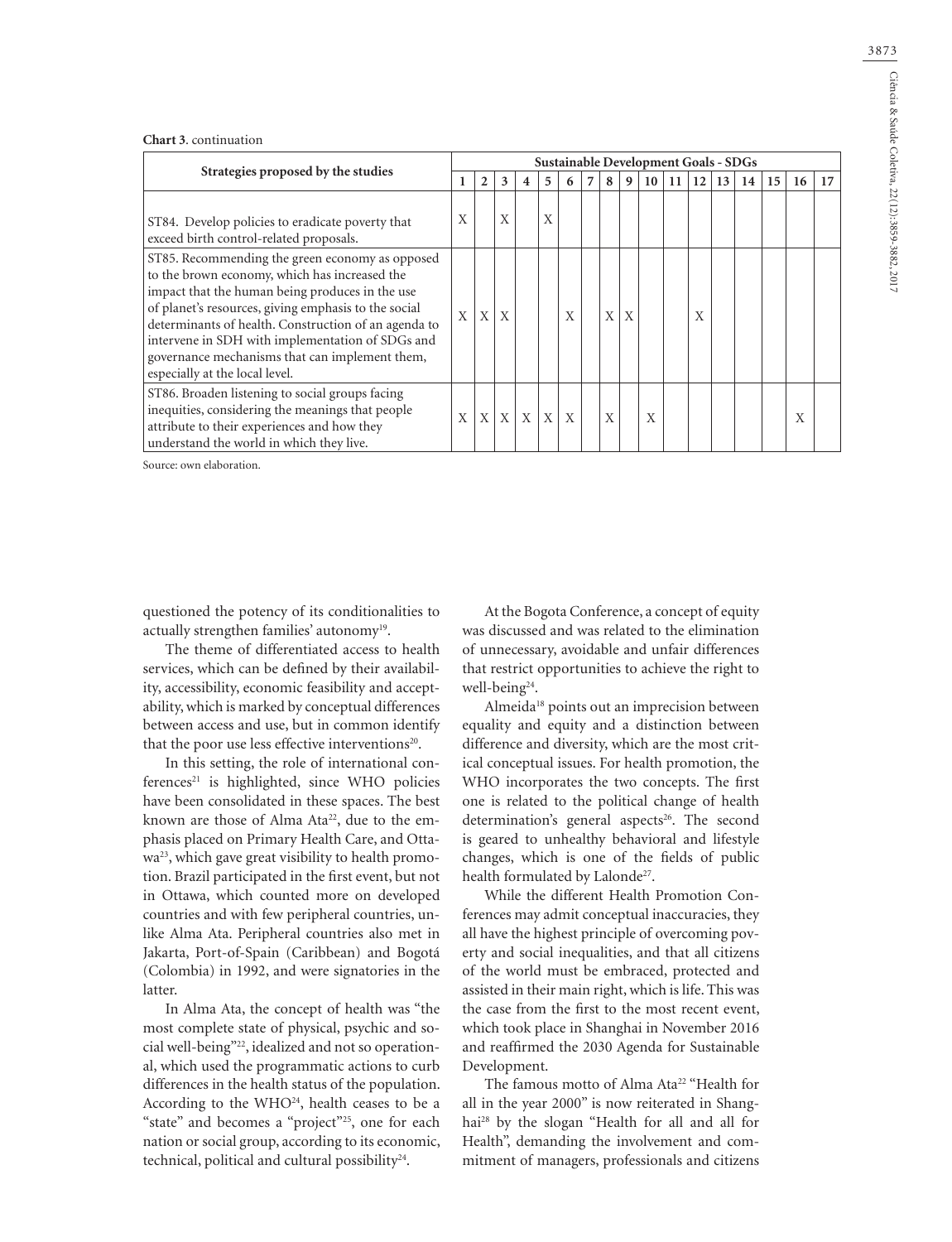|                                                                                                                                                                                                                                                                                                                                                                                                             |   |                |   |                         |   |   |   |   |   |    |    | Sustainable Development Goals - SDGs |    |                 |    |    |    |
|-------------------------------------------------------------------------------------------------------------------------------------------------------------------------------------------------------------------------------------------------------------------------------------------------------------------------------------------------------------------------------------------------------------|---|----------------|---|-------------------------|---|---|---|---|---|----|----|--------------------------------------|----|-----------------|----|----|----|
| Strategies proposed by studies                                                                                                                                                                                                                                                                                                                                                                              |   | $\overline{2}$ | 3 | $\overline{\mathbf{4}}$ | 5 | 6 | 7 | 8 | 9 | 10 | 11 | 12                                   | 13 | 14 <sup>1</sup> | 15 | 16 | 17 |
| ST30. Break with the ideology and relationships<br>of gender domination through a revolution in<br>the way the symbolic forms of AIDS prevention<br>advertisements will be possible insofar as<br>domination relations cease to be conveyed                                                                                                                                                                 |   |                | Χ |                         | X |   |   |   |   |    |    |                                      |    |                 |    |    |    |
| as something natural and unchangeable. It<br>recommends learning to listen, interpret, and<br>critically construct the different visual languages<br>produced by the media.                                                                                                                                                                                                                                 |   |                |   |                         |   |   |   |   |   |    |    |                                      |    |                 |    |    |    |
| ST31. Increase the spaces to meet the desire of<br>man to exercise paternity, in its various forms.<br>Greater inclusion of men in health practices<br>responding to this need.                                                                                                                                                                                                                             |   |                | Χ |                         | Х |   |   |   |   |    |    |                                      |    |                 |    |    |    |
| ST32. Recognize and value the therapeutic<br>itineraries, which depend on complex strategies<br>based on the elaboration of social relationships<br>and social insertion practices.                                                                                                                                                                                                                         |   |                | Χ |                         |   |   |   |   |   |    |    |                                      |    |                 |    |    |    |
| ST33. Identifying that the poor make less use<br>of effective health interventions, access to these<br>groups should be encouraged.                                                                                                                                                                                                                                                                         | Χ |                | Χ |                         |   |   |   |   |   |    |    |                                      |    |                 |    |    |    |
| ST34. Enable specific policies in primary care to<br>incorporate physical activity in the health care of<br>adult and elderly populations. Physical educators<br>and nutritionists would greatly assist in raising the<br>levels of guidance and, possibly, in modifying the<br>sedentary behavior of the population.                                                                                       |   |                | Χ |                         |   |   |   |   |   |    |    |                                      |    |                 |    |    |    |
| ST35. Increase the effectiveness of the Pastoral da<br>Criança's volunteer work in reducing morbidity<br>and mortality rates.                                                                                                                                                                                                                                                                               | Χ |                | Χ |                         |   |   |   |   |   | Χ  |    |                                      |    |                 |    |    |    |
| ST36. Implement programs that aim to reduce<br>poverty, encourage education and be able to<br>identify and prevent drug use in young people to<br>improve psychological well-being and prevention<br>of health problems.                                                                                                                                                                                    | Χ |                | Χ | X                       |   |   |   |   |   |    |    |                                      |    |                 |    |    |    |
| ST37 Overcoming poverty conditions, since<br>studies show that children from families living<br>in extreme poverty (lower quartile) have higher<br>coefficients of infant mortality; lower birth<br>weight; higher number of hospitalizations and<br>malnutrition rates and are part of larger families.                                                                                                    | Χ | Χ              | Χ |                         |   |   |   |   |   |    |    |                                      |    |                 |    |    |    |
| ST38. The identification of groups more subject<br>to the excessive use of medicines can be useful<br>to subsidize strategies for the promotion of their<br>rational use.                                                                                                                                                                                                                                   |   |                | Χ |                         |   |   |   |   |   |    |    |                                      |    |                 |    |    |    |
| ST39. The study points out that the way spaces<br>are occupied by populations from different<br>socioeconomic strata can make them vulnerable<br>and create conditions conducive to disease<br>production and reproduction. In the case of<br>dengue, it values the spatial heterogeneity of<br>living conditions, and each location with its own<br>historicity expresses the particularity of the disease | Χ |                | Χ |                         |   |   |   |   |   | Χ  |    |                                      |    |                 |    |    |    |

# **Chart 4.** Proposed strategies and related SDGs in the studies of Group 3. Ribeirão Preto, 2017.

transmission processes.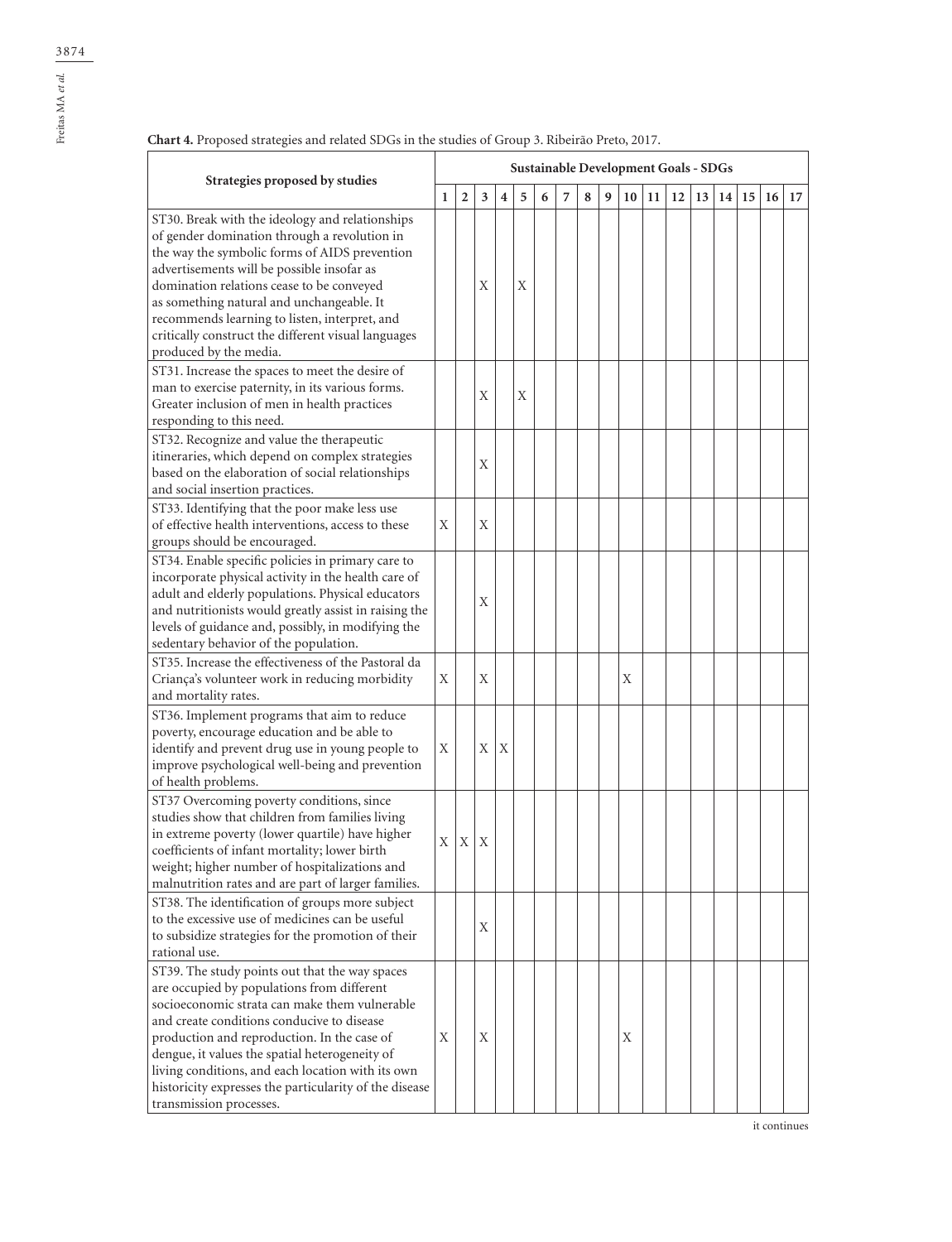| Strategies proposed by studies                                                                                                                                                                                                                                                                                                                                                              |   |                |   |                         |   |   |   |   |   |    |    | Sustainable Development Goals - SDGs |    |    |    |    |    |
|---------------------------------------------------------------------------------------------------------------------------------------------------------------------------------------------------------------------------------------------------------------------------------------------------------------------------------------------------------------------------------------------|---|----------------|---|-------------------------|---|---|---|---|---|----|----|--------------------------------------|----|----|----|----|----|
|                                                                                                                                                                                                                                                                                                                                                                                             | 1 | $\overline{2}$ | 3 | $\overline{\mathbf{4}}$ | 5 | 6 | 7 | 8 | 9 | 10 | 11 | 12                                   | 13 | 14 | 15 | 16 | 17 |
| ST40. Strengthen programs to reduce poverty and<br>violence, and social support at the community<br>level to reduce child labor.                                                                                                                                                                                                                                                            | X |                |   |                         |   |   |   | Χ |   |    |    |                                      |    |    |    |    |    |
| ST41. Define the register of households by<br>segments for search made in favelas, since this is a<br>more appropriate method.                                                                                                                                                                                                                                                              | X |                |   |                         |   |   |   |   |   |    |    |                                      |    |    |    |    |    |
| ST42. Value family networks that are an important<br>survival strategy for daily food, creating wider<br>spheres of food distribution and survival. They<br>avoid the emergence of clientelistic, paternalistic,<br>and dependent relationships.                                                                                                                                            | X | X              | X |                         |   |   |   |   |   |    |    |                                      |    |    |    |    |    |
| ST44. Encourage interventions involving cultural<br>programs and arts that can provide cost-effective<br>preventive care for women and other groups living<br>in disadvantaged communities.                                                                                                                                                                                                 | X |                | Χ |                         | Χ |   |   |   |   |    |    |                                      |    |    |    |    |    |
| ST45. Ensure housing for the mental health of<br>urban low-income women with children to be<br>preserved.                                                                                                                                                                                                                                                                                   |   |                | Χ |                         | X |   |   |   |   |    |    |                                      |    |    |    |    |    |
| ST46. Improve conditions of access and quality of<br>health services for the most vulnerable segments,<br>since precarious employment translates into<br>serious shortcomings in basic living conditions:<br>food, housing, basic sanitation, education and<br>health, and that unemployment has worsened<br>family's socioeconomic condition, favoring the<br>occurrence of infant deaths. | X |                | Χ |                         |   |   |   |   |   | Х  |    |                                      |    |    |    |    |    |
| ST47. Provide early and continuous monitoring to<br>the development of children from families of low<br>socioeconomic level, where they are at higher risk<br>of language development impairment.                                                                                                                                                                                           |   |                | Χ |                         |   |   |   |   |   | X  |    |                                      |    |    |    |    |    |
| ST48. No strategies are shown.                                                                                                                                                                                                                                                                                                                                                              | X |                |   |                         |   |   |   |   |   |    |    |                                      |    |    |    |    |    |
| ST49. Train researchers to conduct studies with<br>vulnerable populations, considering identity<br>protection, exploration of sensitive issues that<br>require increased awareness and ethical attention.                                                                                                                                                                                   |   |                |   |                         |   |   |   |   |   | Х  |    |                                      |    |    |    |    |    |
| ST50. Identify by means of the method presented<br>in the study the urban clusters and their<br>socioeconomic conditions. The most deprived<br>areas should receive greater attention from public<br>authorities, making the method useful for the<br>planning of health surveillance actions, with a<br>view to reducing iniquities.                                                       | X |                | X |                         |   |   |   |   |   | Χ  | Χ  |                                      |    |    |    |    |    |
| ST51. Identify people at greater risk for the<br>abandonment of tuberculosis treatment in the<br>daily routine of health services, especially in the<br>primary care that is currently responsible for the<br>control of tuberculosis in Brazil.                                                                                                                                            | Χ |                | Χ |                         |   |   |   |   |   |    |    |                                      |    |    |    |    |    |
| ST52. Use spatial analysis to evidence<br>underreporting of diseases and to obtain more<br>reliable tuberculosis rates through case mapping,<br>contributing to reduced health inequities.                                                                                                                                                                                                  | X |                | Χ |                         |   |   |   |   |   | Χ  |    |                                      |    |    |    |    |    |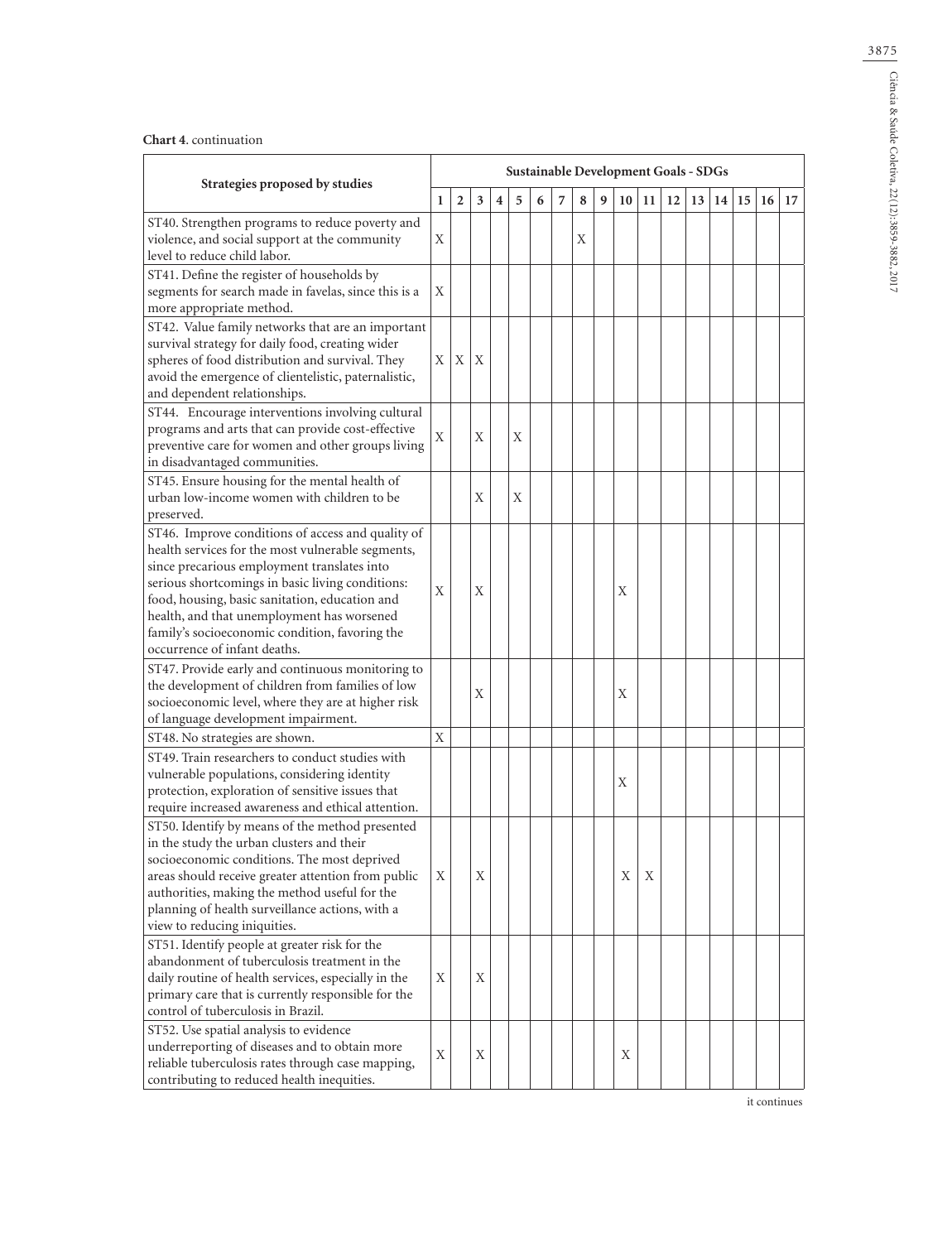| Strategies proposed by studies                                                                                                                                                                                                                                                                                                                                                                                                                                                                                                                                                                                                                                                                                                                                                                                                                                                                                                            |             |                |   |                         |   |   |   |   |   |    |    | Sustainable Development Goals - SDGs |    |    |    |    |    |
|-------------------------------------------------------------------------------------------------------------------------------------------------------------------------------------------------------------------------------------------------------------------------------------------------------------------------------------------------------------------------------------------------------------------------------------------------------------------------------------------------------------------------------------------------------------------------------------------------------------------------------------------------------------------------------------------------------------------------------------------------------------------------------------------------------------------------------------------------------------------------------------------------------------------------------------------|-------------|----------------|---|-------------------------|---|---|---|---|---|----|----|--------------------------------------|----|----|----|----|----|
|                                                                                                                                                                                                                                                                                                                                                                                                                                                                                                                                                                                                                                                                                                                                                                                                                                                                                                                                           | 1           | $\overline{2}$ | 3 | $\overline{\mathbf{4}}$ | 5 | 6 | 7 | 8 | 9 | 10 | 11 | 12                                   | 13 | 14 | 15 | 16 | 17 |
| ST53. It does not propose an explicit strategy but<br>finds that young children living in a dangerous<br>environment have a significant tendency to suffer<br>trauma and injury.                                                                                                                                                                                                                                                                                                                                                                                                                                                                                                                                                                                                                                                                                                                                                          |             |                |   |                         |   |   |   |   |   |    |    |                                      |    |    |    |    |    |
| ST54. Establish a multi-professional adolescent<br>post-institutionalization follow-up strategy.                                                                                                                                                                                                                                                                                                                                                                                                                                                                                                                                                                                                                                                                                                                                                                                                                                          | X           |                |   |                         |   |   |   |   |   |    |    |                                      |    |    |    |    |    |
| ST55. Proposes changes to male work in order to<br>reduce risks of violence and HIV.                                                                                                                                                                                                                                                                                                                                                                                                                                                                                                                                                                                                                                                                                                                                                                                                                                                      | X           |                | Χ |                         |   |   |   | Χ |   | X  |    |                                      |    |    |    |    |    |
| ST56. Define strategies capable of providing<br>the poorest female teenagers with economic<br>possibilities that ensure their access to the symbols<br>of modernity and social inclusion.                                                                                                                                                                                                                                                                                                                                                                                                                                                                                                                                                                                                                                                                                                                                                 | Х           |                | Χ |                         | Χ |   |   | Χ |   |    |    |                                      |    |    |    |    |    |
| ST57. Increase the supply of jobs for young people,<br>with a view to potentially reducing drug use.                                                                                                                                                                                                                                                                                                                                                                                                                                                                                                                                                                                                                                                                                                                                                                                                                                      | X           |                |   |                         |   |   |   | Χ |   |    |    |                                      |    |    |    |    |    |
| ST58. In the context of the experiences of women<br>who immigrated to Middle Eastern countries<br>to work in domestic service, the work suggests<br>to look at the mechanisms by which it becomes<br>possible for the group to develop mental diseases<br>(anxiety, depression and post-traumatic).                                                                                                                                                                                                                                                                                                                                                                                                                                                                                                                                                                                                                                       | X           |                | Χ |                         | Χ |   |   | Χ |   | Χ  |    |                                      |    |    |    |    |    |
| ST59. Market integration has given some poor<br>Indian farmers mobility, but has also led to<br>deeper rural inequality; and the current economic<br>recession escalates an impoverishing agrarian<br>crisis, driven by the neoliberal withdrawal of state<br>support for agriculture. It suggests recognizing<br>the harsh fact that the processes that allow some<br>to escape the pitfalls of poverty are the same ones<br>that allow the exploitation of others. From this<br>perspective, it is necessary to question necessarily<br>different approaches to different aspects of<br>poverty and social impotence. These include the<br>combined actions of Non-Governmental Social<br>Organizations, activists, lawyers, state officials,<br>volunteers and trade unions currently working to<br>raise the political profile and address the justice<br>and wellness needs of the migrant "adivasis"<br>exploited in western India. | Χ           |                |   |                         |   |   |   | Χ |   | Χ  | Χ  |                                      |    |    |    |    |    |
| ST60. The fight against inequalities cannot<br>work without some kind of intervention in the<br>neighborhoods to combat local expressions and<br>manifestations of structural inequalities that<br>produce poor health and inequalities in health.<br>However, these projects must connect not only<br>with the material display in the communities, but<br>also from the residents' understanding of their<br>community and their history.                                                                                                                                                                                                                                                                                                                                                                                                                                                                                               | X           |                | Χ |                         |   |   |   |   |   | X  |    |                                      |    |    |    |    |    |
| ST61. Implement early stimulation programs for<br>children to reduce development delays.                                                                                                                                                                                                                                                                                                                                                                                                                                                                                                                                                                                                                                                                                                                                                                                                                                                  | $\mathbf X$ |                |   | X X                     |   |   |   |   |   | Χ  |    |                                      |    |    |    |    |    |

 $\frac{3876}{\text{ii}}$  <br>  $\frac{3876}{\text{ii}}$ 

Freitas MA *et al.*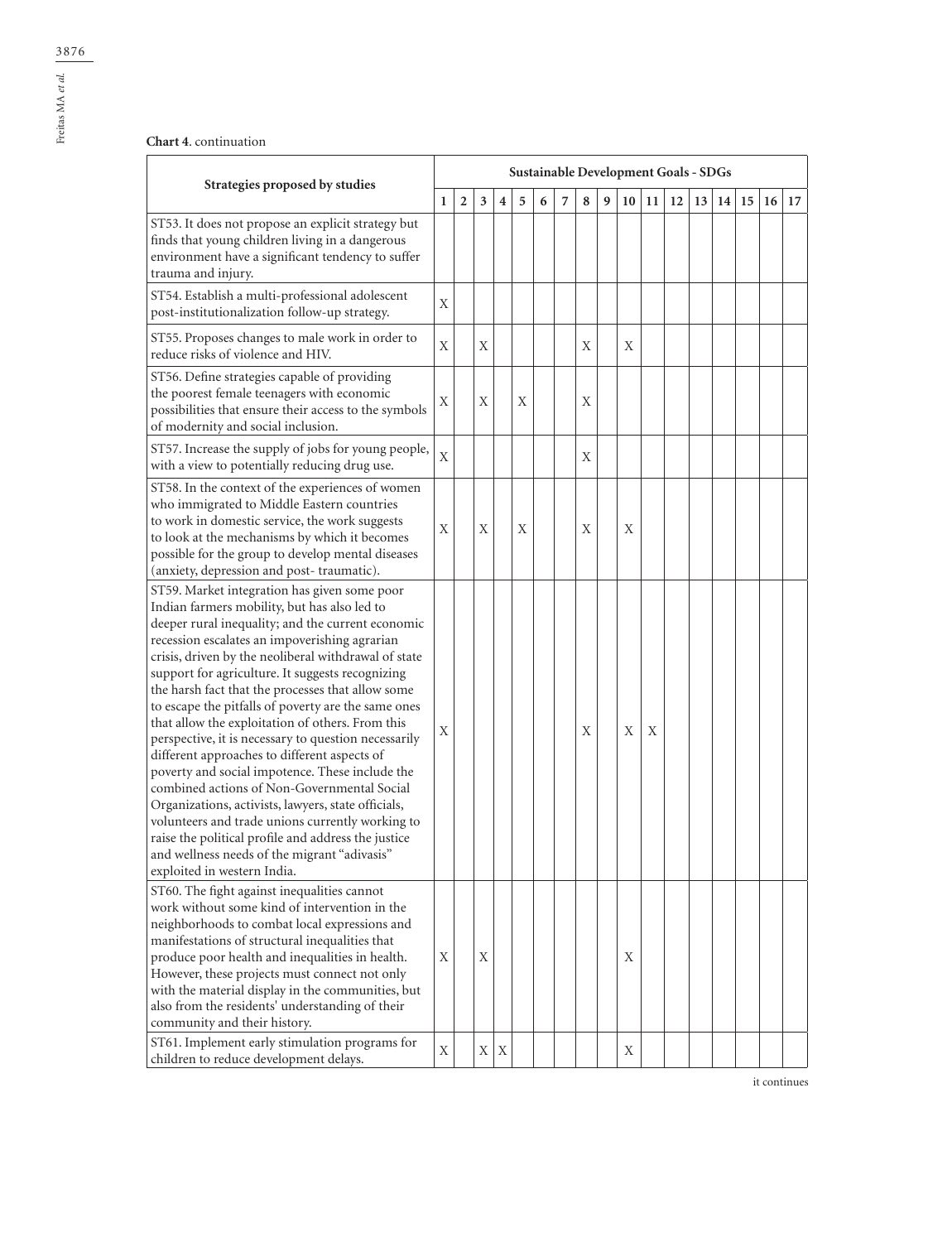| Strategies proposed by studies                                                                                                                                                                                                                                                                                                                                                                                                  |   |                |   |                         |   |   |                |   |   |    |    | Sustainable Development Goals - SDGs |    |    |    |    |    |
|---------------------------------------------------------------------------------------------------------------------------------------------------------------------------------------------------------------------------------------------------------------------------------------------------------------------------------------------------------------------------------------------------------------------------------|---|----------------|---|-------------------------|---|---|----------------|---|---|----|----|--------------------------------------|----|----|----|----|----|
|                                                                                                                                                                                                                                                                                                                                                                                                                                 | 1 | $\overline{2}$ | 3 | $\overline{\mathbf{4}}$ | 5 | 6 | $\overline{7}$ | 8 | 9 | 10 | 11 | 12                                   | 13 | 14 | 15 | 16 | 17 |
| ST62. Develop strategies to attract and raise<br>awareness among young people about the<br>consumption of healthy fruits and vegetables as<br>well as increase market share among farmers and<br>carry out strict assessments to verify the influence<br>of environmental interventions on eating<br>behaviors.                                                                                                                 |   |                |   |                         |   |   |                |   |   | Χ  |    |                                      |    |    |    |    |    |
| ST63. Incorporate the psychosocial realms for<br>the understanding of poverty, which includes<br>subjective, negative and positive aspects regarding<br>coping strategies developed by the poor.                                                                                                                                                                                                                                | X |                | X |                         |   |   |                |   |   |    |    |                                      |    |    |    |    |    |
| ST64. The risk of becoming sick from Tuberculosis<br>was three times higher in areas with worse<br>socioeconomic levels, leading to the suggestion<br>of identifying areas with different risks for<br>tuberculosis, in order to allow the municipal<br>health system to address the different realities and<br>prioritize regions with greater incidence of the<br>disease and worse living conditions.                        | X |                | X |                         |   |   |                |   |   |    |    |                                      |    |    |    |    |    |
| ST65. Considering the sociocultural context<br>of the school community, and thus differences<br>between students, changes equity conditions. The<br>multicultural school "tears down" the walls that<br>isolate it from the community and opens itself to<br>public collaboration of those who are legitimate<br>cultural representatives of that space.                                                                        | X |                |   | Χ                       |   |   |                |   |   |    |    |                                      |    |    |    |    |    |
| ST66. The combined effect of a sense of internal<br>control and achievement promoted through an<br>intervention program had significant impact on<br>the academic performance of high school students.<br>These types of dialogues, performed in data<br>intervention and collection, can occur at various<br>places with a variety of individuals with whom<br>students interact, such as teachers, counselors and<br>parents. |   |                |   | Χ                       |   |   |                |   |   |    |    |                                      |    |    |    |    |    |
| ST67. The life experience of respondents indicates<br>how their Mexican identities interact with<br>structural barriers to explain why they make<br>certain choices in cancer care. The study sheds<br>light on the complex relationship between health<br>beliefs and structural hurdles that reinforce<br>disparities for certain Mexican immigrants in the<br>United States, who must be overcome.                           |   |                | Χ |                         |   |   |                |   |   |    |    |                                      |    |    |    |    |    |
| ST68. Professionals should know the rights of the<br>child and the adolescent (statute) and their system<br>of guarantees to develop awareness for citizenship<br>and the identification by the adolescents<br>themselves of cases of violations they endure,<br>which is indispensable for the protection of their<br>rights.                                                                                                  | X |                |   | Χ                       | Х |   |                | Χ |   |    |    |                                      |    |    |    |    |    |
| ST69. Recognize the social learning processes<br>of families to adopt preventive practices for oral<br>cancer, especially for low-income women.                                                                                                                                                                                                                                                                                 | X |                | X |                         | X |   |                |   |   |    |    |                                      |    |    |    |    |    |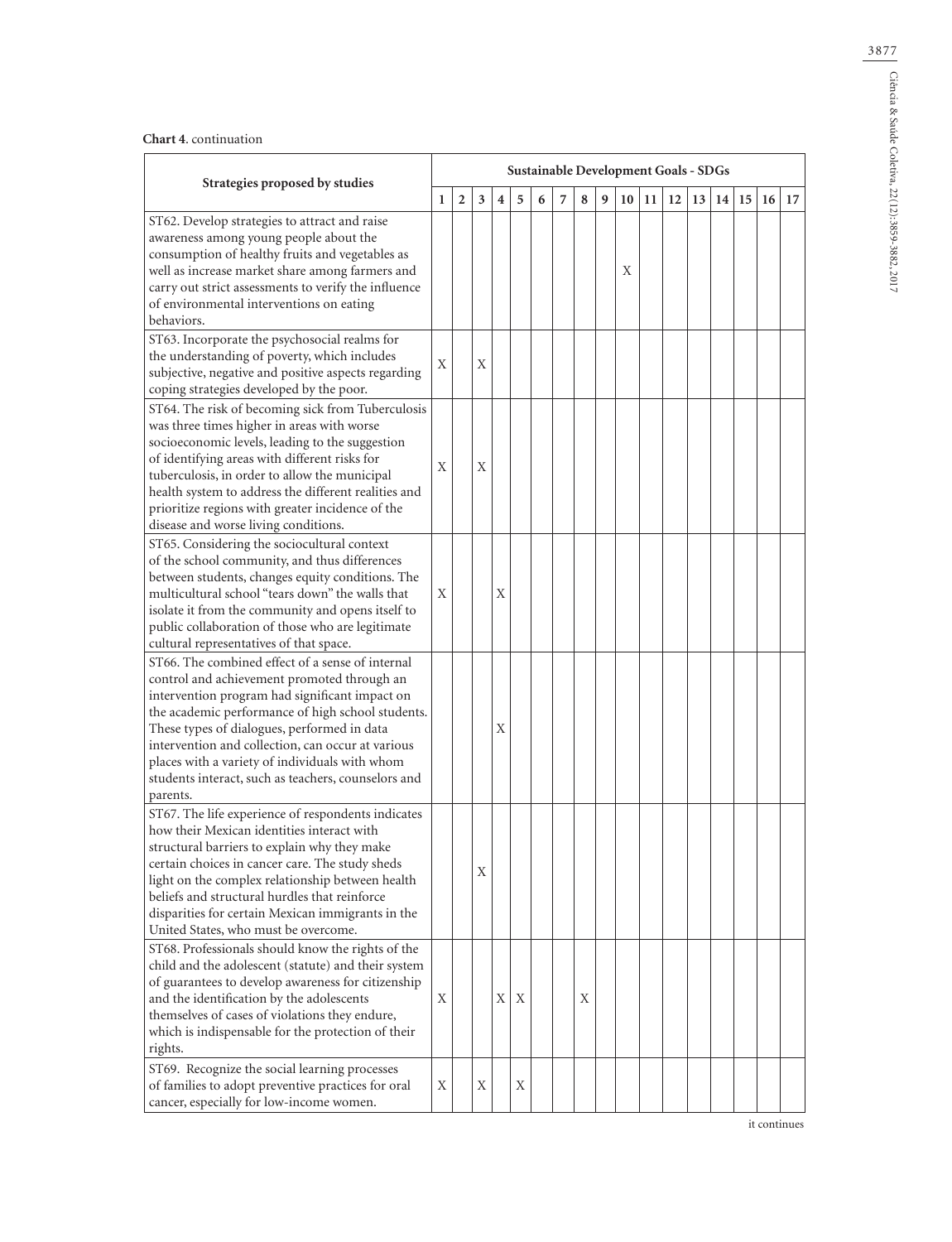| Strategies proposed by studies                                                                                                                                                                                                                                                                                                                                                                                                                                                                          |   |              |   |                         |   |   |   |   |   |    |    | Sustainable Development Goals - SDGs |    |    |    |    |    |
|---------------------------------------------------------------------------------------------------------------------------------------------------------------------------------------------------------------------------------------------------------------------------------------------------------------------------------------------------------------------------------------------------------------------------------------------------------------------------------------------------------|---|--------------|---|-------------------------|---|---|---|---|---|----|----|--------------------------------------|----|----|----|----|----|
|                                                                                                                                                                                                                                                                                                                                                                                                                                                                                                         | 1 | $\mathbf{2}$ | 3 | $\overline{\mathbf{4}}$ | 5 | 6 | 7 | 8 | 9 | 10 | 11 | 12                                   | 13 | 14 | 15 | 16 | 17 |
| ST70. For decades, several studies have pointed<br>to anemia as one of the largest nutritional<br>problems in the world. Public policy managers<br>should recognize the control of this situation<br>as a high priority issue for municipalities,<br>states and the country. An alternative would<br>be the implementation of proposals approved<br>at the III National Conference on Food and<br>Nutrition Safety, which would surely increase the<br>effectiveness of the actions already undertaken. | Χ | X            | Χ |                         |   |   |   |   |   | Χ  |    |                                      |    |    |    |    |    |
| ST71. Significantly change the dynamics of the real<br>estate and land market and the identification of<br>public policies related to land use and occupation<br>that use up-to-date information and practice<br>enforcement to allow a more sustainable land use<br>and occupation pattern. Require public policies<br>that redeploy new settlements to areas already<br>densely populated with urban infrastructure,<br>through housing projects aimed at the low-income<br>population.               |   |              |   |                         |   |   |   |   |   |    | Χ  |                                      |    |    |    |    |    |
| ST72. Overcoming the urban mythification by the<br>indigenous, as well as religious catechesis and the<br>availability of medicines in villages, factors that<br>have contributed to the abandonment of the use of<br>medicinal plants with devaluation of the shaman<br>as authority.                                                                                                                                                                                                                  | Χ |              | Χ | X                       |   |   |   |   |   |    |    |                                      |    |    |    |    |    |
| ST73. Use a methodology that has been able to<br>critically analyze the main issues involved in<br>the resolution of health services with regard to<br>recurrent respiratory complaints, pointing to<br>respiratory diseases in childhood as an important<br>tracing condition for the evaluation of the quality<br>of primary health care.                                                                                                                                                             | Χ |              | Χ |                         |   |   |   |   |   | Χ  |    |                                      |    |    |    |    |    |
| ST74. Recognize studies with approaches<br>of spatial locations on dengue, by allowing<br>regional aggregation of locally collected data<br>and the recovery of the role played by the socio-<br>environmental context in the production and<br>reproduction of the disease, besides allowing the<br>qualification of the health services for the control<br>and surveillance of the disease.                                                                                                           |   |              | Χ |                         |   |   |   |   |   |    |    |                                      |    |    |    |    | Χ  |
| ST75. Understand values, beliefs, and practices<br>regarding health, communication patterns and<br>family roles that are significant to family health.                                                                                                                                                                                                                                                                                                                                                  |   |              | Χ |                         |   |   |   |   |   |    |    |                                      |    |    |    |    |    |
| ST76. Improve job offers for young people and<br>reduce their vulnerability.                                                                                                                                                                                                                                                                                                                                                                                                                            |   |              |   |                         |   |   |   | X |   |    |    |                                      |    |    |    |    |    |
| ST77. The author perceives the topic of inclusion<br>as little worked in the scope of ProUni and<br>suggests further studies in this subject.                                                                                                                                                                                                                                                                                                                                                           |   |              |   | Χ                       |   |   |   |   |   |    |    |                                      |    |    |    |    |    |

 $\frac{3878}{\text{ii} \cdot \text{ii} \cdot \text{iii}}$ 

Freitas MA *et al.*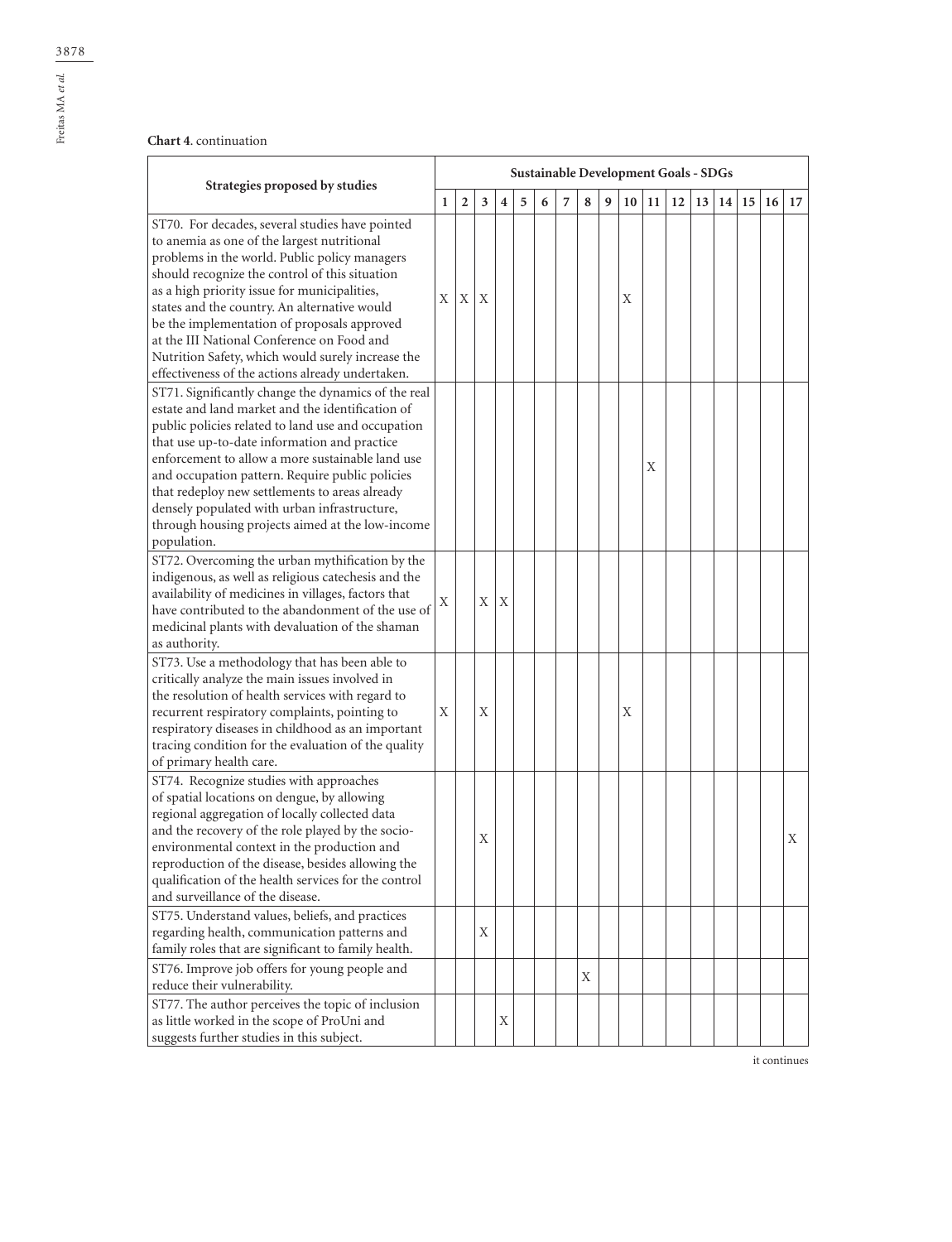| Strategies proposed by studies                                                                                                                                                                                                                                                                                                                                                                                                                                 |   |                |                         |   |   |   |   |   |   |    |    | Sustainable Development Goals - SDGs |    |    |    |    |    |
|----------------------------------------------------------------------------------------------------------------------------------------------------------------------------------------------------------------------------------------------------------------------------------------------------------------------------------------------------------------------------------------------------------------------------------------------------------------|---|----------------|-------------------------|---|---|---|---|---|---|----|----|--------------------------------------|----|----|----|----|----|
|                                                                                                                                                                                                                                                                                                                                                                                                                                                                | 1 | $\overline{2}$ | $\overline{\mathbf{3}}$ | 4 | 5 | 6 | 7 | 8 | 9 | 10 | 11 | 12                                   | 13 | 14 | 15 | 16 | 17 |
| ST78. The high prevalence of giardiasis in<br>children living in the settlement of landless people,<br>even after treatment (64.3%), reinforces the need<br>to identify the forms of contamination so that<br>the treatment does not only work as a palliative<br>measure.                                                                                                                                                                                     | X |                | X                       |   |   |   |   |   |   | Χ  |    |                                      |    |    |    |    |    |
| ST79. Defined inclusion criteria led to the<br>establishment of a group that showed a diagnosis<br>of malnutrition and nutritional risk in 42% of<br>children and adolescents. This finding is relevant<br>as it allows the prioritization of actions for the<br>highest risk group.                                                                                                                                                                           |   | X              | X                       |   |   |   |   |   |   | Χ  |    |                                      |    |    |    |    |    |
| ST80. Adopt the IPVS application for a detailed<br>view of the living conditions of the resident<br>population in all the municipalities of São Paulo,<br>identifying segments vulnerable to poverty.                                                                                                                                                                                                                                                          | X | X              | X                       | X |   |   |   |   |   |    |    |                                      |    |    |    |    |    |
| ST81. To train primary care professionals about<br>the aspects of bioethics so that they can identify<br>and face the ethical problems that emerge in the<br>work context.                                                                                                                                                                                                                                                                                     | X |                | X                       |   |   |   |   |   |   |    |    |                                      |    |    |    |    |    |
| ST82. Faced with the higher prevalence of iron<br>deficiency anemia in schoolchildren in the poorest<br>strata, (class D with 43%, C with 30%, E with<br>22% and B with 5%, suggests more effective<br>intervention strategies that put the nutritional<br>issue as a fundamental component of health<br>promotion.                                                                                                                                            | X | X              | X                       |   |   |   |   |   |   |    |    |                                      |    |    |    |    |    |
| ST83. In traditional Pakistani society, there is<br>a culture of silence around sexuality, lacking<br>control over their future and reproductive health.<br>Discussion groups and other innovative initiatives<br>based on understanding the needs of young<br>people are required. Increasing self-identity and<br>integrating women into decision-making, first<br>with their parents and later with their husbands,<br>should be promoted to every society. |   |                |                         |   | Χ |   |   |   |   |    |    |                                      |    |    |    |    |    |

Source: own elaboration.

in this technical, ethical and political construction. In the world, and especially in Brazil, this challenge is monumental, with successive losses of financial resources for social areas, with Constitutional Amendment 95/17, and the degradation of the poorest strata of the population due to the loss of labor and pensions rights, labor insecurity and progress toward the logic of the interests of the international market. These policies clash head-on with the essential interests and rights necessary for the social production of health, since systematic, unnecessary and unfair differences increase.

### **Final considerations**

In this complex setting that affects the most diverse social groups in the most different regions of the world, focal and disarticulated policies can hinder the achievement of SDGs. International agencies' concerns about poverty are of great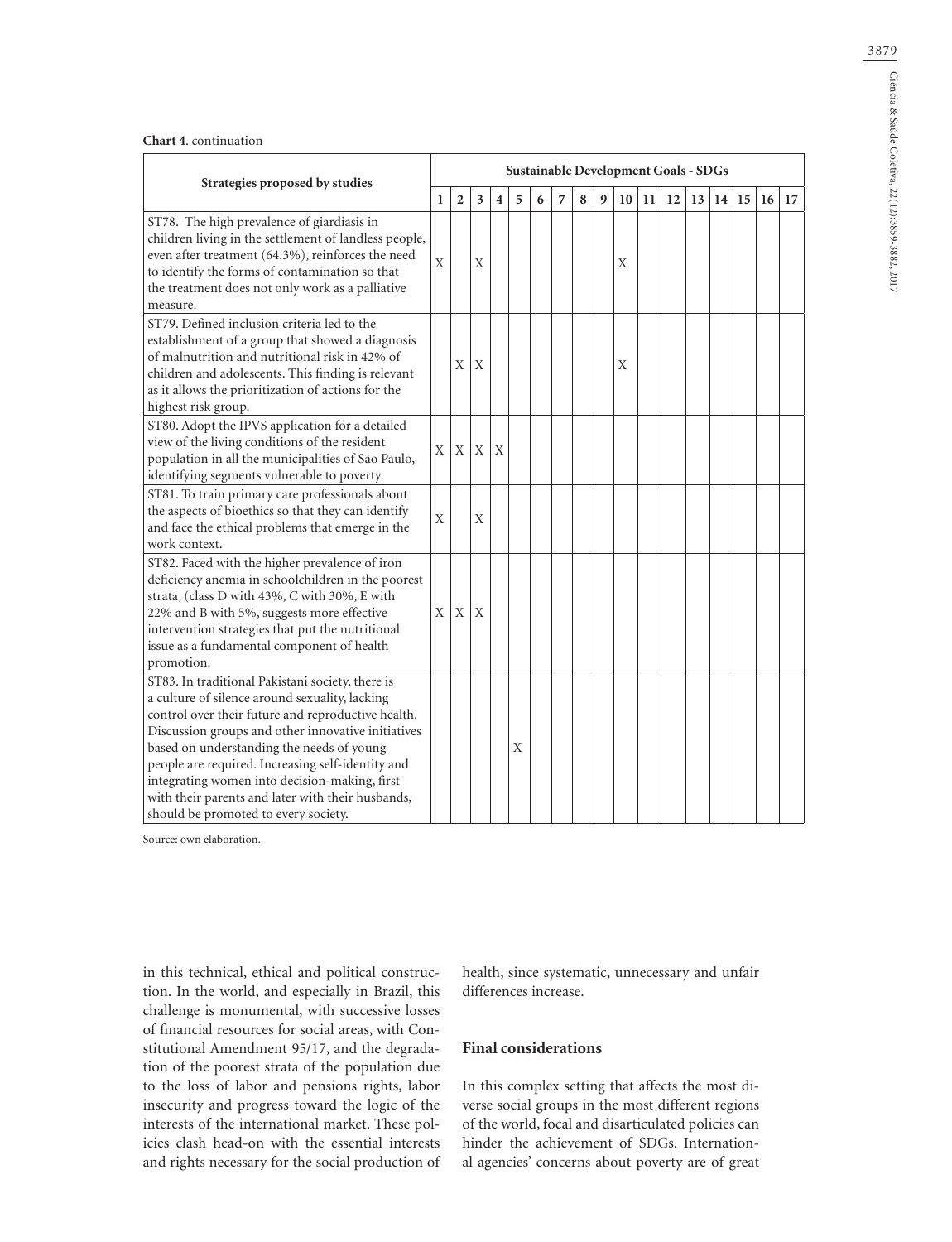relevance, considering the right of access to land, basic sanitation, water, food, exploitation-free labor, access to health services and, above all, people's conscious and leading participation in their self-determination and in the control of the social determinants of health.

Many of these challenges have been addressed through fragmented and sectoral policies that lose the ability to provide concrete responses to vulnerable social groups around the world as they fail to address the structural causes of poverty and human exploitation, thus perpetuating this condition.

This overcoming involves establishing complex global priorities that are broken down into ethical and political decisions, such as eradicating world hunger and implementing peace policies, versus keeping global hegemony through military power and extermination policies.

Countries affiliated to the international movements and each citizen should above all support the movements for peace, prosperity, social and economic development and the self-sufficiency of developing countries, as well as the pathways of sustainable development to transform life for the better in the whole planet.

## **Collaborations**

MA Freitas, ATR Mattos, WZ Gomes and MCGG Caccia-Bava also participated in all stages of the article's elaboration.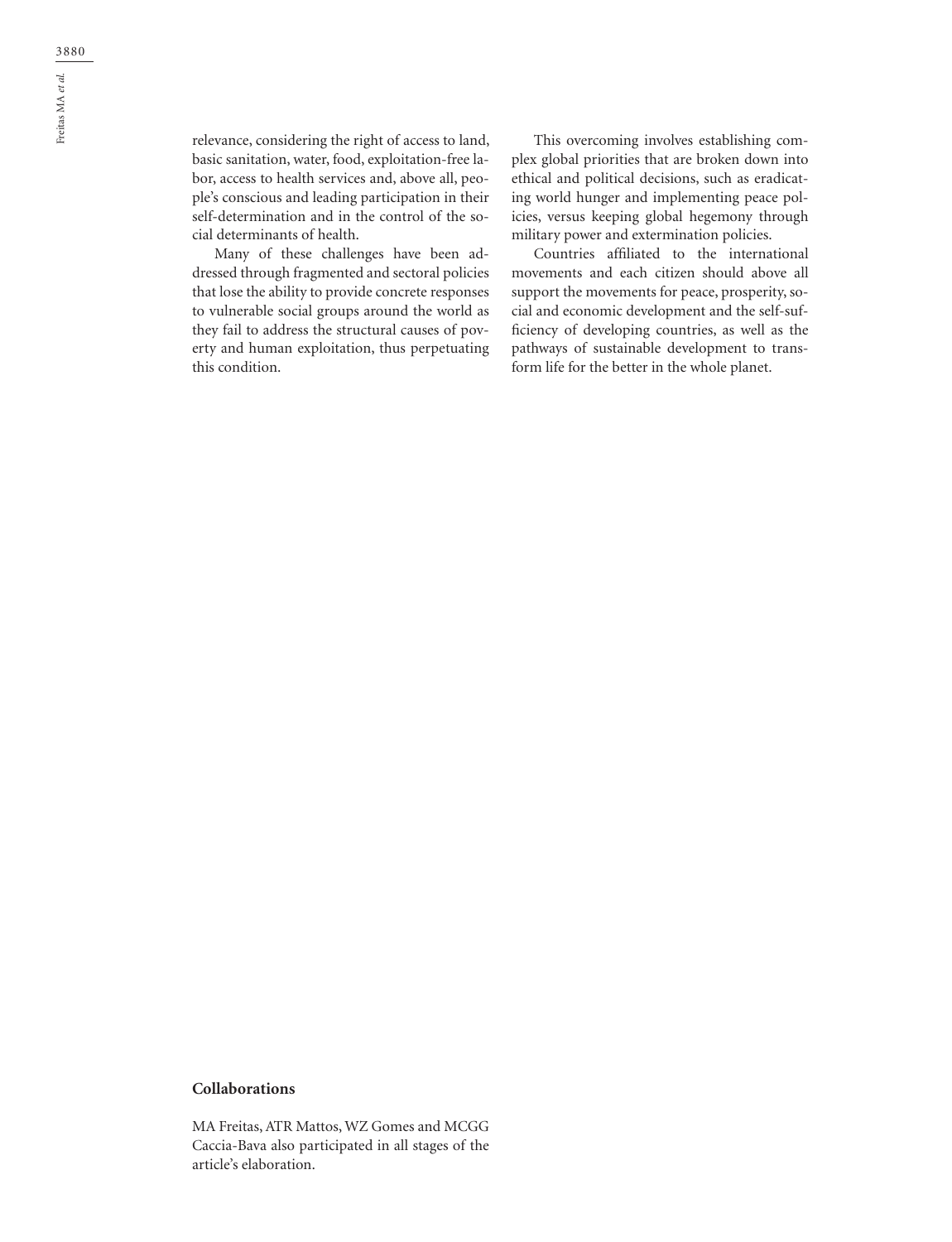#### **References**

- 1. Organização Mundial de Saúde (OMS). *Relatório Mundial de envelhecimento e Saúde*. [Internet]. 2015 [acessado 2017 maio 02]:[cerca de 28p.]. Disponível em: http://sbgg.org.br/wp-content/uploads/2015/10/ OMS-ENVELHECIMENTO-2015-port.pdf.
- 2. Organização das Nações Unidas (ONU). *Transformando Nosso Mundo*: A Agenda 2030 para o Desenvolvimento Sustentável [Internet]. 2015 [acessado 2017 Maio 07]: [cerca de 49 p.]. Disponível em: https://nacoesunidas.org/wp-content/uploads/ 2015/10/ agenda-2030-pt-br.pdf
- 3. Magalhães KA, Cotta RMM, Gomes KO, Franceschinni SCC, Batista RS, Soares JB. Entre o conformismo e o sonho: percepções de mulheres em situação de vulnerabilidade social à luz das concepções de Amartya Sen. *Physis* [periódico na Internet]. 2011 Dec [acessado 2017 Mai 09]; 21(4):[cerca de 21p.]. Disponível em: http://www.scielo.br/scielo.php?script=sci\_arttext&pid= S010373312011000400017&lng=en.http://dx. doi. org/10.1590/S0103-73312011000400017
- 4. Ribeiro CRO, Zoboli ELCP. Poverty, bioethics and research. *Rev. Latino-Am*. *Enfermagem* [serial on the Internet]. 2007 Oct [cited 2017 May 09]; 15(Spec):[about 6 p.]. Available from: http://www. scielo.br/scielo.php?script=sci\_arttext&pid=S01041169 2007000700020&lng=en.http://dx.doi.org/10.1590/ S010411692007000700020
- 5. Comim F, Bagolin IP. Aspectos qualitativos da pobreza no Rio Grande do Sul. *Ensaios FEE* [periódico na Internet]. 2002 Dec [acessado 2017 Maio 07]; 23(1):[cerca de 23 p.]. Disponível em: https://www.econbiz.de/Record/aspectos-qualitativos-da-pobreza-no-rio-grandedo-sul-comim-flavio/10001788685
- 6. Soares SSD. Metodologias para estabelecer a linha da pobreza: Objetivas, subjetivas, relativas, multidimensional. *Texto para Discussão, Instituto de Pesquisa Econômica Aplicada (IPEA)* [Internet]. 2009 [acessado 2017 Maio 07]; 1381(1):[cerca de 54 p.]. Disponível em: http://hdl.handle.net/10419/91156
- 7. Organização das Nações Unidades (ONU). "*Pobreza com base na renda* é apenas um dos elementos que constitui o bem-estar e desempenha um papel instrumental para determinar o exercício de outros elementos que o constituem" [Internet]. 2005 [acessado 2017 Mai 07]. Disponível em: www.scielo.br/scielo.php?script=sci\_nlinks&ref =9367 138&pid=S1806
- 8. Picolotto VC. *Pobreza e desenvolvimento sob os paradigmas da renda e das capacitações: Uma aplicação para a Grande Porto Alegre através dos indicadores fuzzy* [dissertação]. Porto Alegre: Universidade Federal do Rio Grande do Sul; 2006.
- 9. Giffin K. Pobreza, desigualdade e eqüidade em saúde: considerações a partir de uma perspectiva de gênero transversal. *Cad Saude Publica* [periódico na Internet]. 2002 [acessado 2017 Jan 26]; 18(Supl.):[cerca de 9 p.]. Disponível em: http://www.scielo. br/pdf/csp/ v18s0/13797.pdf
- 10. Gallo E, Setti AFF, Magalhães DP, Machado JMH, Buss DF, Franco Netto FA, Buss PM. Saúde e economia verde: desafios para o desenvolvimento sustentável e erradicação da pobreza. *Cien Saude Publica* [periódico na Internet]. 2012 Jun [acessado 2017 Maio 09]; 17(6):1457-1468. Disponível em: http://dx.doi. org/10.1590/S1413-812 32012000600010
- 11. Souza MT, Silva MD, Carvalho R. Revisão integrativa: o que é e como fazer. *Einstein* [periódico na Internet ]. 2010 Mar [acessado 2017 Maio 10]; 8(1):[cerca de 5 p.]. Disponível em: http://www.scielo.br/scielo.php?script=sci\_arttext&pid=S1679-450 82010000100102&lng=en. http://dx.doi.org/10.1590/ s1679-45082010rw1134
- 12. Whittemore R, Knafl K. The integrative review: updated methodology. *J Adv. Nurs* [serial on the Internet]. 2005 Dec [cited 2017 May 09]; 52(5):[about 7 p.]. Available from: http://onlinelibrary.wiley.com/ doi/10.1111/j.13652648.2005.03621.x/abstract;jsessionid=2C990B235A236C2C784CBFB3AB057B57. f03t04
- 13. Organizacion de Las Naciones Unidas. Comisión Económica para América Latina y el Caribe (CEPAL). *Panorama social de América Latina, 2000–2001* [Internet]. *2001* [acceso 2017 May 09]; S01(G141):[alrededor 267 p.]. Disponible en: http://repositorio.cepal.org/bitstream/handle/11362/1211/S015427\_es.pdf;jsessionid=2E4A2BED4DDC011B610F1AB237D40680?sequence=1
- 14. Giovanella L. Los sistemas de salud de Argentina, Brasil y Uruguay en perspectiva comparada. *Observatório Mercosur de Sistemas de Salud* [Internet]. 2013 [accesado 2017 Maio 09]. [alrededor 52 p.]. Disponible en: http://cebes.org.br/site/wp-content/uploads/2015/07/ RSD\_105.pdf
- 15. Piketty T. *O Capital no Século XX*. 2ª ed. Cambrige: Harvard University Press; 2014.
- 16. Senna MC M. Eqüidade e política de saúde: algumas reflexões sobre o Programa Saúde da Família. *Cad Saude Publica* [periódico na Internet]. 2012 [acessado 2017 Maio 09]; 18(Supl.):S203-S211. Disponível em: http://www.scielo.br/scielo.php?script=sci\_arttext&pid=S0102-311X2002000700020&lng=en.
- 17. Mateucci N. Liberalismo. In: Bobbio N, Mateucci N, Pasquino G. *Dicionário de política*. 5ª ed. Brasília: Universidade de Brasília; 1993.
- 18. Almeida C. Eqüidade e reforma setorial na América Latina: um debate necessário. *Cad Saude Publica* [periódico na Internet]. 2012 [acessado 2017 Maio 08]; 18(Supl.):S26-S36. Disponível em: http://www.scielo. br/pdf/csp/ v18s0/13790
- 19. Pawson R. Evidence-based policy: the promise of "realist synthesis**"**. *Evaluation* [serial on the Internet]. 2002 [cited 2017 May 09]; 8(3):[about 18 p.]. Available from: http://journals.sagepub.com/doi/abs/ 10.1177/135638902401462448
- 20. Alves CF, Siqueira AC. Os direitos da criança e do adolescente na percepção de adolescentes dos contextos urbano e rural. *Psicol. ciênc. prof* [periódico na Internet]. 2013; [acessado 2017 Maio 10]; 33(2):[cerca de 13 p.]. Disponível em: http://www.scielo.br/scielo.php?script=sci\_arttext&pid=S141498932013000200015&lng=en&nrm=iso&tlng=pt
- 21. O'Donnell O. Access to health care in developing countries: breaking down demand side barriers. *Cad Saude Publica* [serial on the Internet]. 2007 Dec [cited 2017 May 08]; 23(12):2028-2034. Available from: http:// http://dx.doi.org/10.1590/S0102-311X2007001200003